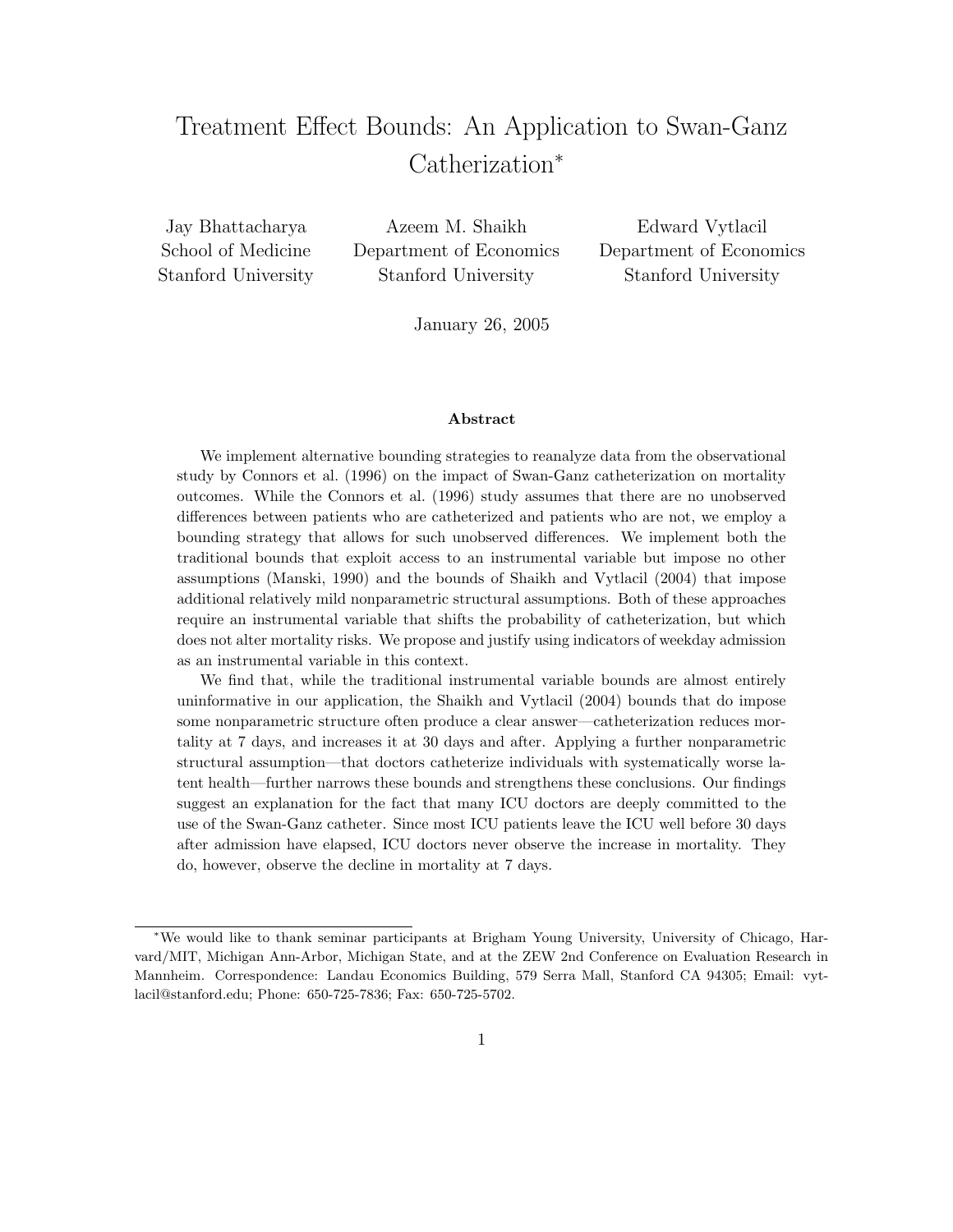## 1 Introduction

In randomized settings, inferring the effect of a treatment on an individual is comparatively straightforward. Since each individual is either given or not given the treatment with equal probability, on average there are no unobserved differences between the treated and untreated groups. The researcher can therefore compare the average outcomes of the treated and untreated groups to estimate the treatment effect. Randomized studies, however, are often prohibitively expensive or suffer from ethical complications, leaving the researcher instead with more readily available observational data in which each individual or some proxy chooses whether or not to adopt the treatment. In such settings, comparing the average outcomes of the treated and untreated groups is unlikely to yield an accurate estimate of the treatment effect, as decisions regarding whether or not to adopt the treatment will be made to maximize the welfare of the recipient.

In this paper, we compare several different empirical approaches to the sample selection problem in the context of the Swan-Ganz catheter, which is a device used by intensive care unit (ICU) doctors to guide therapy in the ICU. There are two main theoretical novelties of this paper. First, we implement a new bounding approach proposed by Shaikh and Vytlacil (2004) that has heretofore not been evaluated empirically. Second, we extend the bounding approach of Shaikh and Vytlacil (2004) to exploit the assumption that doctors are performing catheterization on those patients who have the highest expected mortality rates. The Swan-Ganz example is also of interest substantively. Nearly all of the empirical work on the mortality effects of the Swan-Ganz catheter has relied on observational data, but has ignored the possibility described above that patients are catheterized non-randomly even conditional on observed covariates.<sup>1</sup> Even though most of this literature has concluded that the procedure increases patient mortality, the use of the Swan-Ganz catheter remains extremely common among ICU doctors. One possible reason that these studies have not let to a change in clinical practice is that they failed to account adequately for the fact that those who are catheterized are in fact the sickest patients.

This sort of sample selection problem is well known in economics,<sup>2</sup> and much work has been devoted to devising econometric techniques to cope with the problem (see the Handbook of Econometrics for a review). The seminal paper by Heckman (1978) proposed a strictly parametric approach to the problem—the eponymous "Heckit." Heckman frames the issue in terms of a switching regression model, where the unobservability of outcomes in one of the two branches can be addressed as a missing variable in a regressor, as long as the parametric assumptions made are correct.

<sup>&</sup>lt;sup>1</sup>See Dalen (2001) and Section 2 below for a review of this literature. Recently, some randomized trials have been conducted in specialized ICU subpopulations.

<sup>&</sup>lt;sup>2</sup>In part this is because randomized studies are difficult to conduct in social science settings, while observational data are much cheaper to collect. In medicine, it is rare for observational studies to worry about unobserved selection, though see McClellan et al. (1994) for an exception.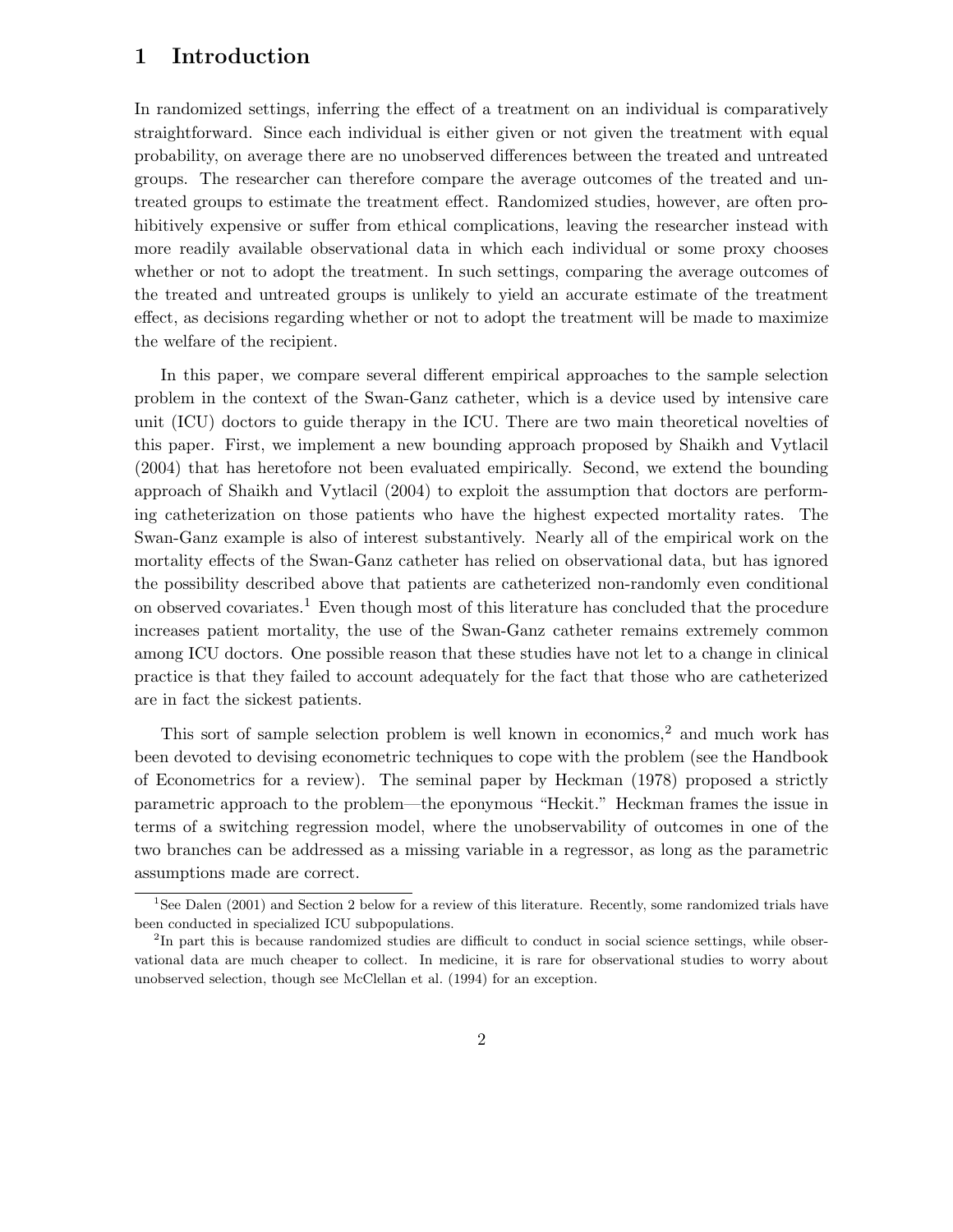Recent work has sought to relax the reliance on unverifiable parametric assumptions.<sup>3</sup> Manski (1989) suggests a strategy of bounding the average treatment effect that exploits the fact that a binary outcome variable is bounded from below by zero and from above by one. The outcome variable being bounded implies that the mean of the outcome variable for all groups is also bounded. Applying this idea leads to bounds on the treatment effect with a width equal to one. Manski (1990) suggests a strategy of sharpening these bounds when an instrument is available: First, calculate the treatment effect bounds over subgroups of the data defined by the instrument; second, bound the treatment effect from below by the maximum of the resulting lower bounds and from above by the minimum of the resulting upper bounds. We will call these bounds the Manski IV bounds.

Manski (1990) does not impose any structure on the models for the outcome variable or treatment variable. Shaikh and Vytlacil (2004), in contrast, model both the treatment and the outcome variables using threshold crossing models. The assumptions underlying their bounds are therefore stronger than those imposed by Manski (1990).<sup>4</sup> This additional structure results in bounds on the treatment effect that are often considerably narrower than the Manski IV bounds. At the same time, Shaikh and Vytlacil (2004) still avoid imposing any of the arguably more untenable parametric or distributional assumptions underlying the analysis of Heckman (1978).

In this paper, we develop an extended case study of these two different approaches for bounding the treatment effect by reanalyzing the data from a well known observational study by Connors et al. (1996), which examines the impact of Swan-Ganz catheterization on mortality outcomes among a population of patients admitted to the intensive care unit (ICU) at five prominent hospitals. All five of the hospitals are members of the Study to Understand Prognoses and Preferences for Outcomes and Risks of Treatments (SUPPORT) group—Duke University Medical Center, Durham, NC; MetroHealth Medical Center, Cleveland, OH; St. Joseph's Hospital, Marshfield, WI; and University of California Medical Center, Los Angeles, CA. Analyzing observational data from these ICUs, Connors et al. (1996) reach the controversial conclusion that patients who receive Swan-Ganz catheterization during their first day in the ICU are 1.27 times more likely to die within 180 days of their admission. Even at 7 days after ICU admission, Connors et al. (1996) find that catheterization increases mortality. This conclusion is surprising to ICU doctors because these catheters are often placed in

<sup>3</sup>Another possible approach is to use linear two stage least squares (TSLS). Under the conditions considered in this paper, TSLS will not recover the average effect of catheterization on mortality. However, Angrist et al. (1996) suggest redefining the object of interest to be the "Local Average Treatment Effect" (LATE) instead of the usual average treatment effect. As long as an instrument that satisfies their conditions is available, and as long as there are no covariates or the model is fully saturated, they show that TSLS will yield consistent estimates of the LATE parameter. See Heckman and Vytlacil (2000) for the relationship between the LATE parameter and other mean treatment parameters including the average treatment effect.

<sup>4</sup>Note that Shaikh and Vytlacil also impose more structure than the bounding analysis of Heckman and Vytlacil (1999), who impose a threshold crossing model on the treatment variable but not on the outcome variable. See Heckman and Vytlacil (2001) for the relationship between the Heckman and Vytlacil (1999) bounds and both the Manski (1990) IV bounds and the Balke and Pearl (1997) IV bounds.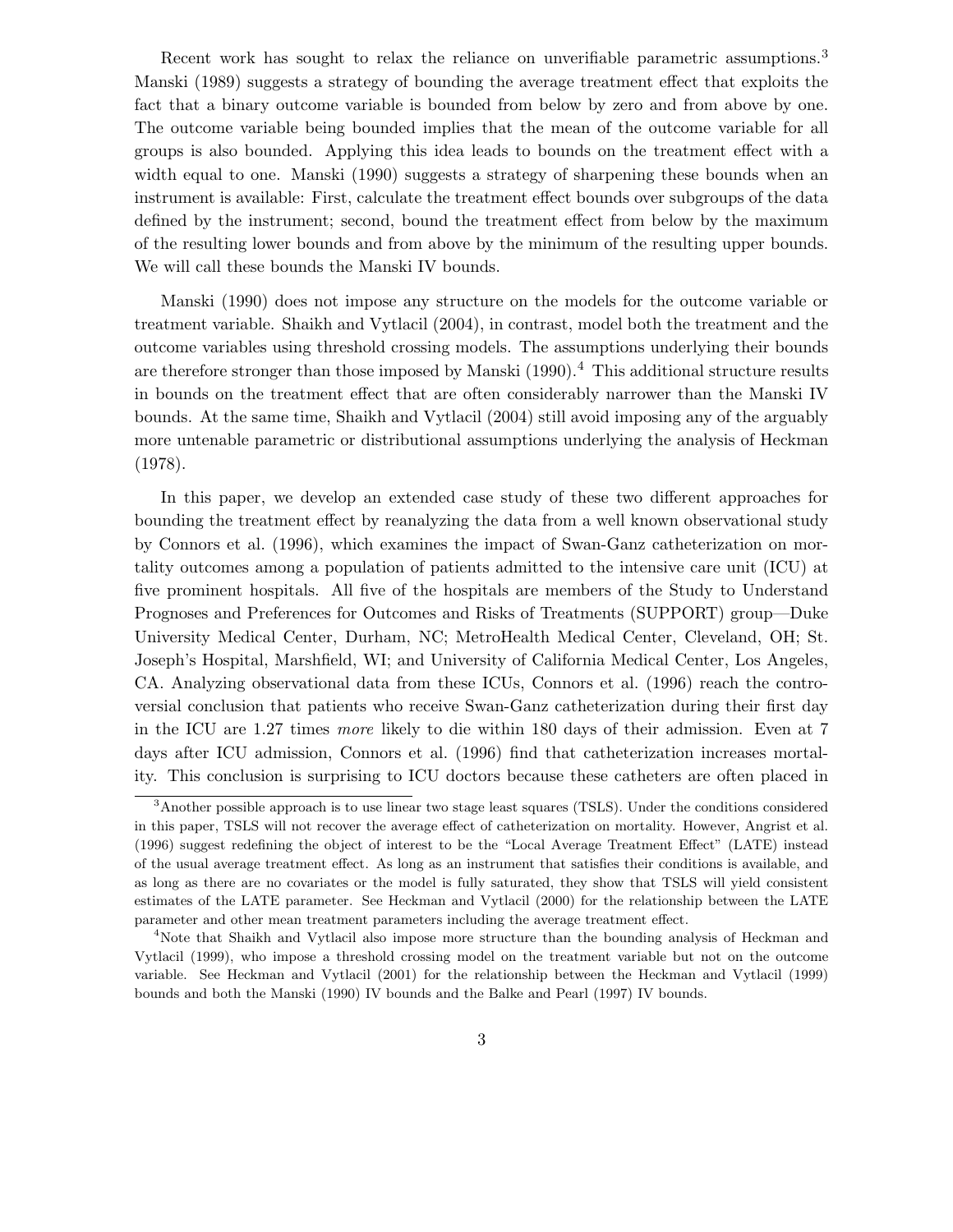severely ill ICU patients to inform better therapy aimed at reducing mortality. The finding that catheterization increases mortality even by 7 days is especially puzzling since one might expect ICU doctors to detect such an effect.<sup>5</sup> The statistical strategy Connors et al. (1996) use to reach this conclusion—the propensity score matching method—assumes away the possibility of unobserved differences between patients who are catheterized and patients who are not.

Our analysis, by comparison, permits the possibility of unobserved differences between these groups. We rely, instead, on the existence of an instrument for Swan-Ganz placement, and we use this instrument to compute both of the bounds on the treatment effect described above. We use the day of the week that the patient was admitted to the ICU as an instrument for Swan-Ganz catheterization.<sup>6</sup> We argue that this variable meets the two crucial requirements for an instrument's validity. First, it is strongly correlated with the application of the treatment. On weekends, patients are less likely to receive any medical procedure during hospitalization, including Swan-Ganz catheterization, as fewer medical staff are available on these days. Second, we argue that within observable risk classes, day-of-the-week is uncorrelated with the outcome of treatment; that is, the particular day of the week that a patient is admitted to the ICU has little to do with mortality rates, and more to do with the arc of the patient's medical condition. We test whether weekday admission monotonically increases the odds of catheterization.

The main theme of our empirical analysis is to quantify in an important empirical setting the trade-off between precision and verifiability. Accepting structural assumptions, like a threshold crossing model for catheterization, increases the former at the cost of the latter. On the other hand, estimators that are stubbornly agnostic altogether about unverifiable assumptions yield imprecise estimates that provide little guidance to ICU doctors deciding whether or not to catheterize a patient.

## 2 Background on Swan-Ganz Catheterization

A Swan-Ganz catheter is a long slender tube outfitted with sensors designed to measure hemodynamic pressures in the right side of the heart and in the pulmonary artery. The catheter also has a small balloon tip that allows a doctor to wedge the catheter into a pulmonary artery, providing a measure of left atrial pressure. Under sterile conditions, an ICU doctor will typically insert the catheter into the left subclavian vein (underneath the clavicle) or right internal jugular vein, and advance the catheter through the superior vena cava and into right side of the heart. Once in place, the catheter is often left in place for days, so it can continuously provide information to ICU doctors about the hemodynamic status of the patient.

<sup>&</sup>lt;sup>5</sup>ICU doctors would typically not be expected to detect increased mortality if it occurs after the patient has left the ICU. At 7 days, a substantial portion of the ICU population may still be in the ICU.

<sup>&</sup>lt;sup>6</sup>This is not the first study in health economics to use this variable as an instrument for treatment decisions. In a study of the effect of queuing time on mortality in a Canadian population undergoing hip-fracture surgery, Hamilton et al. (2000) use day of the week of admission as an instrument for queuing time. Their study does not examine the ICU population or the effect of Swan-Ganz catheterization.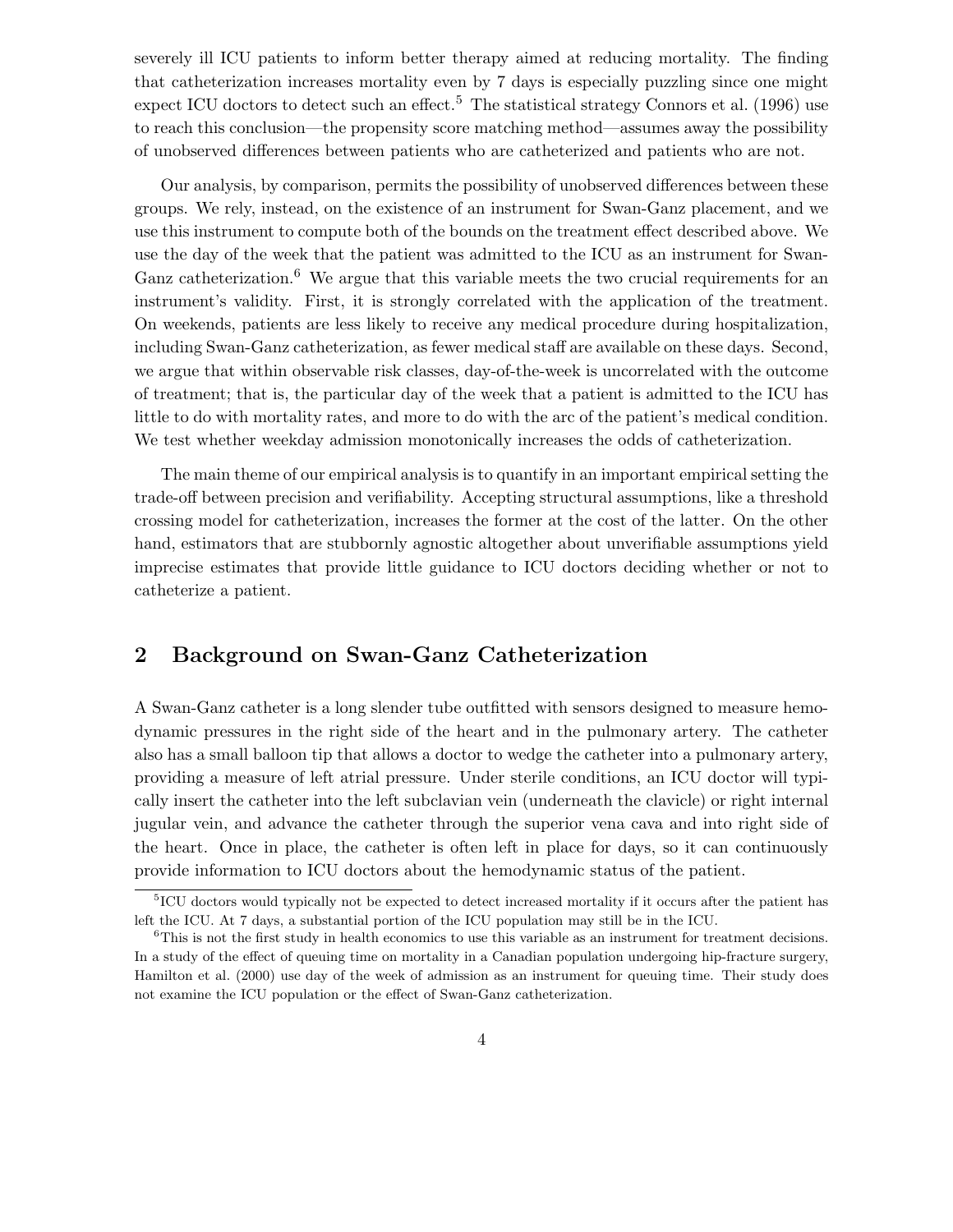A Swan-Ganz catheter is primarily used to measure pressure at different locations (depending upon where the tip of the catheter is) in the right side of the heart: central venous pressure, right atrial pressure, pulmonary artery pressure, and pulmonary artery wedge pressure. These pressure measurements can provide important diagnostic information, such as whether the patient's heart valves are working, or whether the patient has pulmonary hypertension. Information gleaned from Swan-Ganz measurements is often used by ICU doctors to make decisions about treatment, such as whether to give the patient medications that affect the functioning of the heart.

The placement of Swan-Ganz catheters is an extremely common procedure for ICU patients over 2 million patients in North America are catheterized each year (Paunovic and Sharma, 2003). Nevertheless, there are a number of potentially life-threatening complications that can occur as a result of the procedure. During insertion, the doctor might miss the subclavian vein and puncture the lung underneath it instead. The placement of any foreign body such as a catheter can cause blood clots to form leading to a deadly pulmonary embolism.<sup>7</sup> Left in place for a while, the catheters can cause infections at the insertion point which can spread into the blood stream and into the heart itself.

Even if the placement of the catheter is successful, the information generated by the pressure measurements may itself cause harm. No test is perfect, Swan-Ganz catheterization included; false positive diagnoses of heart failure, for example, or other misdiagnoses may lead doctors to administer inappropriate medications and treatments that lead to bad outcomes. In light of these potential adverse consequences from catheter placement, the Connors et al. (1996) assertion that Swan-Ganz catheters increase mortality, while surprising, is not prima facie implausible and needs to be taken seriously.

Connors et al. (1996) is not the first observational study to conclude that Swan-Ganz catheterization may kill ICU patients. In the specialty journal, Chest, Gore et al. (1985) report an autopsy study of the effects of Swan-Ganz catheterization on patients who had suffered an acute myocardial infarction (heart attack). Zion et al. (1990) conduct a case-control study of the effects of Swan-Ganz catheterization on a different set of heart attack patients. Both groups of authors conclude that compared with patients who had catheters placed, patients without catheters were less likely to die within a fixed period after the hospitalization for the heart attack. The major criticism that both studies faced was that they did not sufficiently allow for clinically important differences between the patients who had catheters placed and those who did not. For example, Dalen (2001), commenting on the two reports, says:

The studies reported by Gore et al. (1985) and Zion et al. (1990) were not randomized trials; rather, they were observational studies. Therefore, it is possible that physicians accurately assessed patients at risk for increased risk of an adverse outcome and selected patients who were more seriously ill for PAC use.

<sup>7</sup>Swan-Ganz catheters are often coated with an anti-coagulant to prevent blood clots from forming, but this expedient is not 100% effective.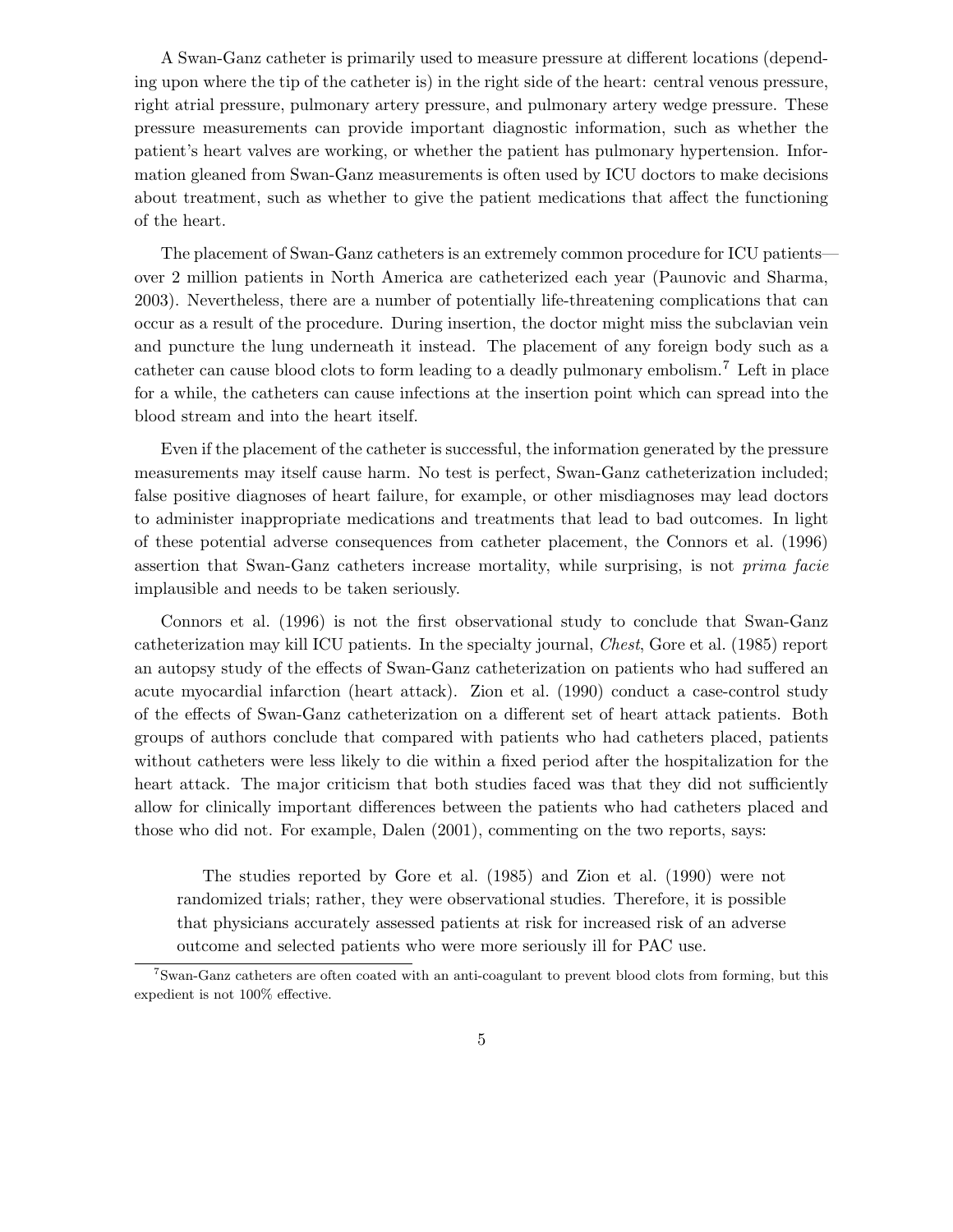The Connors et al. (1996) study was conceived in part as a response to this criticism. The SUPPORT team included a dizzying array of clinical variables designed to control as exhaustively as possible for observed differences between the patients with catheters placed and patients without catheters. In addition, Connors et al. (1996) expanded the set of ICU patients beyond just heart attack patients to all ICU patients. Weil (1998) argues that because Connors et al. (1996) expanded the set of patients considered, they fail to consider important clinical variables in their statistical work:

With respect to... disorder groups, it is not possible to join diagnoses regardless of expected outcome. Let me cite aseptic meningitis. It has a very different course than meningococcal meningitis, and high-output failure of septic shock has a different course than low-output failure of ischemic heart disease. . . None of these were discretely classified in the Connors et al. (1996) study.

Despite substantial criticism, the publication of the Connors et al. (1996) study was seminal in the Swan-Ganz catheterization literature in the sense that it has guided the arc of subsequent research in two concrete ways. Subsequent studies have focused on expanding the set of ICU patients considered in the analysis, and on minimizing the possibility of selection bias.

Polanczyk et al. (2001) conduct another observational study of Swan-Ganz catheterization aimed at expanding the set of ICU patients considered to those undergoing elective non-cardiac surgery. Swan-Ganz catheters are often placed in patients undergoing serious non-cardiac surgery to help manage cardiac complications arising from the surgery. Like Connors et al. (1996), Palanczyk and colleagues use a large set of clinical control variables along with propensity score matching methods to limit the possibility of selection bias. Unlike Connors et al. (1996), their major endpoints are cardiac events like heart attack, unstable angina, congestive heart failure, and ventricular fibrillation. In their propensity score-matched analysis, they find that the placement of a catheter in this group of patients doubles the odds of congestive heart failure.

Hirano and Imbens (2001) reanalyze the Connors et al. (1996) data, using a modified version of the propensity score matching method. Their key modification is aimed at thinning the set of clinical control variables that are used to construct the propensity score. To do this, they initially regress an indicator variable that equals one if a patient had a catheter placed on each potential clinical control variable in turn, one at a time. Their final propensity score model includes all control variables that show up as statistically significant (at some preset level) in the univariate regression. Their main finding is that the Connors et al. (1996) conclusion that catheterization increases mortality risk is robust to their model selection exercise.

Prior to Connors et al. (1996), attempts to organize a randomized trial failed because doctors refused to recruit patients into the control group—the belief in the efficacy of catheterization was so strong that doctors believed it unethical to deny this procedure to patients on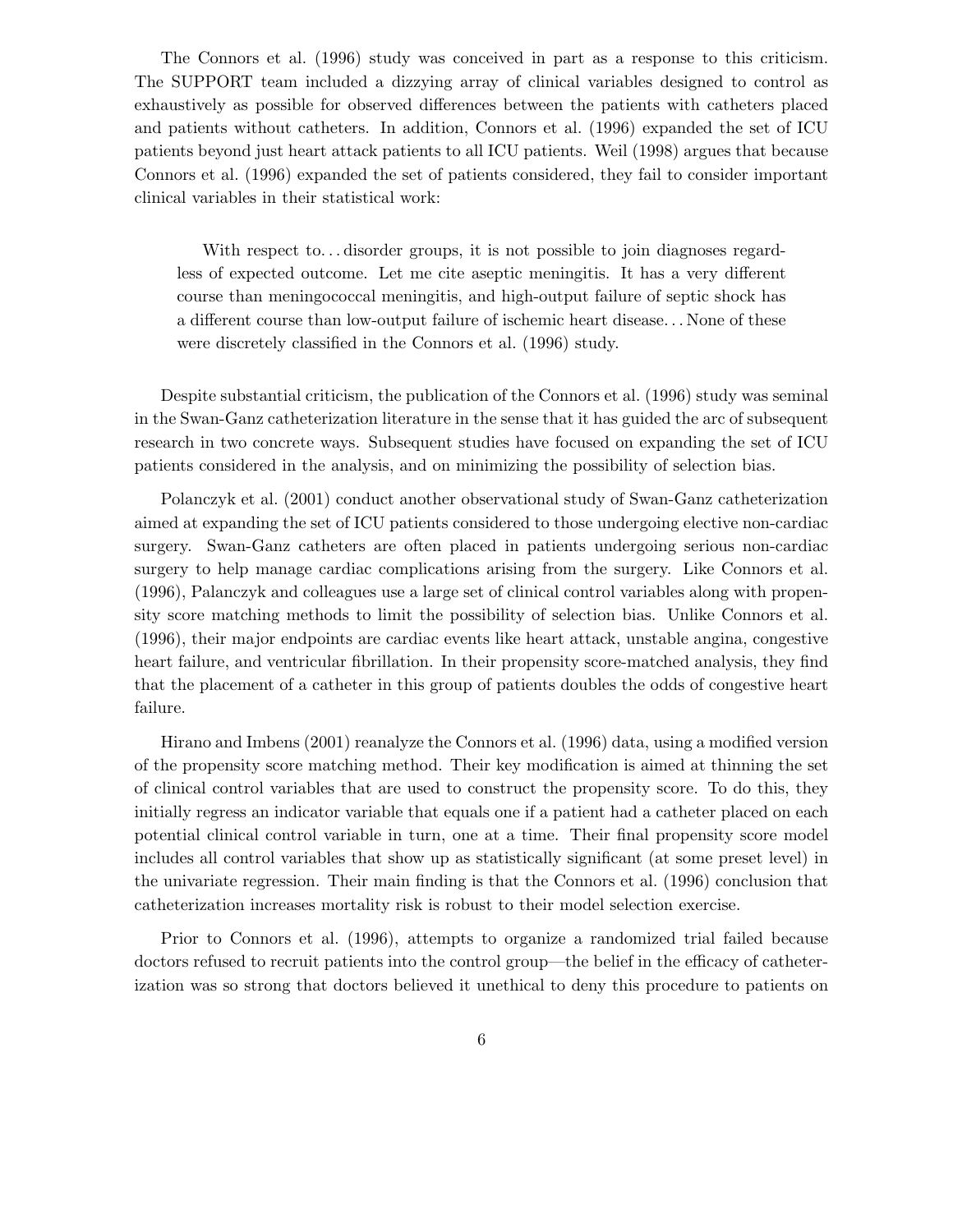the basis of chance.<sup>8</sup>

Since Connors et al. (1996), there have been two randomized trials on specialized ICU populations. Unlike the observational studies, these studies do not find that catheterization kills. Sandham et al. (2003) focus on high risk surgical patients aged 60 years and older who were admitted to ICUs. While patients in the catheterized group were statistically more likely to suffer a pulmonary embolism, there were no differences between the groups in survival in hospital or at 6 and 12 months post-ICU admission. Richard et al. (2003) conduct a randomized trial on 676 French ICU patients admitted because of shock, acute respiratory distress syndrome (ARDS) or both. They find no statistically significant differences between the catheterized and non-catheterized groups in 14, 28, and 90 day mortality; nor did they find any differences in the likelihood of organ failure or other measures of serious morbidity. These two studies are just the start of this research arc: there are a number of other trials currently in preparation that examine the effect of catheterization on patients with a wide variety of disease conditions (Dalen, 2001).

While it would be appealing to compare our results directly with the outcomes from these two randomized trials, differences in the populations studied preclude anything but a tentative comparison. Unlike the Sandham et al. (2003) trial, the Connors et al. (1996) SUPPORT data that we reanalyze includes adult patients of all ages, not just elderly patients. Our sample also includes non-surgical ICU patients, not just surgical patients. Like Sandham et al. (2003), however, patients in our sample are severely ill, even by the standards of the typical ICU patient. In principle, we could analyze the surgical ICU patients in our sample who are over 60 and with the same minimum level of disease severity (as measured by predicted mortality rate at the time of ICU admission)—this would provide a more direct comparison. Unfortunately, there are too few such patients in our sample to analyze fruitfully. The Richard et al. (2003) trial includes both severely ill and less severely ill ICU patients. While Richard et al. (2003) admit only patients with ARDS or shock or both to their trial, our data excludes no patients on the basis of their diagnosis. One similarity between the Richard et al. (2003) sample and ours is that, like them and unlike Sandham et al. (2003), we exclude no adults on the basis of their age from the sample. We report some results for ARDS patients alone that can be compared with the Richard et al. (2003) finding, though it is unclear whether our results for ARDS patients would pertain if we were to analyze less severely ill patients, as had Richard et al. (2003).

## 3 Notation and Assumptions

We now define notation and assumptions that we will use for our bounding analysis. Let Y denote mortality, with  $Y = 1$  if the individual dies within the given number of days of admission into the ICU unit and  $Y = 0$  otherwise. Let D denote the treatment, with  $D = 1$  if the

<sup>8</sup>See Fowler and Cook (2003) and Guyatt (1991).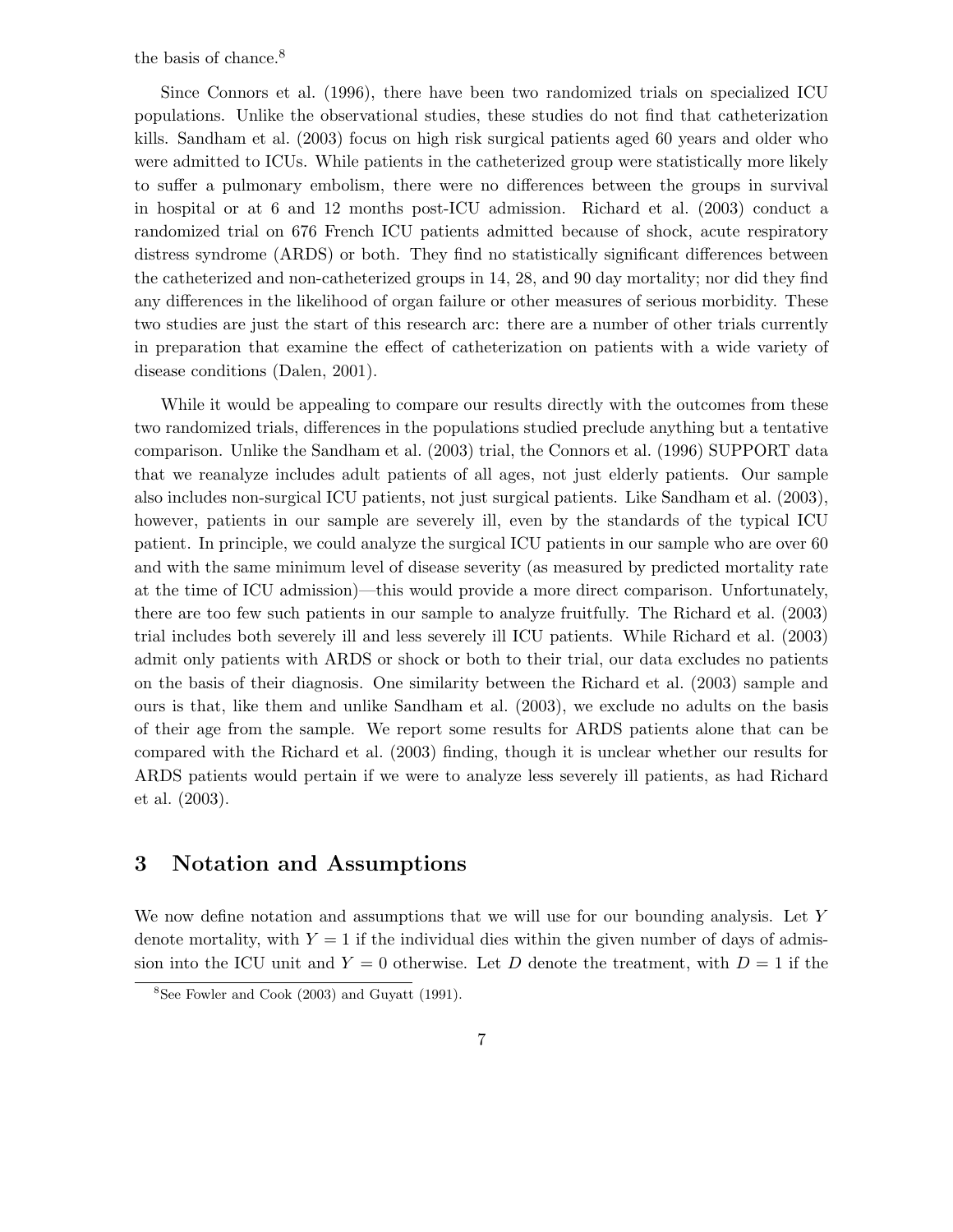individual is catheterized and  $D = 0$  otherwise. Denote by X the observed individual characteristics determining mortality and by Z the observed individual characteristics determining catheterization. We suppose that both  $Y$  and  $D$  are determined by threshold crossing models:

$$
Y^* = r(X, D) - \epsilon
$$
  
\n
$$
Y = \mathbf{1}[Y^* \ge 0]
$$
\n(1)

$$
D^* = s(Z) - \nu
$$
  
\n
$$
D = \mathbf{1}[D^* \ge 0]
$$
\n(2)

where  $1[\cdot]$  is the indicator function taking the value 1 if its argument is true and the value 0 otherwise. In these equations,  $\epsilon$  and  $\nu$  are unobserved random variables, where  $\epsilon$  and  $\nu$ are possibly dependent, giving rise to selection bias.  $Y^*$  and  $D^*$  are latent indices, with  $Y^*$ interpreted as a latent measure of health status and  $D^*$  interpreted as a latent measure of desire by hospital staff to conduct the catherization. We do not impose any functional form on r or s, and we do not impose any parametric distributional assumption on  $(\epsilon, \nu)$ .

We will assume that  $(X, Z) \perp\!\!\!\perp (\epsilon, \nu)$ . Thus, we are allowing catheterization to be endogenous, reflecting the possible correlation between  $\epsilon$  and  $\nu$ , but we are assuming that all other regressors are exogenous. We also assume that  $(\epsilon, \nu)$  has a strictly positive density with respect to Lebesgue measure on  $\mathbb{R}^2$ . This assumption eases the exposition, but it is not essential to any of our arguments. We will also assume that there is at least one variable in  $Z$  that is not in  $X$ . In other words, there is one variable that affects the decision to perform catheterization but does not directly affect mortality. Such a variable is often referred to as an instrument or an excluded variable, as it is excluded from the  $Y^*$  equation. In our application to catherization, we assume that admission into the hospital on a weekend as opposed to a weekday affects the hospital staff's desire to provide catherization but does not directly affect mortality.

Using potential outcome notation, let  $Y_1$  denote the outcome that would be observed if the individual receives treatment, and let  $Y_0$  denote the outcome that would be observed if the individual does not receive treatment. The effect of catheterization on mortality for a given individual is  $Y_1 - Y_0$ , and the average effect of the catheterization on mortality given covariates is then defined as

$$
E(Y_1 - Y_0 | X) = Pr[Y_1 = 1 | X] - Pr[Y_0 = 1 | X].
$$

The identification problem is that  $Y_1$  is only observed for individuals who receive catheterization, and  $Y_0$  is only observed for individuals who did not receive catheterization, and thus without further assumptions it is not possible to identify the average treatment effect directly.

Given our model and assumptions, the potential outcomes are given by

$$
Y_1 = \mathbf{1}[r(X,1) - \epsilon \ge 0] Y_0 = \mathbf{1}[r(X,0) - \epsilon \ge 0],
$$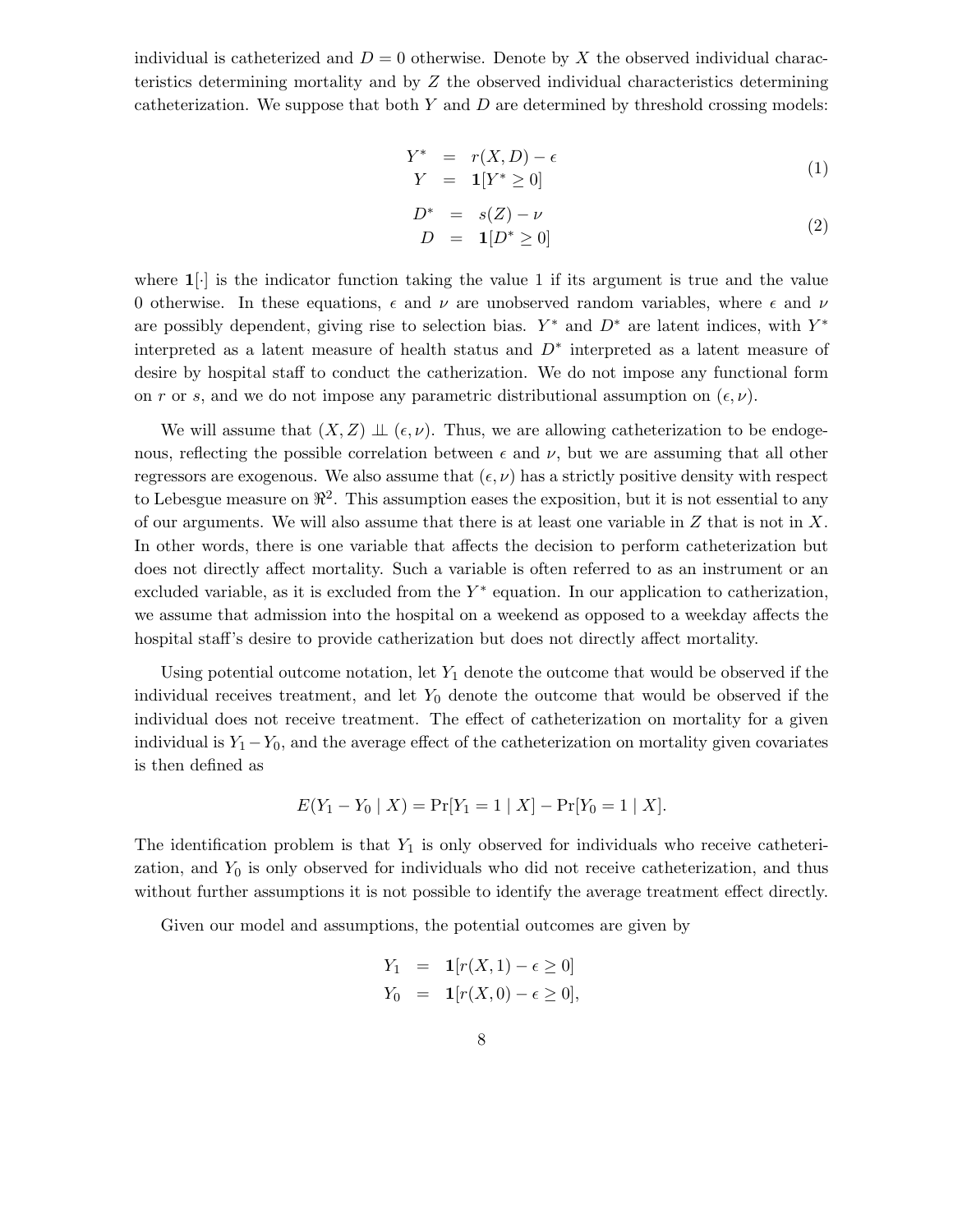and the average treatment effect conditional on X is

$$
E(Y_1 - Y_0 | X) = Pr[Y_1 = 1 | X] - Pr[Y_0 = 1 | X] = F_{\epsilon}(r(X, 1)) - F_{\epsilon}(r(X, 0)).
$$

It is worthwhile to note that a special case of our model is the standard bivariate probit model, which imposes linear index and bivariate normality assumptions:  $r(X, D) = X\beta + DX\alpha$ ,  $s(Z) = Z\gamma$ , and  $(\epsilon, \nu)$  distributed bivariate normal with the normalizations that  $E(\epsilon) = E(\nu)$ 0 and  $Var(\epsilon) = Var(\nu) = 1$ . In this case,

$$
Y_1 = \mathbf{1}[X(\beta + \alpha) - \epsilon \ge 0]
$$
  

$$
Y_0 = \mathbf{1}[X\beta - \epsilon \ge 0]
$$

and

$$
E(Y_1 - Y_0 | X) = \Phi(X(\beta + \alpha)) - \Phi(X\beta)
$$

where  $\Phi(\cdot)$  is the standard normal cdf. Our model nests the bivariate probit model as a special case but does not impose any of these parametric assumptions.

## 4 IV Bounds

For ease of exposition, suppose that there are no  $X$  covariates and that  $Z$  is a binary random variable. We will later relax these assumptions to allow for X covariates and to allow Z to be a general random vector. For ease of exposition, order Z so that  $Pr[D = 1|Z = 1] > Pr[D =$  $1|Z = 0$ ;  $Z = 1$  is therefore associated with the higher rate of catherization than  $Z = 0$ . Thus, in our application,  $Z = 1$  corresponds to a admission into an ICU on a weekday while  $Z = 0$  corresponds to admission on a weekend. Assume the researcher has available an i.i.d. sample of  $(Z_i, D_i, Y_i)$  observations. We now consider two alternative bounding strategies: the Manski (1990) IV bounds and the Shaikh and Vytlacil (2004) bounds.<sup>9,10</sup> We also compare the Shaikh and Vytlacil bounds to the Manski and Pepper (2000) bounds that impose monotone treatment response and instrumental variable assumptions, and we also consider an extension of the Shaikh-Vytlacil bounds than strengthen their assumptions by imposing that doctors are more likely to catheterize patients with the worst latent health.

First consider the Manski (1990) instrumental variables bounds. Manksi assumes that  $Y_1$ and  $Y_0$  are independent of Z,  $Pr[Y_0 = 1 | Z] = Pr[Y_0 = 1]$  and  $Pr[Y_1 = 1 | Z] = Pr[Y_1 = 1]$ , but does not impose any assumptions on the model for either the treatment or outcome.<sup>11</sup>

<sup>9</sup>Since our outcome variable is binary, we are specializing the Manski (1990) bounds to the special case of a binary outcome variable. His bounds do not require the outcome to be binary.

 $10^{\text{10}}$ Other IV bounds not considered in this paper include the contaminated IV bounds of Hotz et al. (1997) and the IV bounds of Balke and Pearl (1997) and Heckman and Vytlacil (1999, 2001).

 $11$ In the general case with Y potentially not binary, the Manski IV bounds impose only a mean independence assumption and not a full independence assumption.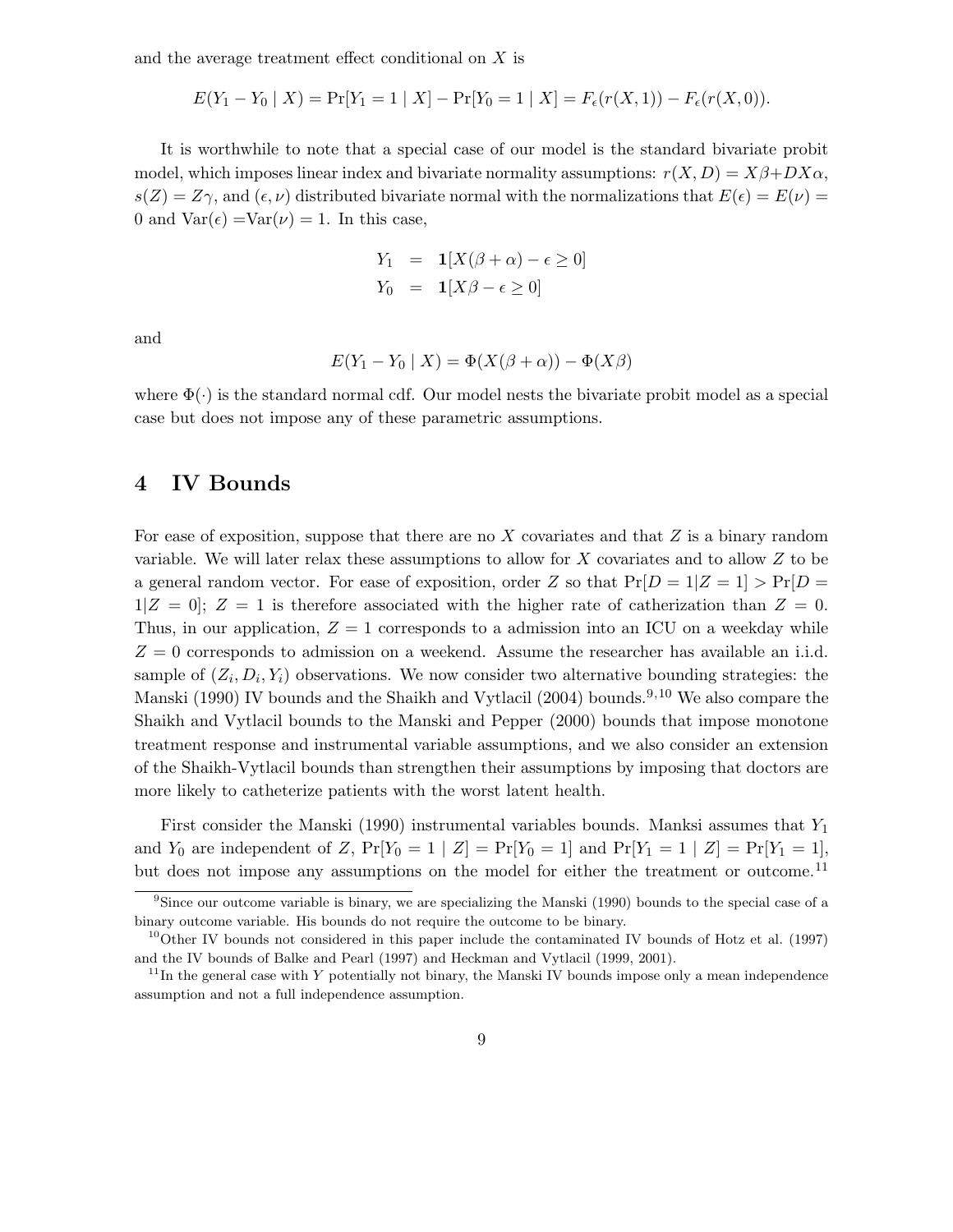Thus, Manski's assumptions are strictly weaker than the assumptions considered in this paper. Consider  $Pr[Y_1 = 1 | Z = z]$  and note that

$$
Pr[Y_1 = 1 | Z = z] = Pr[D = 1, Y_1 = 1 | Z = z] + Pr[D = 0, Y_1 = 1 | Z = z].
$$

The event  $(D = 1, Y_1 = 1)$  is the same as  $(D = 1, Y = 1)$  since  $Y = Y_1$  when  $D = 1$ . Thus, the term  $Pr[D = 1, Y_1 = 1 | Z = z] = Pr[D = 1, Y = 1 | Z = z]$  is immediately identified from the data. The term  $Pr[D = 0, Y_1 = 1 | Z = z] = Pr[D = 0 | Z = z] Pr[Y_1 = 1 | D = 0, Z = z]$ , on the other hand, is not identified from the data since we never know the outcome with treatment when the individual did not receive treatment. However, any probability is bounded by zero and one, so  $0 \leq Pr[Y_1 = 1 | D = 0, Z = z] \leq 1$ , and thus

$$
\Pr[D=1, Y=1|Z=z] \le \Pr[Y_1=1|Z=z] \le \Pr[D=1, Y=1|Z=z] + \Pr[D=0|Z=z].
$$

Since  $Pr[Y_1 = 1] = Pr[Y_1 = 1 | Z = z]$  by assumption, we have

$$
\Pr[D=1, Y=1 | Z=z] \le \Pr[Y_1=1] \le \Pr[D=1, Y=1 | Z=z] + \Pr[D=0 | Z=z].
$$

Since we can evaluate the bounds at any value of z, we can take the maximum of the lower bounds and the minimum of the upper bounds over possible values of  $z$ . Following the parallel analysis for  $Pr[Y_0 = 1]$ , we have the following bounds:

$$
B_M^L \le E(Y_1 - Y_0) \le B_M^U
$$

where

$$
B_M^L = \max_z \{ \Pr[D=1, Y=1|Z=z] \} - \min_z \{ \Pr[D=0, Y=1|Z=z] + \Pr[D=1|Z=z] \},
$$
  
\n
$$
B_M^U = \min_z \{ \Pr[D=1, Y=1|Z=z] + \Pr[D=0|Z=z] \} - \max_z \{ \Pr[D=0, Y=1|Z=z] \}.
$$

These bounds can be consistently estimated by substituting the conditional sample means for the conditional population means. These bounds are sharp given Manski's mean independence assumption, which leaves open the question of whether the bounds can be improved upon if imposing the threshold crossing, binary choice model on the treatment variable and the outcome variable.

Now consider the Shaikh-Vytlacil bounds. The analysis of Shaikh and Vytlacil (2004) imposes all of our assumptions: the threshold crossing, binary choice model for both D and the outcome variable Y, as well as independence of  $(\epsilon, \nu)$  with Z. They do not, however, assume any parametric distributional assumption on  $(\epsilon, \nu)$ , and do not require a linear index assumption. Thus, their assumptions are stronger than the assumptions imposed in the Manski IV bounds but are much weaker than the assumptions required for a bivariate probit. Using the model and independence assumptions,

$$
Pr[Y = 1 | Z] = Pr[D = 1, Y = 1 | Z] + Pr[D = 0, Y = 1 | Z]
$$
  
= 
$$
Pr[D = 1, Y_1 = 1 | Z] + Pr[D = 0, Y_0 = 1 | Z]
$$
  
= 
$$
Pr[\nu \le s(Z), \epsilon \le r(1)] + Pr[\nu > s(Z), \epsilon \le r(0)].
$$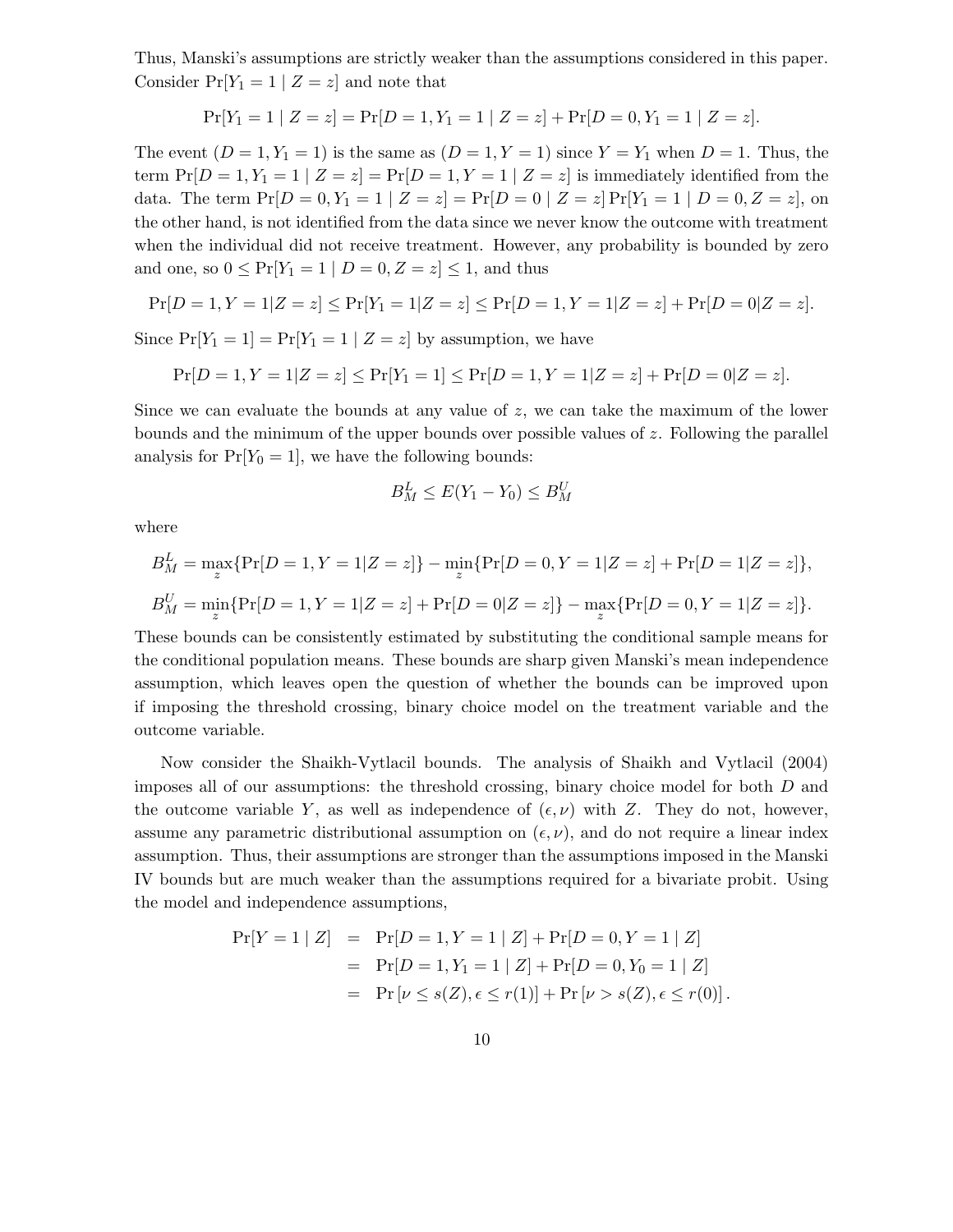Recall that we have ordered Z so that  $Pr[D = 1 | Z = 1] > Pr[D = 1 | Z = 0]$ . Given our model and independence assumptions,  $Pr[D = 1 | Z = 1] > Pr[D = 1 | Z = 0]$  implies  $s(1) > s(0)$ . Thus, if  $r(1) > r(0)$ ,

$$
\Pr[Y=1 \mid Z=1] - \Pr[Y=1 \mid Z=0] = \Pr\left[s(0) < \nu \le s(1), r(0) < \epsilon \le r(1)\right];
$$

and if  $r(1) < r(0)$  then

$$
\Pr[Y=1 | Z=1] - \Pr[Y=1 | Z=0] = -\Pr[s(0) < \nu \le s(1), r(1) < \epsilon \le r(0)].
$$

This analysis is graphically illustrated in Figure 1 for the case where  $r(1) > r(0)$ . Thus  $Pr[Y = 1 | Z = 1] \geq Pr[Y = 1 | Z = 0]$  indicates that  $r(1) \geq r(0)$ . Likewise,  $Pr[Y = 1$  $Z = 1$   $\leq$  Pr[Y = 1 | Z = 0] indicates that  $r(1) \leq r(0)$ . From the structure of the threshold crossing model on Y,  $r(1) \ge r(0)$  implies that  $Y_1 \ge Y_0$  and  $r(1) \le r(0)$  implies that  $Y_1 \le Y_0$ . We can thus improve upon the Manski results. If, for example,  $Pr[Y = 1 | Z = 1] \geq Pr[Y = 1]$  $1 | Z = 0$ , then  $Pr[Y = 1 | D = 1, Z]$  can be used as an upper bound on the unidentified term  $Pr[Y_0 = 1 | D = 1, Z]$  instead of 1; and  $Pr[Y = 1 | D = 0, Z]$  can be used as a lower bound on the unidentified term  $Pr[Y_1 = 1 | D = 0, Z]$  instead of 0. The resulting bounds are:

$$
B_{SV}^L \le E(Y_1 - Y_0) \le B_{SV}^U
$$

where, if  $Pr[Y = 1 | Z = 1] > Pr[Y = 1 | Z = 0]$ , then

$$
B_{SV}^L = \Pr[Y=1 \mid Z=1] - \Pr[Y=1 \mid Z=0] B_{SV}^U = \Pr[D=1, Y=1 \mid Z=1] + \Pr[D=0 \mid Z=1] - \Pr[D=0, Y=1 \mid Z=0];
$$
(3)

and if  $Pr[Y = 1 | Z = 1] < Pr[Y = 1 | Z = 0]$ , then

$$
B_{SV}^L = \Pr[D=1, Y=1 | Z=1] - \Pr[D=0, Y=1 | Z=0] - \Pr[D=1 | Z=0] B_{SV}^U = \Pr[Y=1 | Z=1] - \Pr[Y=1 | Z=0];
$$
\n(4)

and  $B_{SV}^L = B_{SV}^U = 0$  if  $Pr[Y = 1 | Z = 1] = Pr[Y = 1 | Z = 0].$ 

Consider the difference between these bounds and the Manski IV bounds. In general, the Manski IV bounds do not simplify to a form that makes comparison with the Shaikh-Vytlacil bounds convenient. However, given our assumption that the treatment is given by a threshold crossing model, we have by the analysis of Heckman and Vytlacil (2001) that the Manski IV bounds simplify to the following form:

$$
B_M^L = \Pr[D = 1, Y = 1 | Z = 1] - \Pr[D = 0, Y = 1 | Z = 0] - \Pr[D = 1 | Z = 0]
$$
  

$$
B_M^U = \Pr[D = 1, Y = 1 | Z = 1] + \Pr[D = 0 | Z = 1] - \Pr[D = 0, Y = 1 | Z = 0].
$$

Suppose that  $Pr[Y = 1 | Z = 1] \ge Pr[Y = 1 | Z = 0]$ . In this case,  $B_{SV}^U = B_M^U$ . In other words, the upper bound on average treatment effect has not changed. The lower bound, however, has now changed to  $Pr[Y = 1 | Z = 1] - Pr[Y = 1 | Z = 0]$ . Notice that  $B_{SV}^L - B_M^L = Pr[D = 1]$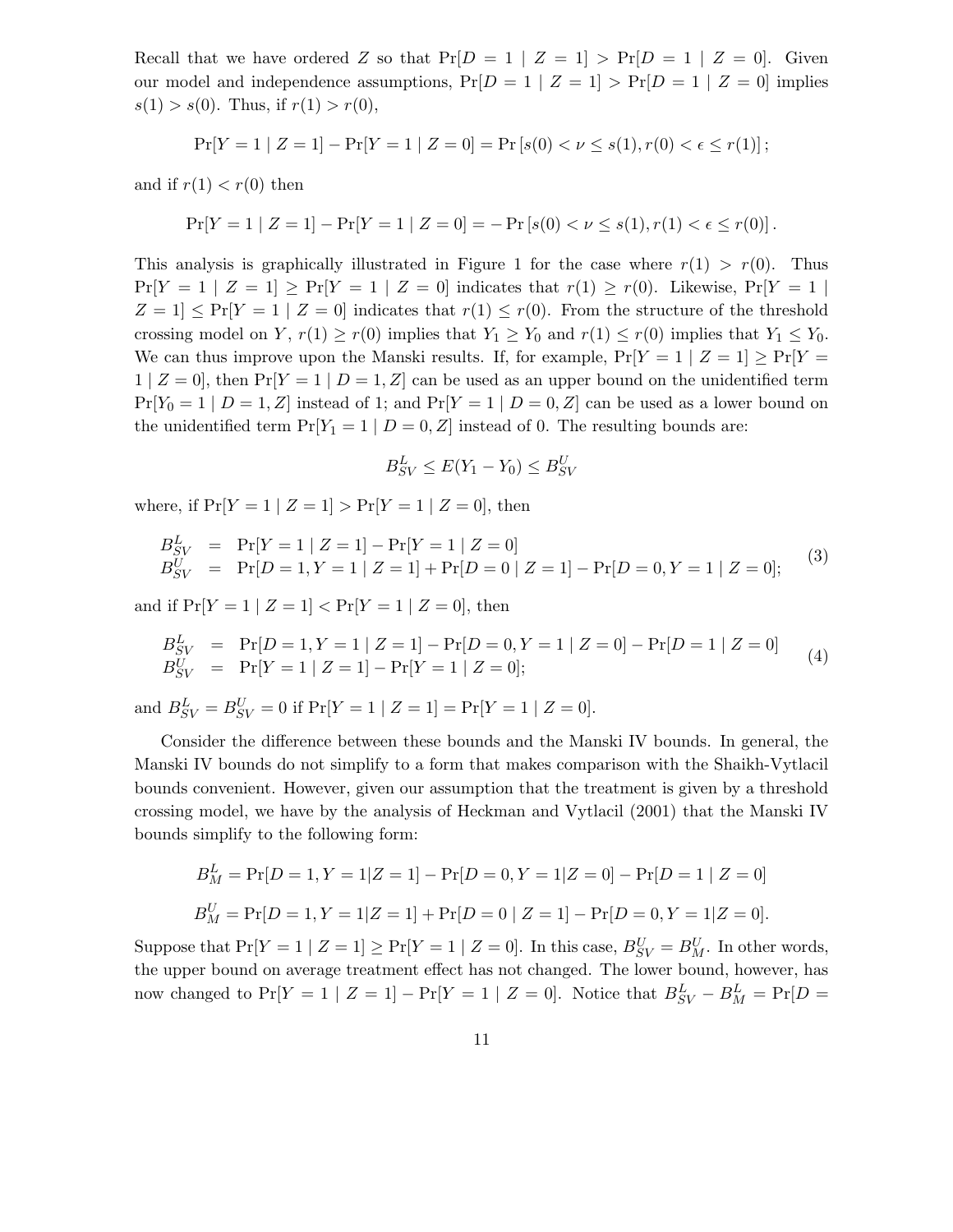$0, Y = 1 | Z = 1] - Pr[D = 1, Y = 1 | Z = 0] + Pr[D = 1 | Z = 0] = Pr[D = 0, Y = 1 | Z = 0]$  $1$  +  $Pr[D = 1, Y = 0 \mid Z = 0] \geq 0$ , so the Shaikh and Vytlacil lower bound is larger than the Manski lower bound. If, on the other hand,  $Pr[Y = 1 | Z = 1] \le Pr[Y = 1 | Z = 0]$ , the lower bound is the same, while the Shaikh and Vytlacil upper bound is now smaller than the Manski upper bound.

Notice further that if  $Pr[Y = 1 | Z = 1] > Pr[Y = 1 | Z = 0]$ , then the lower bound on the average treatment effect is  $Pr[Y = 1 | Z = 1] - Pr[Y = 1 | Z = 0] > 0$ ; conversely, if  $Pr[Y = 1 | Z = 1] < Pr[Y = 1 | Z = 0]$ , then the upper bound on the average treatment effect is  $Pr[Y = 1 | Z = 1] - Pr[Y = 1 | Z = 0] < 0$ . Thus, the bounds always lie on one side of zero, unless  $Pr[Y = 1 | Z = 1] = Pr[Y = 1 | Z = 0]$ , in which case the average treatment effect is point identified to be zero.

Unlike the Manksi IV bounds, the Shaikh and Vytlacil (2004) bounds cannot be consistently estimated simply by substituting the conditional sample means for the conditional population means. The reason is that their bounds are a highly discontinuous function of  $Pr[Y = 1]$  $Z = 1$  –  $Pr[Y = 1 | Z = 0]$  at the origin and thus implementing the empirical analog of the population Shaikh and Vytlacil bounds will result in an estimator that is inconsistent if  $Pr[Y = 1 | Z = 1] - Pr[Y = 1 | Z = 0] = 0.<sup>12</sup>$ 

It is, however, possible to circumvent this difficulty and construct a consistent estimator of the bounds in the following way. Let  $\epsilon_n \searrow 0$  be any sequence of constants such that  $\sqrt{n}\epsilon_n \nearrow \infty$ . If the sample analogue of Pr[Y = 1 | Z = 1] – Pr[Y = 1 | Z = 0] is larger than  $\epsilon_n$ , then use the sample analogue of (3) as the estimate of the bounds; if the sample analogue of  $Pr[Y = 1 | Z = 1] - Pr[Y = 1 | Z = 0]$  is less than  $-\epsilon_n$ , then use the sample analogue of (4) as the estimate of the bounds; otherwise, use {0} as the estimate of the bounds. If  $Pr[Y = 1 | Z = 1] - Pr[Y = 1 | Z = 0] > 0$ , then the rate restriction on the  $\epsilon_n$  sequence implies that with probability approaching 1 the sample analogue will eventually be larger than  $\epsilon_n$ . Similarly, when  $Pr[Y = 1 | Z = 1] - Pr[Y = 1 | Z = 0] < 0$  or  $= 0$ , we have that with probability approaching 1 the sample analogue of  $Pr[Y = 1 | Z = 1] - Pr[Y = 1 | Z = 0]$ will be less than  $-\epsilon_n$  or fall in  $(-\epsilon_n, \epsilon_n)$ , respectively. Therefore, the estimate of the bounds constructed in this way will be consistent. Since this argument only imposes a rate restriction on the  $\epsilon_n$  sequence, it will be implicit in our later analysis that we have chosen the level of the  $\epsilon_n$  sequence in a way so that the sample analogue of  $|\Pr[Y=1 \mid Z=1] - \Pr[Y=1 \mid Z=0]|$ is always larger than  $\epsilon_n$ .

The Shaikh and Vytlacil analysis is related to the analysis of Manski and Pepper (2000). Manski and Pepper consider combining a weakened instrumental variable assumption ("monotone instrumental variables", MIV) with a "monotone treatment response" (MTR) assumption. The MTR assumption is that one knows a priori that  $Y_1 \ge Y_0$  for all individuals or one knows a

<sup>&</sup>lt;sup>12</sup>If one is willing to believe a priori that  $E(Y_1 - Y_0) \neq 0$ , then  $Pr[Y = 1 | Z = 1] - Pr[Y = 1 | Z = 0] \neq 0$ and the Shaikh-Vytlacil bounds can be consistently estimated simply by substituting conditional sample means for the conditional population means.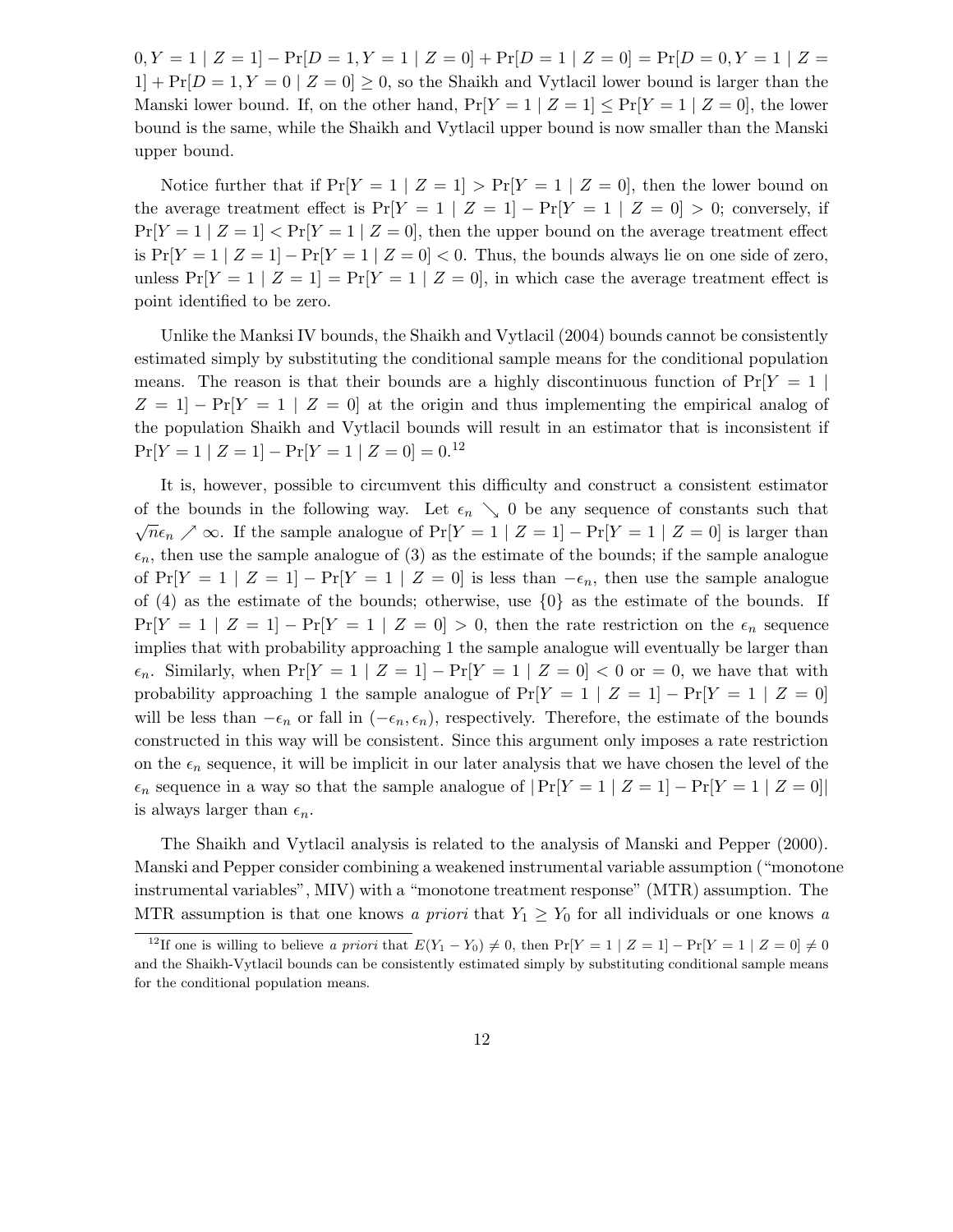priori that  $Y_0 \geq Y_1$  for all individuals. In the present context of the effect of catheterization on mortality where much of the debate focuses on whether the average effect of catheterization is positive, negative, or zero, imposing the MTR is not attractive since it would involve imposing the answer to the question of interest. In comparison, the Shaikh and Vytlacil bounds identify the sign of the average treatment effect from the data and do not impose it a priori. Shaikh and Vytlacil (2004) compare their bounds to the Manski and Pepper (2000) bounds that would result from imposing MTR and the Manski IV assumption. They show that if the treatment effect is positive, then the Shaikh and Vytlacil bounds coincide with the Manski and Pepper bounds that impose a priori a positive effect and impose the Manski IV assumption. If the treatment effect is negative, then the Shaikh and Vytlacil bounds coincide with the Manski and Pepper bounds that impose a priori a negative effect and impose the Manski IV assumption. Thus, there is a tight link between the Manski and Pepper bounds and the Shaikh and Vytlacil bounds, with the tradeoff that the Manski and Pepper analysis requires that one knows a priori the sign of the treatment effect but does not impose the threshold crossing structure imposed by Shaikh and Vytlacil.

Finally, we consider an extension to Shaikh and Vytlacil analogous to the idea of monotone treatment selection in Manski and Pepper (2000). Consider adding the additional assumption that doctors catheterize individuals with systematically worse latent health. In particular, assume that individuals with unobserved (by the econometrician) characteristics that make them more likely to be catheterized (have a low value of  $\nu$ ) are individuals with unobserved (by the econometrician) characteristics that make them more likely to suffer mortality (have a low values of  $\epsilon$ ). More formally, assume that  $\epsilon$  and  $\nu$  are positive quadrant dependent so that<sup>13</sup>

## **PQD:**  $Pr[\epsilon \le t_0 | \nu \le t_1] \ge Pr[\epsilon \le t_0]$  for all  $t_0, t_1$ .

In other words, the probability that  $\epsilon$  is small conditional on  $\nu$  being small is at least as large as the unconditional probability of  $\epsilon$  being small. One can easily show that PQD is equivalent to the assumption that  $Pr[\epsilon \le t_0 \mid \nu \le t_1] \ge Pr[\epsilon \le t_0 \mid \nu > t_1]$  for all  $t_0, t_1$ , i.e., equivalent to the statement that individuals receiving catheterization are at least as likely to have poor latent health as individuals who do not receive catheterization. Using the PQD assumption, we then have that

$$
Pr[Y_1 = 1 | D = 1, Z] = Pr[\epsilon \le r(1) | \nu \le s(Z)]
$$
  
\n
$$
\ge Pr[\epsilon \le r(1) | \nu > s(Z)]
$$
  
\n
$$
= Pr[Y_1 = 1 | D = 0, Z]
$$

where the inequality is exploiting the PQD assumption. Thus, we can bound  $Pr[Y_1 = 1 | D =$ 0, Z from above by  $Pr[Y = 1|D = 1, Z]$ . Following symmetric reasoning, we can bound

<sup>&</sup>lt;sup>13</sup>Positive quadrant dependence is a relatively weak measure of positive dependence between two random variables. See Joe (1997) for the relationship between positive quadrant dependence and other concepts of positive dependence.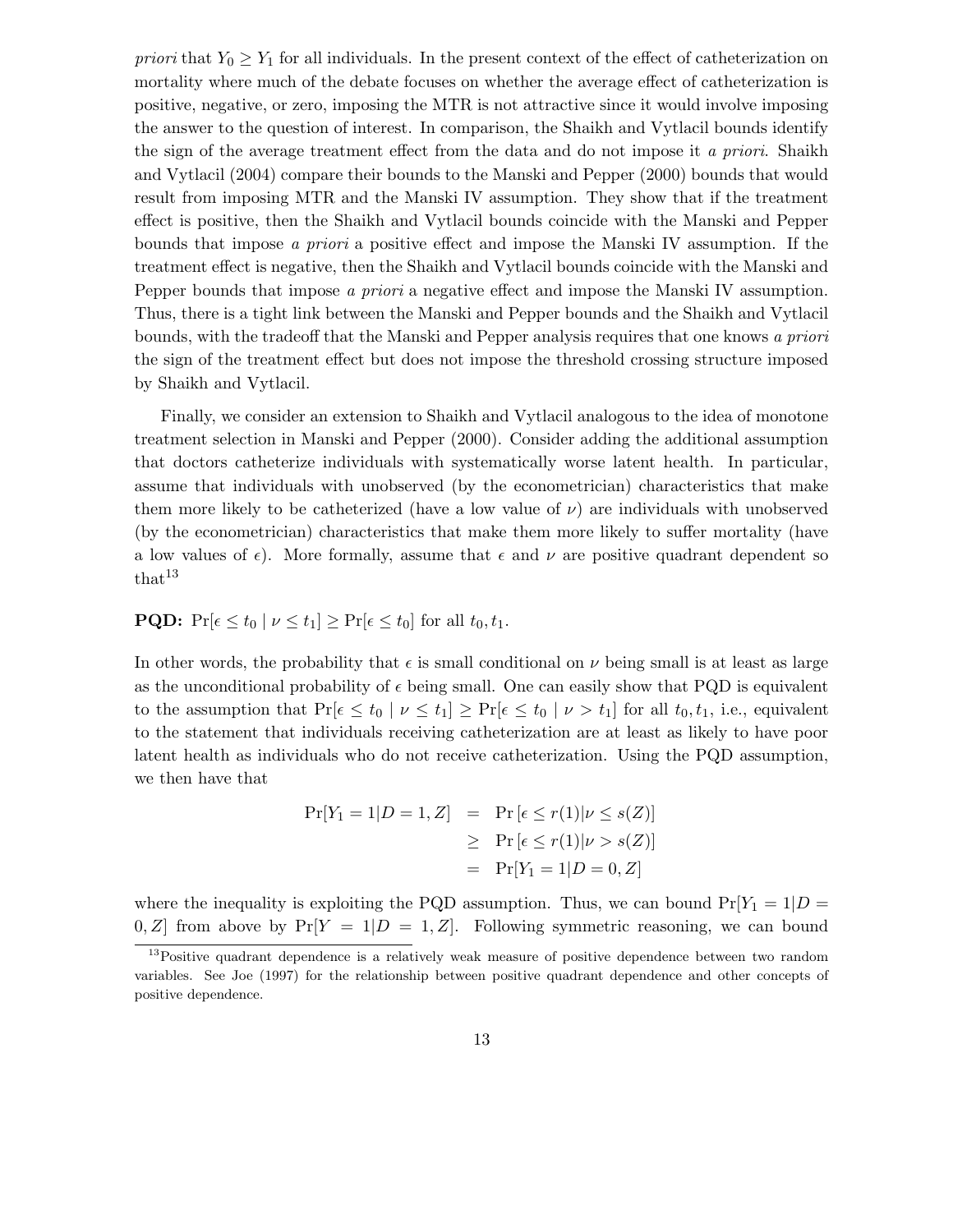$Pr[Y_0 = 1 | D = 1, Z]$  from below by  $Pr[Y = 1 | D = 0, Z]$ . Combining this analysis with the Shaikh and Vytlacil analysis, we have that, if  $Pr[Y = 1 | Z = 1] \ge Pr[Y = 1 | Z = 0]$ , then

$$
\Pr[Y = 1 | D = 1, Z] \ge \Pr[Y_1 = 1 | D = 0, Z] \ge \Pr[Y = 1 | D = 0, Z]
$$
  

$$
\Pr[Y = 1 | D = 1, Z] \ge \Pr[Y_0 = 1 | D = 1, Z] \ge \Pr[Y = 1 | D = 0, Z];
$$

if  $Pr[Y = 1 | Z = 1] \le Pr[Y = 1 | Z = 0]$ , then

$$
\min\{\Pr[Y=1 \mid D=1, Z], \Pr[Y=1 \mid D=0, Z]\} \ge \Pr[Y_1 = 1 \mid D=0, Z] \ge 0
$$
  

$$
\max\{\Pr[Y=1 \mid D=1, Z], \Pr[Y=1 \mid D=0, Z]\} \le \Pr[Y_0 = 1 \mid D=1, Z] \le 1.
$$

We can now bound  $Pr[Y_0 = 1]$  and  $Pr[Y_1 = 1]$ . For example, if  $Pr[Y = 1 | Z = 1] > Pr[Y = 1 |$  $Z = 0$  then  $Pr[Y_1 = 1]$  can be bounded from above by the following argument:

$$
Pr[Y_1 = 1] = Pr[Y_1 = 1 | Z = z]
$$
  
= 
$$
Pr[D = 1 | Z = z] Pr[Y_1 = 1 | D = 1, Z = z]
$$
  
+ 
$$
Pr[D = 0 | Z = z] Pr[Y_1 = 1 | D = 0, Z = z]
$$
  

$$
\leq Pr[Y = 1 | D = 1, Z = z].
$$

Since this upper bound hold for  $z = 0, 1$ , we have

$$
\Pr[Y_1 = 1] \le \min_{z} \{ \Pr[Y = 1 \mid D = 1, Z = z] \}.
$$

Following an argument analogous to those given in Shaikh and Vytlacil (2004), one can show that, given our assumptions,

$$
\min_{z} \{ \Pr[Y=1 | D=1, Z=z] \} = \Pr[Y=1 | D=1, Z=1].
$$

Following this line of reasoning, one can show the following bounds on  $E(Y_1 - Y_0)$ :

$$
B_{PQD}^L \le E(Y_1 - Y_0) \le B_{PQD}^U
$$

where, if  $Pr[Y = 1 | Z = 1] > Pr[Y = 1 | Z = 0]$ , then

$$
B_{PQD}^{L} = \Pr[Y=1 | Z=1] - \Pr[Y=1 | Z=0]
$$
  
\n
$$
B_{PQD}^{U} = \Pr[Y=1 | D=1, Z=1] - \Pr[Y=1 | D=0, Z=0],
$$

and if  $Pr[Y = 1 | Z = 1] < Pr[Y = 1 | Z = 0]$ , then

$$
B_{PQD}^{L} = \Pr[D = 1, Y = 1 | Z = 1] - \Pr[D = 0, Y = 1 | Z = 0] - \Pr[D = 1 | Z = 0]
$$

$$
B_{PQD}^{U} = \Pr[D=1, Y=1 | Z=1]
$$
  
+ 
$$
(\Pr[D=0 | Z=1] \times \min{\Pr[Y=1 | D=1, Z=1], \Pr[Y=1 | D=0, Z=1]})
$$
  
- 
$$
\Pr[D=0, Y=1 | Z=0]
$$
  
- 
$$
(\Pr[D=1 | Z=0] \times \max{\Pr[Y | D=1, Z=0], \Pr[Y=1 | D=0, Z=0]})
$$
,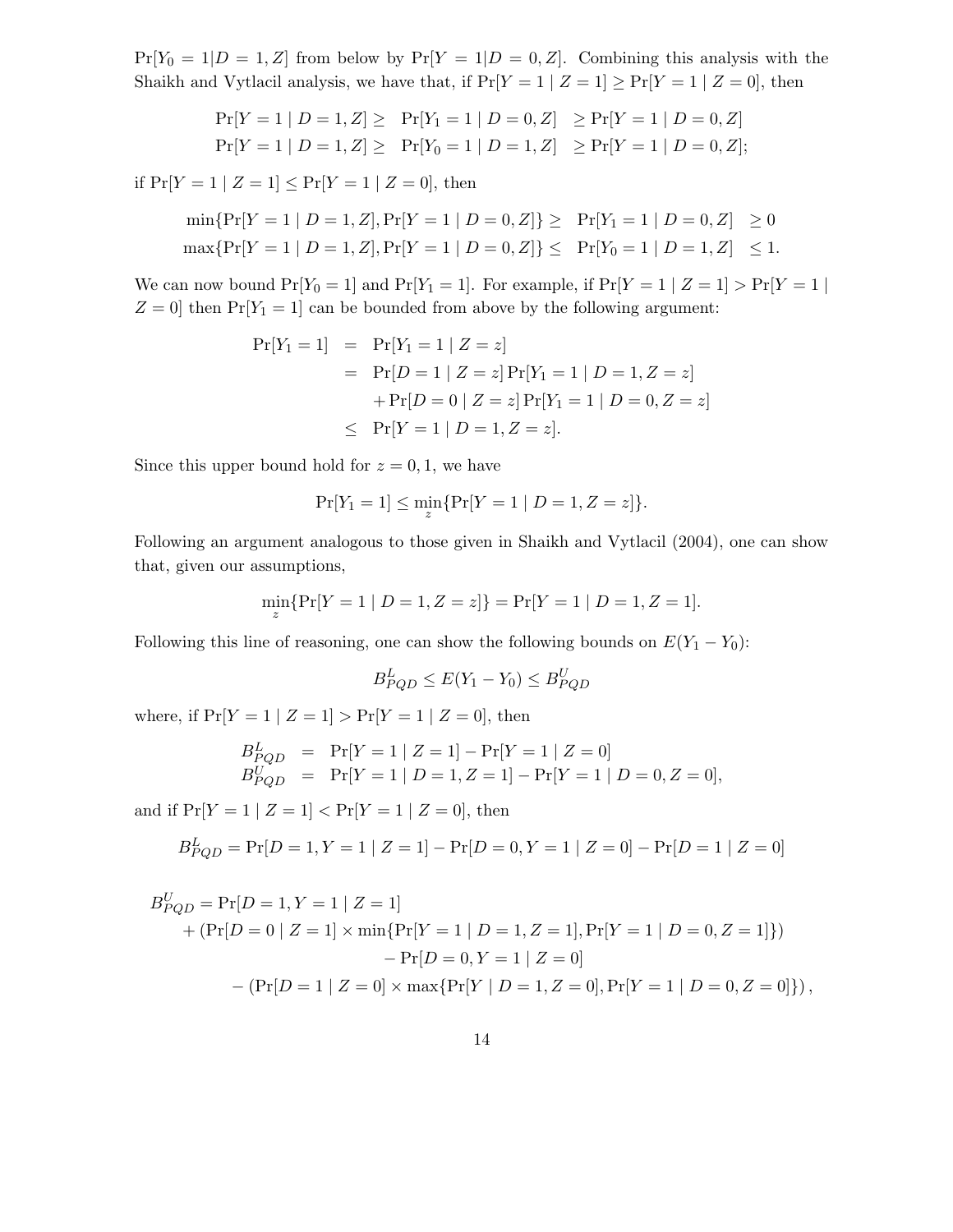and  $B_{PQD}^L = B_{PQD}^U = 0$  if  $Pr[Y = 1 | Z = 1] = Pr[Y = 1 | Z = 0]$ . Notice imposing our PQD assumption decreases the upper bound on  $E(Y_1 - Y_0)$  compared to the Shaikh-Vytlacil bounds while leaving the lower bound unchanged. Notice that the reduction of the upper bound is nontrivial if  $Pr[Y = 1 | Z = 1] > Pr[Y = 1 | Z = 0]$ . As with the Shaikh-Vytlacil bounds, these bounds are a discontinuous function of the quantity  $Pr[Y = 1 | Z = 1] - Pr[Y = 1 | Z = 0]$ , which prohibits consistent estimation by simply substituting conditional sample means for their population counterparts, but consistent estimation of these bounds can be achieved by following a procedure similar to the one described above for the Shaikh-Vytlacil bounds.

Thus far, we have assumed that there are no  $X$  covariates and that  $Z$  is binary. Allowing for X covariates only changes the analysis in a trivial fashion – the same analysis now holds conditional on  $X$ . For estimation, if  $X$  is discrete or can be discretized, one can simply continue to use conditional means in place of conditional expectations.<sup>14</sup> If X is continuous, one needs to use a nonparametric smoothing estimator such as a kernel regression estimator to estimate the relevant conditional expectations. Allowing Z to take more than two values is again straightforward. Suppose that  $z_1$  maximizes  $P(z)$  and that  $z_0$  minimizes  $P(z)$ . Then all of our analysis continues to hold simply by substituting the  $z<sub>1</sub>$  evaluation point for the 1 evaluation point and the  $z_0$  evaluation point for the 0 evaluation point. For estimation, if Z is discrete, one can examine the sample means of  $D$  conditional on  $Z$  to determine which  $z$  value maximizes and minimizes  $P(z)$ . If Z is continuous, then, as in the case when X is continuous, one must resort to a more sophisticated nonparametric estimator.

## 5 Data

The Connors et al. (1996) data comes from five medical centers (the SUPPORT group), and were collected to study medical decision-making for severely ill adult patients admitted to hospitals and ICUs. To be admitted to the study, patients had to have a predicted sixmonth mortality rate of 50% or more at the time of admission, and have one of nine disease conditions: acute respiratory failure, chronic obstructive pulmonary disease, congestive heart failure, cirrhosis, nontraumatic coma, metastatic colon cancer, late-stage non-small cell lung cancer, and multiorgan system failure with malignancy or sepsis. Murphy and Cluff (1990) provide a detailed description of patient recruitment procedures, including a detailed list of exclusion criteria. Most prominent among these criteria are trauma, pregnancy, psychiatric disease, and AIDS.

The SUPPORT group's main research aim in collecting these data was to measure the effect of placing a Swan-Ganz catheter early in the course of hospitalization. They count a patient as having a catheter placed if the procedure was performed within 24 hours of

<sup>&</sup>lt;sup>14</sup>Shaikh and Vytlacil (2004) consider how imposing that there is a covariate in X that is not contained in Z can be exploited to narrow the bounds on the average treatment effect. See also Vytlacil and Yildiz (2004). However, in our application there are no variables contained in X that are not contained in Z.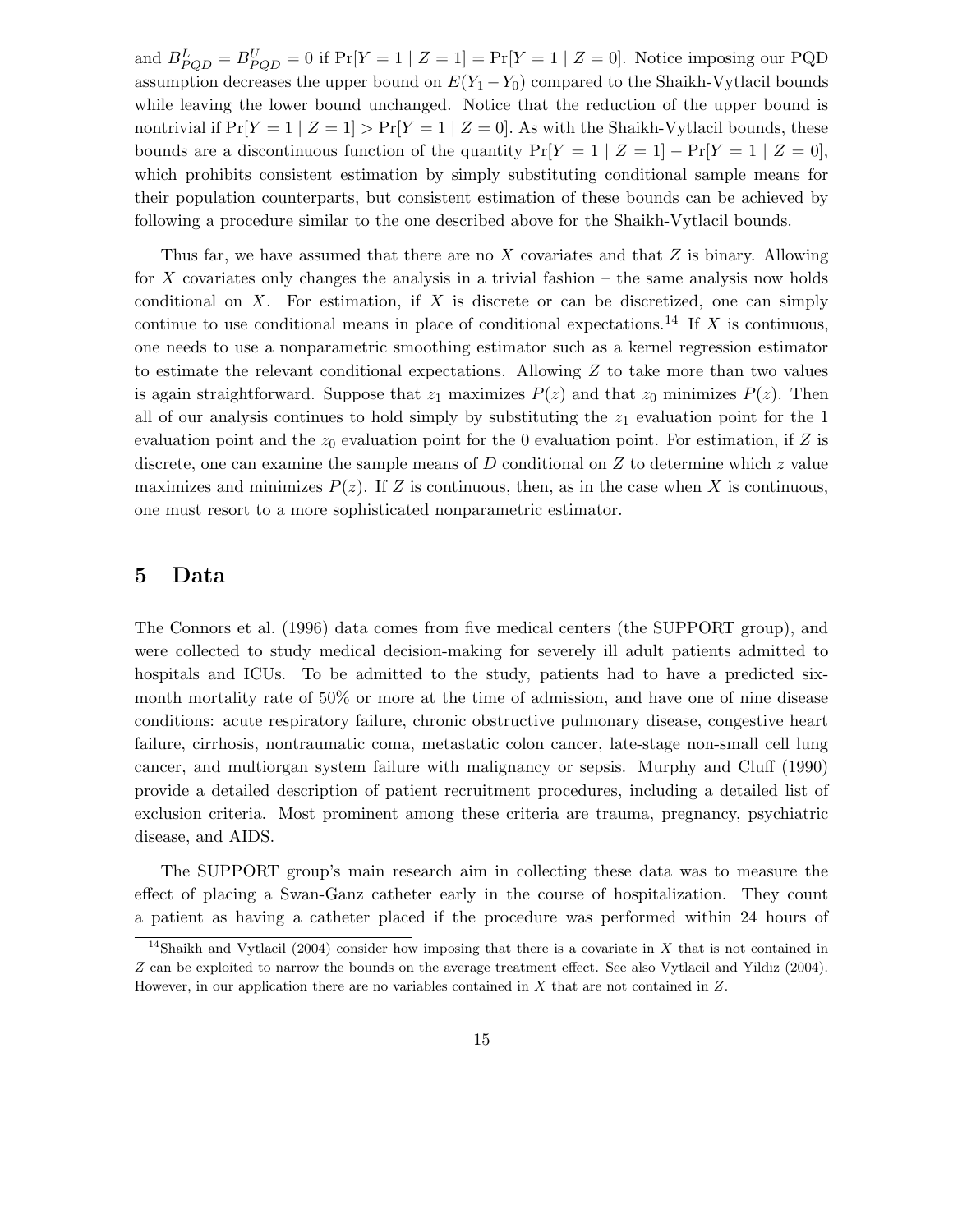entering the hospital. The main reason for this focus and this definition of catheterization is their hypothesis that the biggest harm from catheterization comes from enabling ICU doctors to act too aggressively in prescribing medications and treatments with severe side-effects, inadvertently harming patients. The data includes 5,735 patients, all of whom were admitted to or transferred to the ICU within 24 hours of entering the hospital. By including only people who were admitted to the ICU, they allow the longest possible time for iatrogenic injury to occur. This empirical strategy has the additional advantage of reducing unobserved clinical heterogeneity among study patients. All patients in the sample share a common feature in their clinical history—they were sick enough to end up in an ICU soon after hospital admission.

Connors et al. (1996) collected a large amount of information about each patient via standardized medical chart abstraction methods and interviews with patients and patient surrogates. Chart abstractors focused mainly on a detailed set of laboratory and clinical variables, measured on the first through fourth weeks of the hospital stay. We use the information from the first week of the hospital stay, as it is collected for every patient in the sample. The interviews were used to collect both basic demographic information, as well as information about functional status (that is, whether the patient is unable to perform some basic tasks like bathing or dressing oneself).

Tables 1 - 3 compare patients who were catheterized during their first day of admission to the ICU with those who were not. These tables present mean values of each variable on which we make these comparisons, along with standard deviations of those variables, and the p-value from a test of the hypothesis that the means of the variables are equal.

From these statistics, it is clear that patients who have catheters placed differ from patients who do not along many clinically significant dimensions. Table 1 compares patients on the basis of demographic variables and the primary diagnosis at admission. Catheterized patients are more likely to be male (by  $4.5\%$ ), privately insured (by  $6.3\%$ ), richer (less likely to have an income of less than \$11,000 per year by  $6.2\%$ ), and have more schooling  $(0.3 \text{ years more})$ on average). Catheterized patients are more likely to have congestive heart failure (CHF) as the primary admitting diagnosis (by 2.6%) and much more likely to have MOSF with sepsis as an admitting diagnosis (by 17.3%), but are less likely to have coma (by 5.3%) or chronic obstructive pulmonary disease (COPD—by 8.5%) as admitting diagnoses.

Table 2 compares patients on the basis of disease history prior to admission, and functional status measures as determined by the proxy interviews. Catheterized patients are more likely to have cardiac diagnoses (by  $4.4\%$ ), including a heart attack (by 1.3%) in their medical history. They are less likely to have a malignant cancer (by 4.3%), dementia (by 4.7%), and other psychiatric diagnosis (by 3.5%) in their history. Connors et al. (1996) use a standard ICU mortality prediction model to summarize each patient's severity of illness upon admission to the ICU.<sup>15</sup> Catheterized patients have a 4% lower two month predicted survival rate upon admission than non-catheterized patients—clearly catheterized patients are observably more

<sup>15</sup>Connors et al. (1996) provide details about the calculations of predicted survival.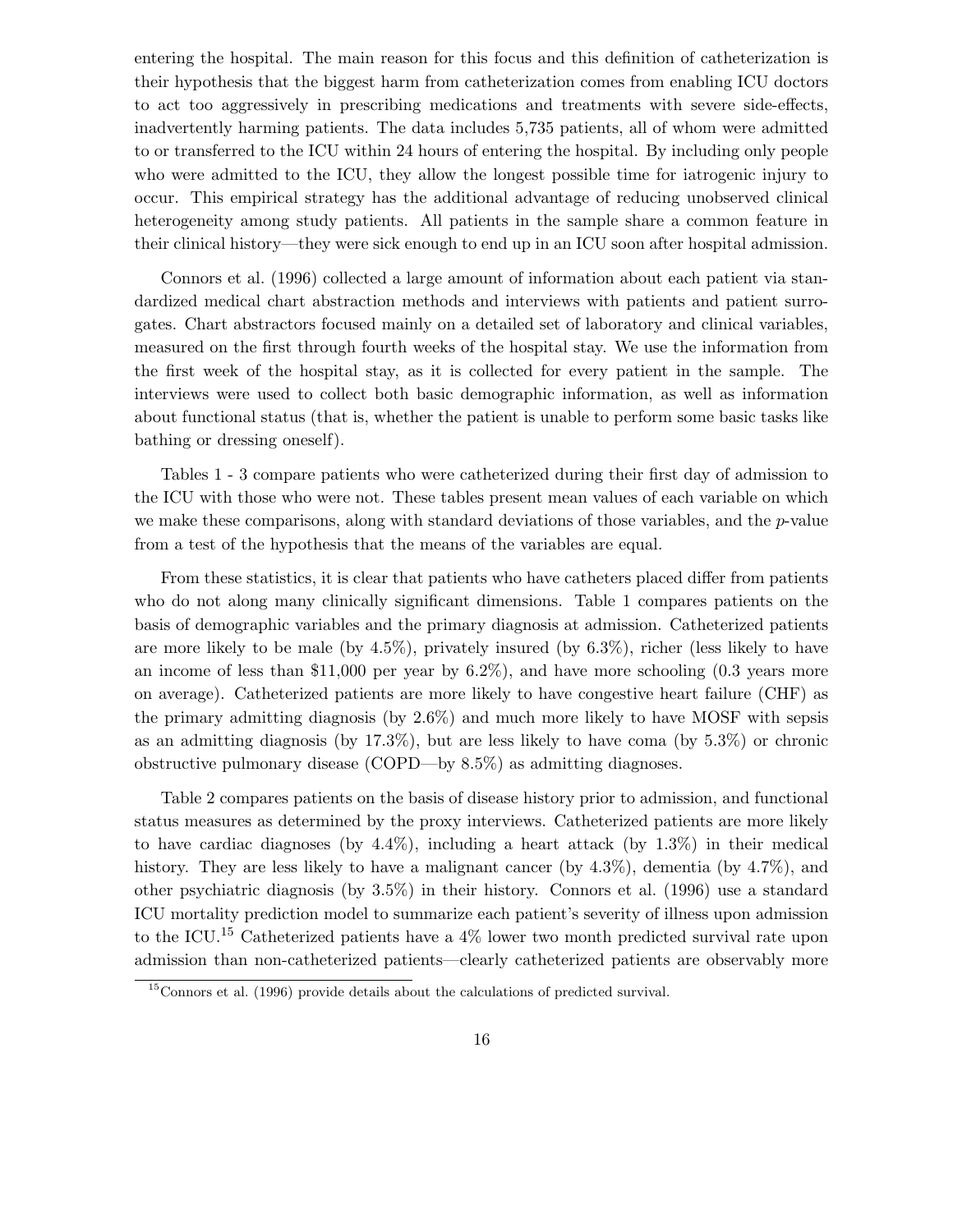severely ill than non-catheterized patients. This fact can also be seen by comparing mean values of the acute physiology score, another standard ICU measure of severity of illness.

Table 3 compares catheterized and non-catheterized patients' laboratory values at admission, as well as any secondary diagnoses these patients may have had at admission. Among the laboratory values, all the clinically significant and interpretable differences point toward the conclusion that catheterized patients are observably sicker. For example, the ratio of serum oxygen levels to administered oxygen levels  $(PAO<sub>2</sub>/(0.01 * FiO<sub>2</sub>)$  are higher among catheterized patients—an indication that they are more likely to require oxygen supplementation. Catheterized patients also have lower hematocrits and are thus more likely to be anemic. They have higher levels of bilirubin, and are thus more likely to have liver disease.

Among the secondary diagnoses, catheterized patients are 9% more likely to have sepsis—a serious blood-borne bacterial infection. They are also more likely to have renal secondary diagnoses (by 2.7%) and gastrointestinal secondary diagnoses (by 4.5%). On the other hand, they are less likely to have respiratory secondary diagnoses (by 12.8%) and neurological diagnoses (by 10.8%). On balance, these secondary diagnoses also suggest that catheterized patients were observably sicker on admission to the ICU.

Thus far we have ignored statistical complications stemming from the multiplicity of the comparisons we are making between catheterized and non-catheterized patients. Because of the large number of comparisons we are making, it is likely that at conventional significance levels, we will reject several hypotheses of equal means falsely. As a result of this concern, we use the Holm (1979) multiple hypothesis testing procedure to make the comparisons formally.<sup>16</sup> These results are summarized in Table 4 below. This procedure is more powerful than the conventional Bonferonni procedure for multiple hypothesis testing in the sense that it too controls the probability of even one false rejection at the desired level, but always rejects at least as many hypotheses.

At the .05 level, we find that patients who are catheterized differ from those who are not catheterized along 41 of 63 possible variables. If we restrict attention to particular primary diagnoses, we reject fewer hypotheses, but many important differences between the two groups still remain. Among patients whose primary diagnosis is congestive heart failure, for example, catheterized patients differ from non-catheterized patients among nine of 51 possible variables, including demographic characteristics like age and income as well as some clinical variables like blood pressure. If we restrict attention to only massive organ system failure diagnoses, we find that catheterized patients differ from non-catheterized patients among the following five of 50 possible variables: sepsis, creatinine levels, pulmonary function test results, acute physiology

<sup>&</sup>lt;sup>16</sup>Suppose one is interested in testing the s hypotheses  $H_1, \ldots, H_s$  using p-values  $\hat{p}_1, \ldots, \hat{p}_s$  in a way that controls for the familywise error rate at a level  $\alpha$  (that is, the probability of making one or more false rejections is no more than  $\alpha$ ). To this end, define the constants  $\alpha_1 \leq \ldots \leq \alpha_s$  by the rule:  $\alpha_i = \frac{\alpha}{s-i+1}$ . Denote by  $\hat{p}_{(1)} \leq \ldots \leq \hat{p}_{(s)}$  the ordered values of the *p*-values and by  $H_{(1)}, \ldots, H_{(s)}$  the corresponding hypotheses. The Holm (1979) stepdown procedure accepts all hypotheses if  $\hat{p}_{(1)} \ge \alpha_1$ ; otherwise, it rejects hypotheses  $H_{(1)},\ldots,H_{(r)}$ , where r is the largest index such that  $\hat{p}_{(1)} < \alpha_1,\ldots,\hat{p}_{(r)} < \alpha_r$ .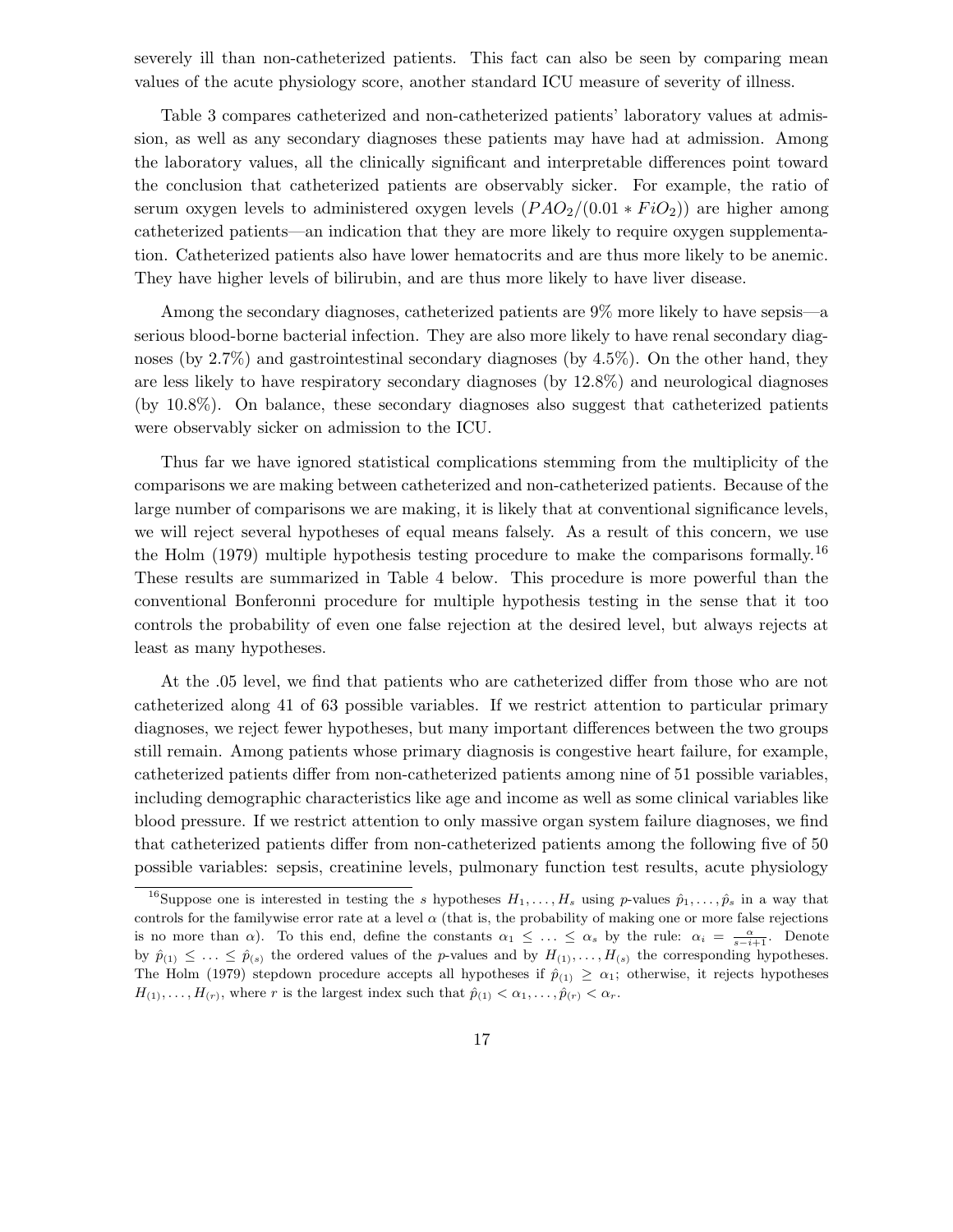score, and predicted survival. Finally, examining only patients whose primary diagnosis is colon cancer, we reject eight of 55 hypotheses, finding that the two groups differ noticeably among pulmonary function test results, respiratory rate, blood pressure, acute physiology score, and predicted survival. Hence, even after accounting for the multiplicity of the comparisons, we maintain our earlier conclusion that catheterized patients are significantly sicker than noncatheterized patients.

# 6 Instrumenting with Admission Day

It should be clear from Tables 1 - 3 that a direct comparison of outcomes between catheterized and non-catheterized patients is unlikely to yield the causal effects of catheterization. Even if a full set of controls, such as all the variables in those tables, were included in the analysis, the results would be unconvincing. If catheterized and non-catheterized patients differ on so many observed dimensions, it seems highly unlikely that they do not differ on unobserved dimensions as well.<sup>17</sup> In this section, we develop suggestive evidence that day-of-the-week of admission is an appropriate instrument to determine the causal effect of catheterization on patient mortality.

#### 6.1 Admission Day of Week Predicts Catheterization

We first establish that patients who are admitted to the ICU on a Saturday, Sunday, or Monday are substantially less likely to be catheterized on the day of admission than patients admitted on other days of the week. Figure 2 shows how the unconditional probability that a patient is catheterized upon admission varies by day of the week. The lowest catheterization rates are on Saturday—approximately 32% of all SUPPORT ICU patients admitted on a Saturday had a Swan-Ganz catheter placed on day of admission. The catheterization rate rises on Sunday and Monday to about 36%, and then rises again on Tuesday through Friday to about 40%. The highest rates of about 41% are on Friday.

Figure 3 shows catheterization rates by day-of-the-week for four different and important clinical subgroups, delineated by their primary diagnosis upon admission to the ICU. For patients with congestive heart failure (CHF) or with multi-organ system failure (MOSF) with sepsis as an admitting diagnosis, the likelihood of being catheterized decreases dramatically on weekends. For patients with acute respiratory failure or MOSF with malignancy, the weekend decline in catheterization rates is less pronounced, though still substantial—it is roughly on par with the decline for the typical ICU patient.

Figure 4 shows catheterization rates by day-of-the-week for four other clinically important subgroups, again delineated by primary diagnosis upon ICU admission: chronic obstructive

<sup>&</sup>lt;sup>17</sup>See Altonji et al. (2005) for a formal justification of this argument.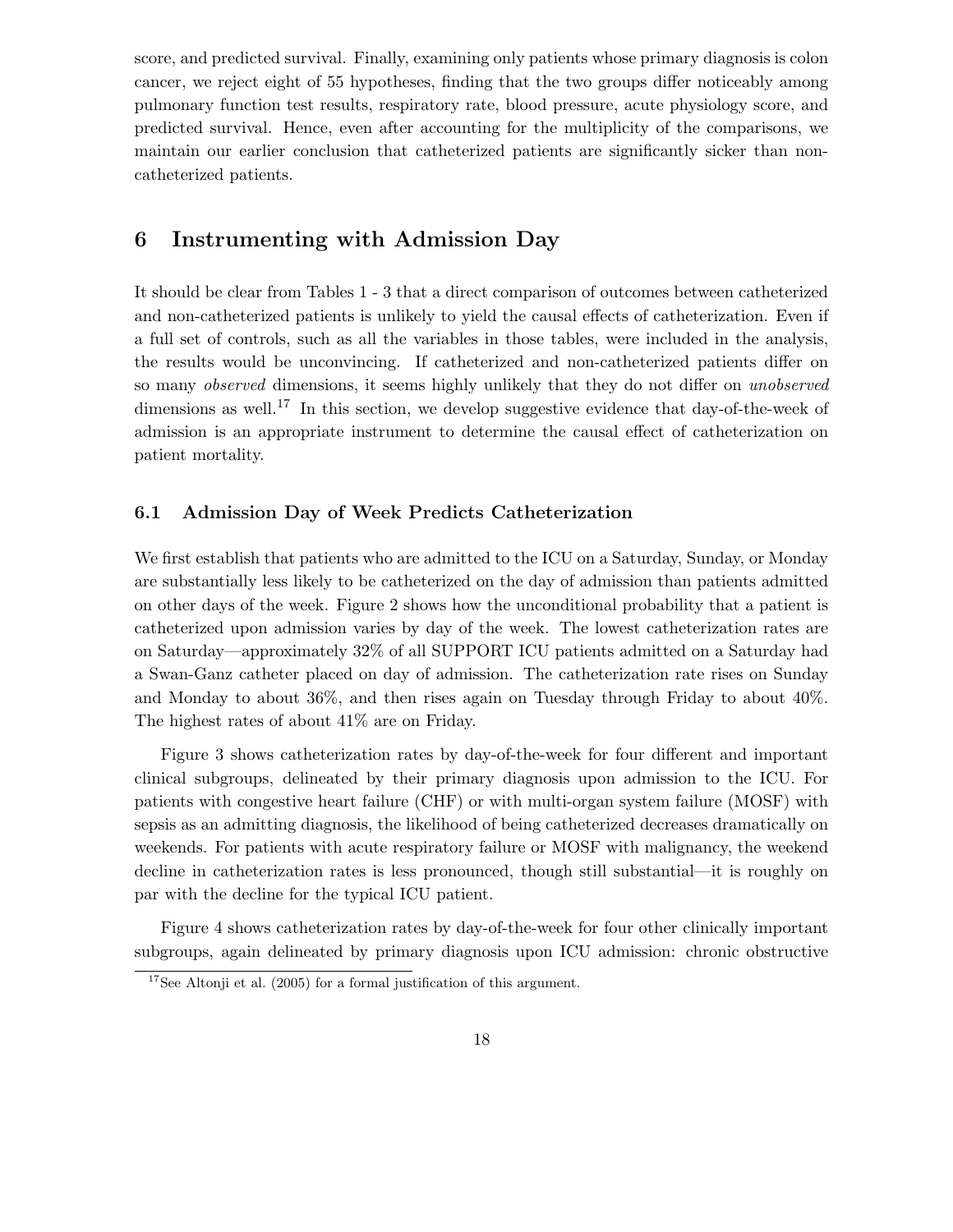pulmonary disease (COPD), cirrhosis, coma, and lung cancer. For patients with these diagnoses, the pattern of higher catheterization probabilities on weekdays is less clear, and in some cases (such as for COPD), reversed. Since the instrument is apparently not strongly correlated with the treatment for these diagnosis groups, we do not attempt to estimate separate treatment effect bounds for these groups.

#### 6.2 Patient Health and Day of Week of Admission

One disconcerting possibility for our study is that patients admitted to the ICU on a weekday differ systematically from patients admitted on weekends. If that were true, then day-of-theweek would be a poor candidate for an instrument since it would be correlated with unobserved determinants of ICU patient mortality, such as health status. Our introspection leads us to think that there should be no correlation between day-of-the-week of admission and unobserved health, since the health crises that precipitate ICU admissions are unlikely to respect distinctions between weekdays and weekends. However, we recognize that introspection alone is an insufficient basis on which to make our case.

Tables 5 - 7 divide patients into two groups on the basis of the day-of-the-week instrument: those who were admitted on a weekday and those who were admitted on a weekend.<sup>18</sup> The tables present mean values of each variable on which we make comparisons, along with standard deviations of those variables and the p-value from a test of the hypothesis that the means of the variables are equal.

Table 5 compares patients based on demographic variables on the primary diagnosis. We reject the hypothesis that patients admitted on a weekend are equally likely as those admitted on a weekday to have congestive heart failure as a diagnosis, but we find no other statistically significant differences between the two groups (when testing at the  $\alpha = 0.01$  level). Table 6, on the other hand, compares patients based on disease history and functional status. Weekend patients are less likely to have cardiac disease and congestive heart failure in their medical history, which is consistent with the finding that they are less likely to have congestive heart failure as an admitting diagnosis. On the other hand, they have no other significant medical history or functional status measure differences. Importantly, there is little difference between these groups in predicted 2-month mortality, or in acute physiology score. Finally, Table 7 compares weekend and weekday patients on the basis of laboratory tests at admission and on secondary diagnoses. There are no statistically significant differences between the two groups on these bases.

Again, we have thus far failed to account for the multiplicity of the comparisons we are making. We do so now by applying the Holm (1979) multiple hypothesis testing procedure. These results are summarized in Table 4. Comparing patients admitted to the ICU on weekends

<sup>&</sup>lt;sup>18</sup>We obtain similar results if we divide up the patients based upon whether they were admitted on Saturday or Sunday against those admitted on Monday to Friday.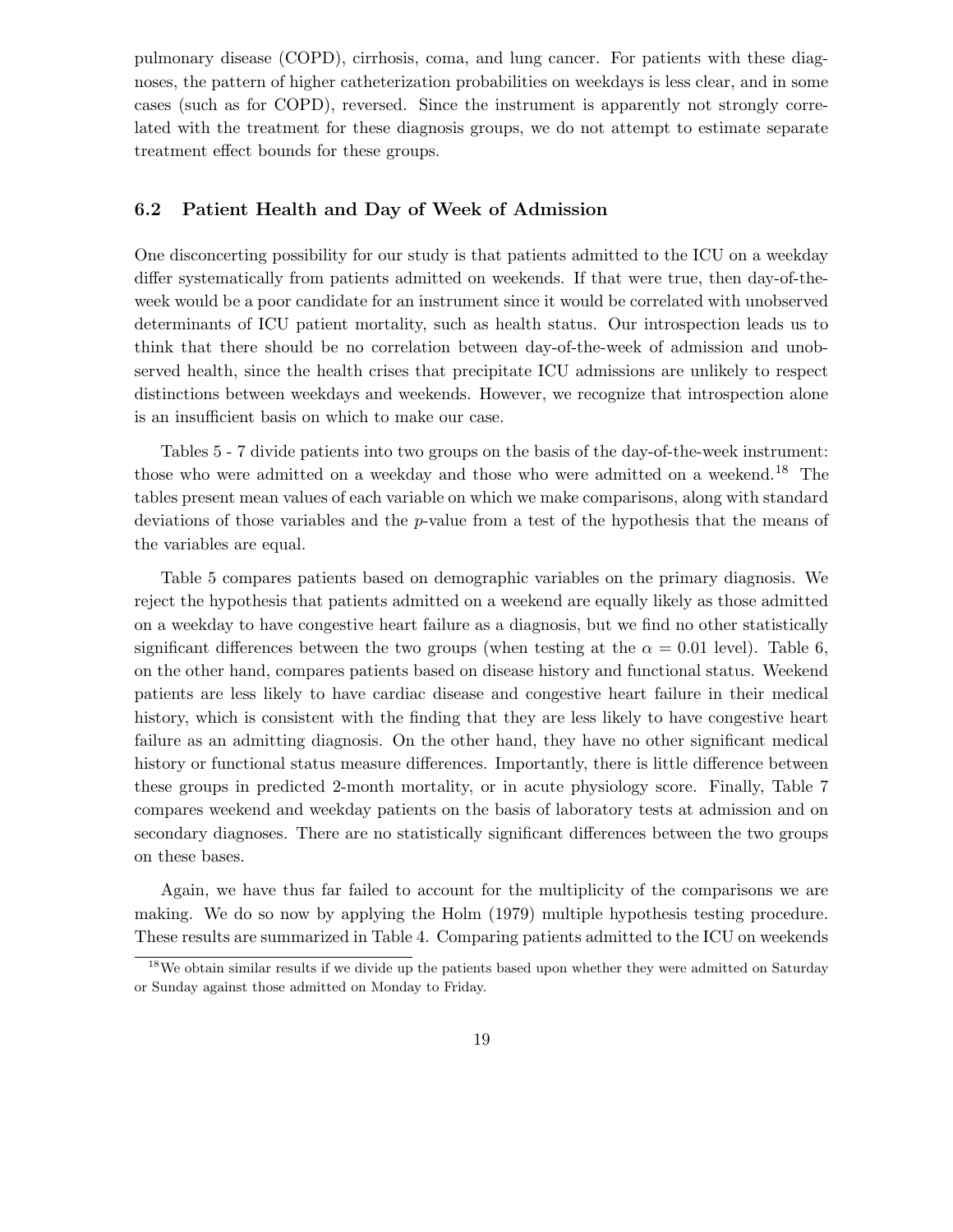with patients who are admitted on weekdays at the 0.05 level, we find that they differ only along three of 63 variables: diagnosis of congestive heart failure, cardiac history, and history of congestive heart failure. Otherwise, weekend and weekday patients appear to have similar observed severity of illness.

There is no reason a *priori* to believe that differences in these three variables imply that weekday patients are sicker, since congestive heart failure is no more serious a cause of admission to the ICU than the other causes (such as multi-organ system failure). Moreover, after restricting attention to particular primary diagnoses, even differences in these three variables essentially disappear. Among patients whose primary diagnosis is congestive heart failure, we find only one statistically significant difference.<sup>19</sup> Examining patients whose primary diagnosis is MOSF with malignancy or MOSF with sepsis, there are no statistically significant differences. Similarly, among patients whose primary diagnosis is acute respiratory failure, we find no statistically significant differences. Hence, we conclude that patients admitted on weekends are observably similar to patients admitted on weekdays, especially within particular primary diagnosis subgroups.

### 6.3 Day of Week, Hospital Staffing, and Outcomes

Though non-specialists sometimes find it shocking, it is well known in the health services literature that medical staffing can have a major effect on treatment decisions.<sup>20</sup> In a study aimed at understanding why some patients get catheterized, while others do not, Rapoport et al. (2000) emphasize both patient and hospital characteristics. In their data, patients admitted to ICUs that staff a full time ICU physician are much less likely to be catheterized (by two-thirds) than those admitted to ICUs with no full time physician.<sup>21</sup> Clearly, medical staffing decisions affect the decision to catheterize. However, Rapoport et al. (2000) do not report whether day-of-the-week of admission to the ICU helps determine the placement of a catheter.

Although the SUPPORT data do not permit a direct examination of the issue, it seems clear that the reason that catheterization rates vary by day-of-the-week relates closely to ICU staffing patterns. Medical personnel, just like most other workers, prefer having weekends off. The small increase in catheterization rates on Friday, relative to other weekdays, is probably due to an effort to reduce the stock of patients before the weekend. Whether this fact threatens

<sup>&</sup>lt;sup>19</sup>Weekend ICU patients with congestive heart failure are more likely to earn between \$11,000 and \$25,000 per year; weekday ICU CHF patients are more likely to earn between \$25,000 and \$50,000 per year. This is not an important clinical difference.

 $20$ For example, Dickert-Conlin and Chandra (1999) report that babies are less likely to be born on weekends and holidays than on regular weekdays, which they attribute to staffing decisions by hospitals. In the United States, the least likely day for a baby to be born is Thanksgiving holiday. See also Bell and Redelmeier (2001).

<sup>&</sup>lt;sup>21</sup>They also find that white patients, patients with private insurance coverage, and patients admitted to a surgical ICU (as opposed to a medical ICU) were more likely to be catheterized.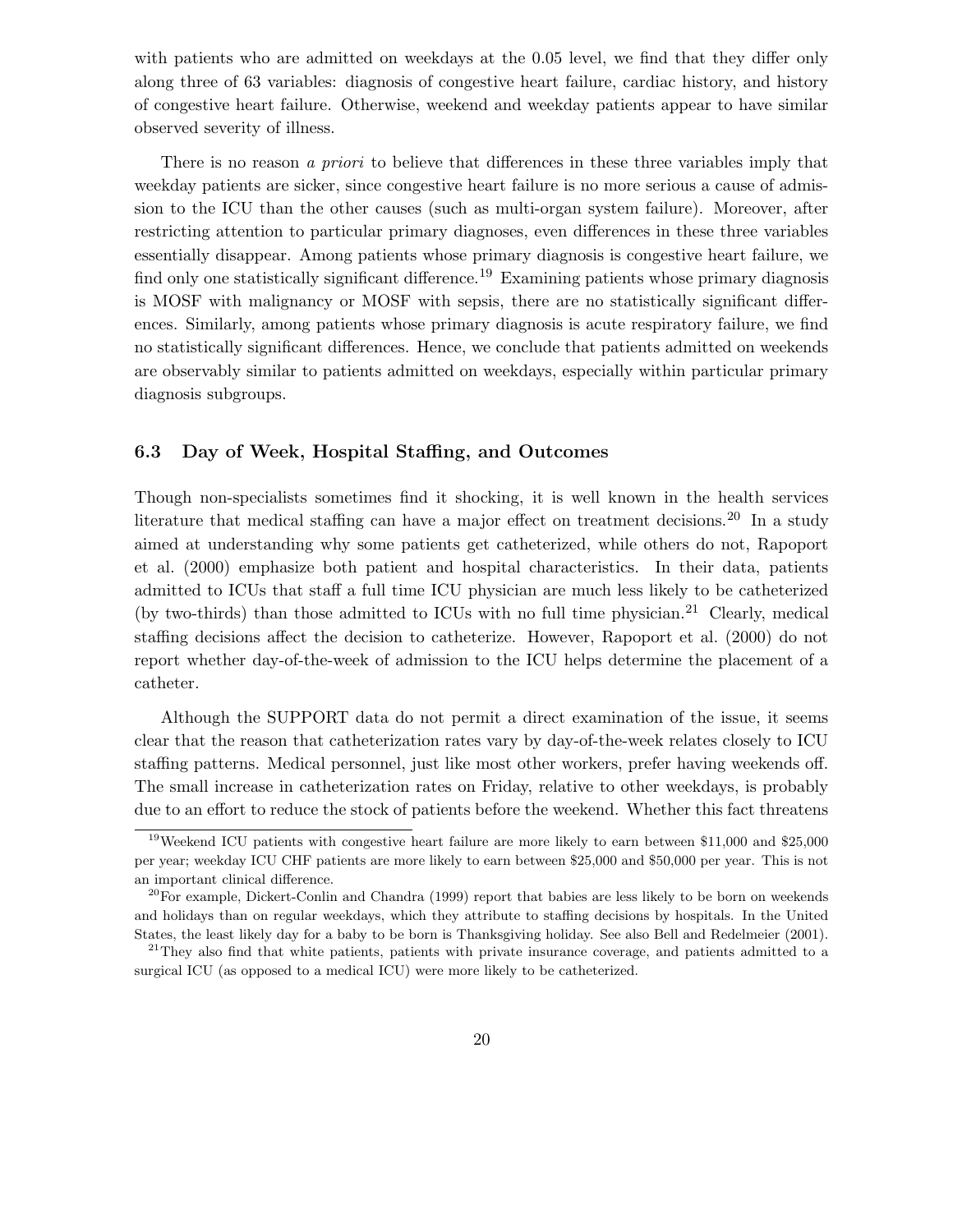the validity of our instrument depends upon whether there are unobserved differences in treatment between weekday and weekend admissions, unassociated with catheterization, that help determine if a patient lives or dies. If so, then admission day would not be a valid instrument.

Evaluating the import of treatment differences (catheterization) between weekend and weekday admissions is made more complicated by the fact that Swan-Ganz catheterization itself is a gateway to a large number of other treatments. For example, ICU physicians often use the information from catheterization to titrate the dose of inotropic drugs, such as dopamine and dobutamine, that are designed to improve cardiac contractility. These drugs have a narrow therapeutic range, and are thus getting the dose right can be the difference between killing or inadequately treating a patient. Given our finding that catheterization is less likely on weekends, it would thus be unsurprising to find decreased use of inotropes on weekends as well. However, such treatment differences, which are causally related to the catheterization decision, do not pose a problem for our instrument. We can simply reinterpret our treatment effect bounds as measuring the effect of catheterization and all the other treatments it enables or encourages on mortality, rather than the isolated treatment effect of catheterization by itself.

However, if staffing differences lead to weekend-weekday treatment differences for those treatments that are not downstream from catheterization and which have substantial effects on the mortality of ICU patients, then our treatment effect bounds will be biased. Unfortunately, we cannot check this directly with the SUPPORT data that is available to us; while there is considerable laboratory and diagnostic information, the only treatment information available is on Swan-Ganz catheterization.

There is, however, an extensive medical literature on the effects of weekend-weekday staffing differences on ICU mortality risk that suggests that (non-Swan-Ganz related) weekend-weekday treatment differences are not important for patient outcomes. For example, Ensminger et al. (2004) analyze 29,084 ICU patients from the Mayo Clinic. They find that, while patients with weekend ICU admissions had a 4.3 percentage point higher in-hospital mortality when compared with ICU patients admitted on a weekday, this difference can be explained entirely by weekend-weekday differences in patient health status. Similarly, Wunsch et al. (2004) find that raw weekday-weekend in-hospital mortality differences disappear in models that control flexibly for patient health status.

Looking at mortality in the emergency room, rather than in the ICU, Dobkin (2003) finds that controlling for observed patient characteristics alone does not erase weekend-weekday mortality differences one day after hospitalization. He argues that unobserved weekday-weekend differences in patient health status, caused by the triaging of more severely ill patients on a weekday, explain this mortality difference entirely. He concludes that there is "no evidence of excess mortality on the weekend in the California hospital system for people admitted through the Emergency Department. This is despite significant delay in diagnostic and treatment procedures for patients admitted on the weekend."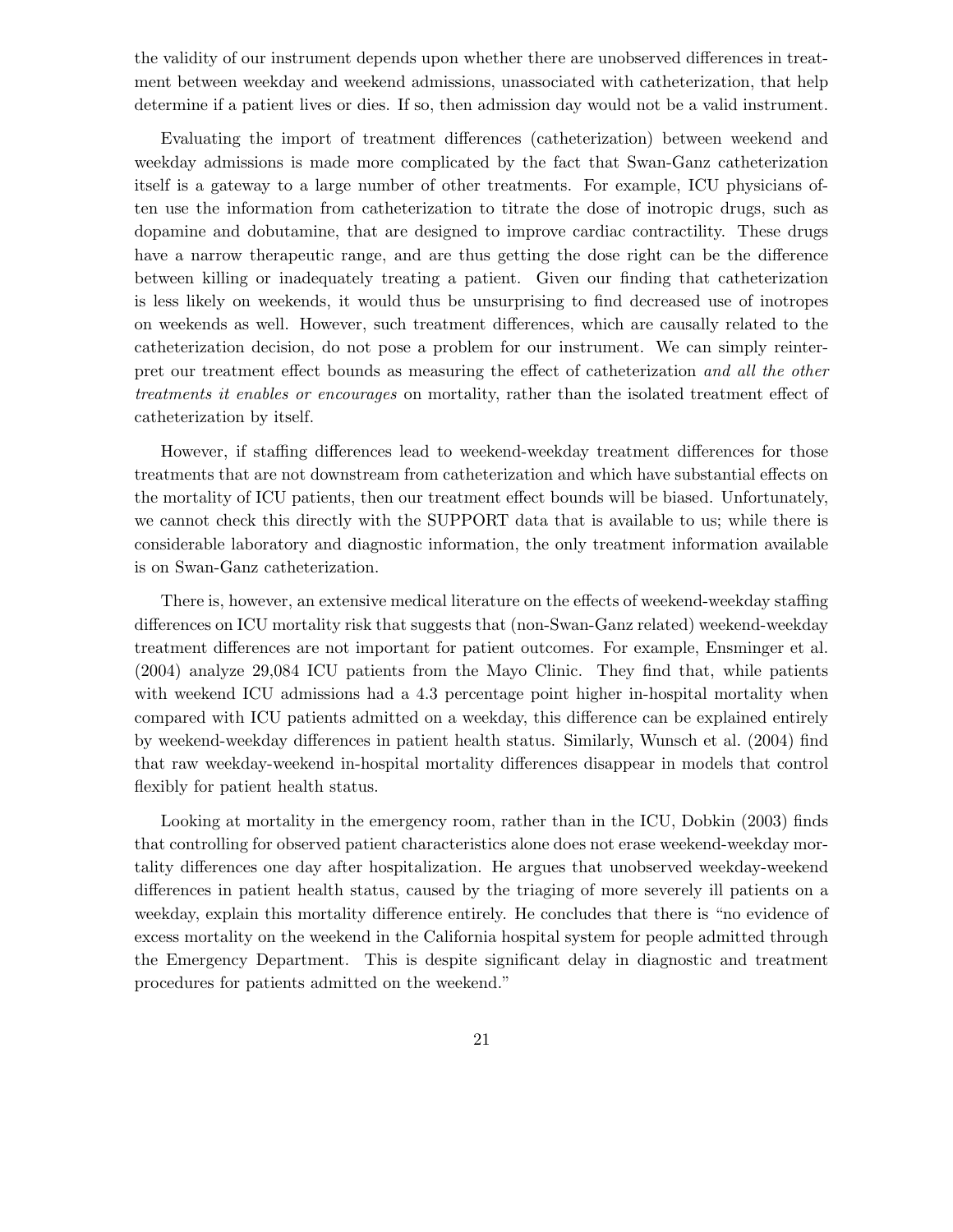This literature suggests, though it does not prove, that the effect of weekday-weekend ICU treatment differences have small effects on in-hospital or one-day post admission mortality, at least in the samples examined. The best explanation for this finding is that medical personnel do a reasonable job triaging patients, and thus it is patients most likely to benefit from catheterization who will be catheterized on Saturday, Sunday, or Monday.<sup>22</sup> If doctors successfully identify the most severely ill weekend patients for more intensive intervention, then the effect of decreased staffing on the weekend on patient mortality in the short run (until a weekday arrives) will be small. This does not mean that catheterization, or other treatments, have a small mortality effect at other horizons after hospitalization. It does suggest that the existence of weekend-weekday staffing differences do not, by themselves invalidate our instrument.

## 7 Results

In this section, we show the results from two different approaches to estimating treatment effects. In the first, more traditional approach, we estimate linear parametric models by ordinary least squares and report confidence intervals around the treatment effect estimates implied by those models. In the second, we report estimates from the three different bounding strategies that we have considered in this paper: the Manski IV bounds, the Shaikh-Vytlacil bounds, and our extension of the Shaikh-Vytlacil analysis that additionally imposes the PQD assumption.

#### 7.1 Linear Parametric Models

In Section 5, we have seen that catheterized patients differ in many ways from non-catheterized patients. Figure 5 shows 95% confidence intervals around treatment effect estimates from an estimator that ignores these differences altogether. The main outcome that we analyze is mortality at varying periods after admission to the ICU—7 days, 30 days, 60 days, 90 days, and 180 days. Let  $Y(t)$  represent the event of a patient dying t or more days after admission to the ICU. Let D represent the event of a patient being catheterized on the day of admission to the ICU. Figure 5 shows the 95% confidence interval around the coefficient obtained from a ordinary least squares (OLS) linear regression of  $Y(t)$  on D for different values of t. This regression coefficient represents the estimated treatment effect of catheterization:  $Pr[Y(t) = 1|D = 1] - Pr[Y(t) = 1|D = 0]$ . The panel on the right shows the treatment effect estimates for a regression with no covariates other than  $D$ , while the panel on the left shows these estimates for a regression with the full set of covariates listed in Tables 1 - 3. In all

 $^{22}$ It is not clear to us why Monday catheterization rates are more similar to Sunday rates than they are to other weekday rates, though that is clearly what the data suggest. Accordingly, we will refer to admissions on Saturday, Sunday, and Monday as "weekend" admissions.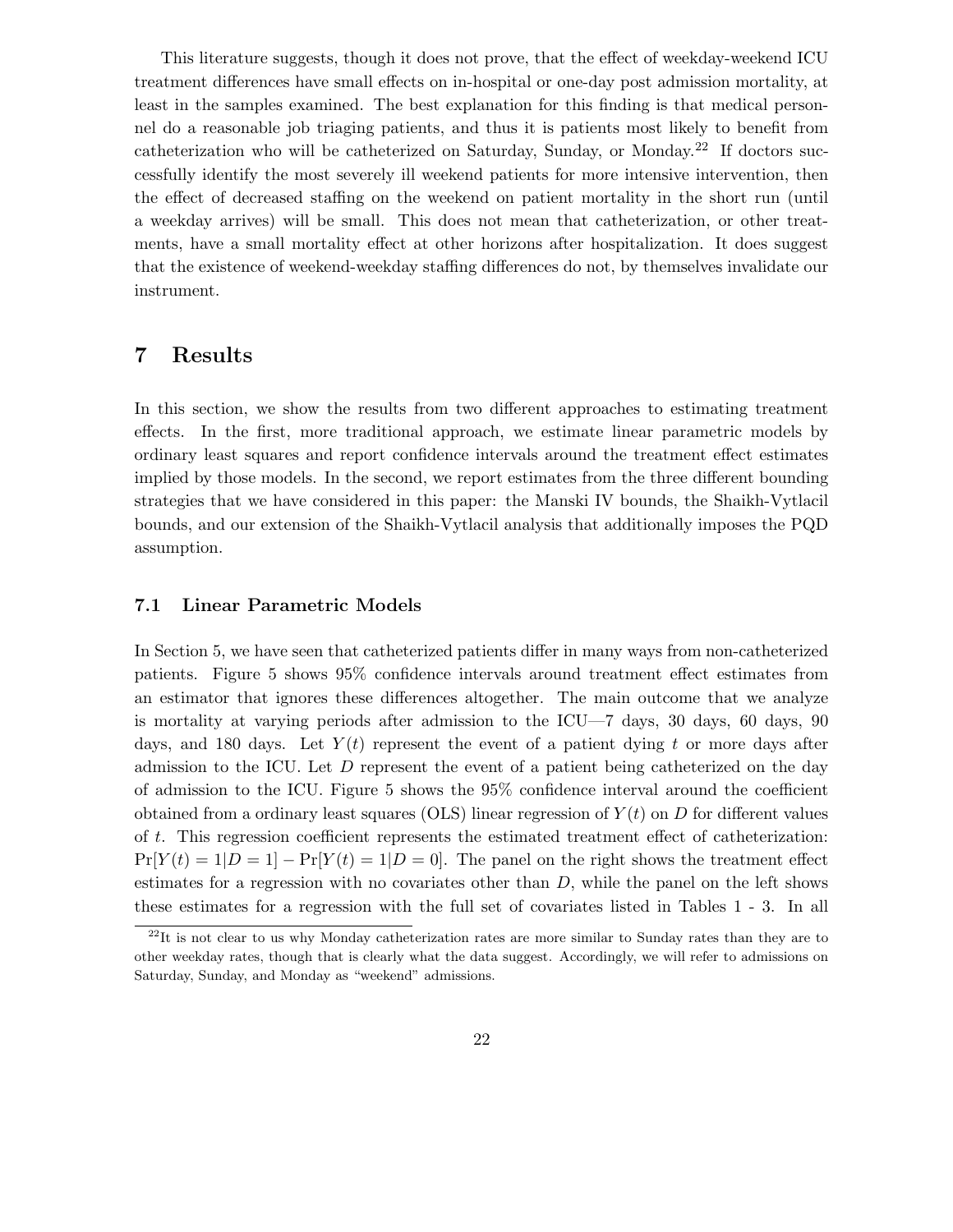cases, the point estimate of the treatment effect indicates that catheterized patients are more likely to die. Including health covariates reduces the size of the increase in mortality from catheterization but does not alter its sign. Based upon these results, one might conclude that excess mortality due to catheterization 7 days after ICU admission is about two percentage points, and that it increases to about six percentage points by 30 days after admission.

Figure 6 shows 95% confidence intervals around treatment effect estimates from linear regressions for subsets of patients with different diagnoses at admission. For ICU patients with MOSF with sepsis as the primary admitting diagnosis, the regression results suggest catheterization increases mortality. The inclusion of covariates in the regression does not alter this finding. For patients with congestive heart failure, the results without covariates suggest the same conclusion, but when covariates are included, the confidence intervals span zero. For patients with multi-organ system failure with malignancy, the point estimate at 7 days suggests that catheterization may be clinically beneficial, though the result is not statistically significant. Between 30 and 90 days, one cannot reject a hypothesis of no effect (in the model with covariates included).

The problem with the OLS estimates is that they ignore the possibility of unobserved selection. That the inclusion of covariates makes such a large difference in the treatment effect estimates suggests substantial bias due to important controls omitted from the regression. We attempt to address this deficiency with instrumental variables methods, using admission dayof-week as our instrument. Because the error term of the model is not additively separable from the regressors, standard linear instrumental variables is not a consistent estimator of the average effect of catheterization in this context and in general access to an instrument does not allow one to point identify or point estimate the average effect of catheterization on mortality. We thus turn instead to bounding approaches that exploit access to an instrument.

#### 7.2 Bounding Approaches

We consider three alternative sets of IV-bounds. Figure 7 shows the Manski and the Shaikh-Vytlacil bounds for the whole sample, calculated using an indicator for whether the patient was admitted to the ICU on a weekday as the instrumental variable. The panel on the left represents the Manski IV bounds, while the panel on the right represents the Shaikh-Vytlacil IV bounds. The Manski IV bounds are uniformly wide, and always straddle zero; in fact they are little better than the naive Manski bounds, which have a width of one (since  $Y(t)$  is bounded above by one and below by zero). The Shaikh-Vytlacil IV bounds, by construction, do not straddle zero. The Shaikh-Vytlacil IV bounds suggest that catheterization reduces mortality at 7 days, while it increases mortality at 30 days and later. Recall that Connors et al. (1996) found that catheterization increases mortality at 7 days using this same data set that we use here, but a different statistical method that assumes that there are no unobserved differences between catheterized and non-catheterized patients. The width of the Shaikh-Vytlacil bounds are about half the width of the Manski IV bounds.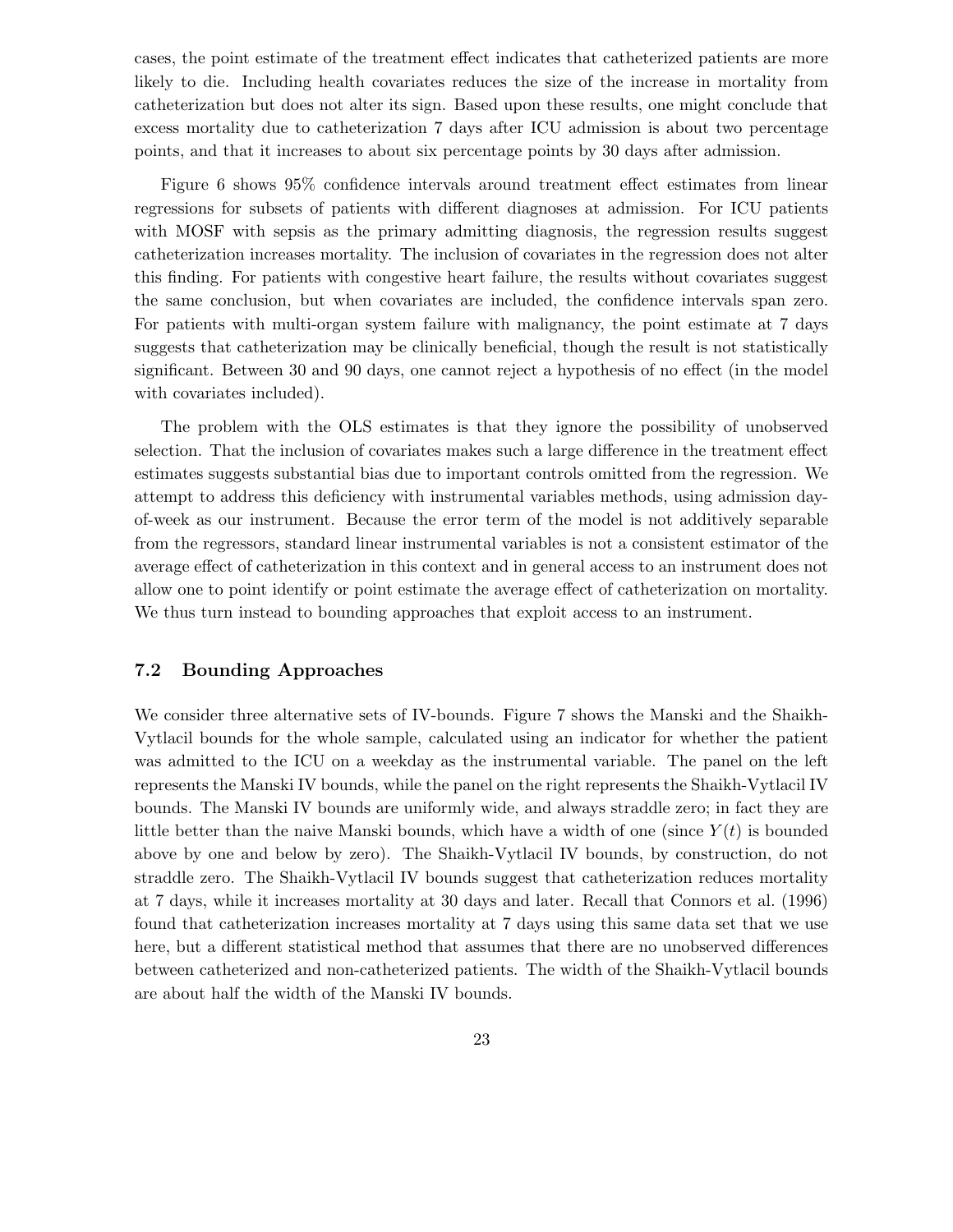Figure 8 shows the Manski IV and Shaikh-Vytlacil IV bounds for the same diagnosis subgroups as in the figures above: acute respiratory failure, congestive heart failure (CHF), MOSF with malignancy, and MOSF with sepsis. The Manski IV bounds are uniformally uninformative with a width of nearly one for all these diagnosis groups. The Shaikh-Vytlacil results, by contrast, in many cases provide some clear guidance for ICU doctors. They suggest that:

- Catheterization reduces mortality at 7 days for patients with an admitting diagnosis of MOSF with malignancy or CHF, but increases it at 30 days and after. The same results hold for ICU patients as a whole (recall Figure 7).
- Catheterization increases mortality at all horizons for patients with MOSF with sepsis or acute respiratory failure, though the lower end of the bound is close to zero.<sup>23</sup>

Finally, Figures 9 and 10 show the PQD bounds,

$$
B_{PQD}^L \le E(Y_1 - Y_0) \le B_{PQD}^U,
$$

which impose the restriction that doctors are effective at triaging patients so that it is those patients with the worst health who are actually catheterized. These figures show that imposing this seemingly plausible restriction decreases the width of the treatment effect bounds, often dramatically. Of course, by construction, the PQD bounds are always on the same side of zero as the Shaikh-Vytlacil bounds. The reduction in bound width is greatest when the treatment effect estimate is positive, that is when the finding is that catheterization increases mortality. This is to be expected, as the PQD restriction rules out the possibility that doctors cause great harm to large numbers of their patients. The reduction in bound width is smaller when the treatment effect estimate suggests catheterization saves lives, but clinically important. If catheterization saves lives, yet has a near zero effect, it might not be worthwhile given the monetary costs. Since the PQD bounds (relative to the Shaikh-Vytlacil bounds) push the upper bound further away from zero when catheterization saves lives, it may permit researchers to render judgement that catheterization is cost-effective even as the Shaikh-Vytlacil bounds permits the possibility that it may not be.

## 8 Conclusion

While direct comparisons of the mortality of catheterized and non-catheterized patients lead to the conclusion that catheterization increases mortality, we show evidence that this result is

<sup>&</sup>lt;sup>23</sup>Recall that by construction, the Shaikh-Vytlacil bounds can never cross zero. If the estimate of  $Pr[Y =$  $1|Z = 1| - \Pr[Y = 1|Z = 0]$  is sufficiently close to zero, the estimate of the bounds will be the point zero, i.e., point estimation at zero. For any finite N, how one defines close to zero is arbitrary, and we have decided that the estimated  $Pr[Y = 1|Z = 1] - Pr[Y = 1|Z = 0]$  is sufficiently far from zero in all cases not to set the bounds to point estimation at zero.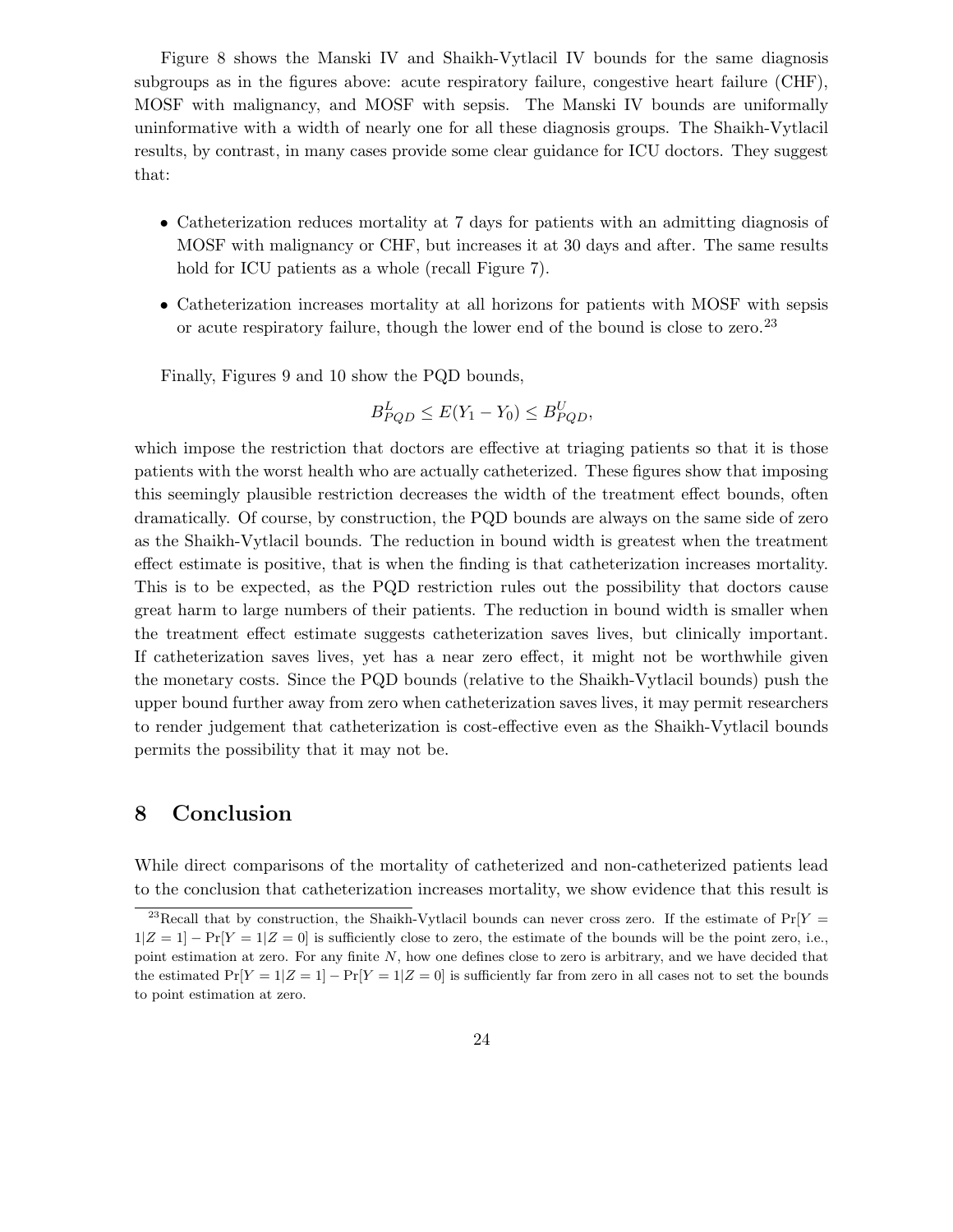due to profound differences between the catheterized and non-catheterized patients; the former are much more severely ill than the latter.

We provide suggestive evidence that weekday admission can serve as an instrumental variable for catheterization. Patients admitted on a weekday are about four to eight percentage points more likely to be catheterized than patients admitted on a weekend. Yet, weekday and weekend patients appear similar in health status along a large number of dimensions. Exploiting an instrumental variable permits us to address the unobserved differences between catheterized and non-catheterized ICU patients.

We turn to bounding approaches that exploit access to our instrument, including a new bounds estimator introduced by Shaikh and Vytlacil (2004), which we compare with the Manski (1990) IV bounds. We also extend the analysis of Shaikh and Vytlacil (2004) to consider bounds that impose the additional assumption that doctors catheterize individuals with systematically worse latent health We find that, while the Manski bounds are almost entirely uninformative, the Shaikh-Vytlacil bounds typically produces a clearer answer—catheterization reduces mortality at 7 days, and increases it at 30 days and after, though the lower bound of the treatment effect is always close to zero. Applying a further nonparametric structural assumption that doctors catheterize individuals with worse health further narrows these bounds and strengthens these conclusions.

Our primary finding that catheterization improves mortality outcomes only in the short run, and may increase it in the long run is intuitively appealing because it suggests an explanation for the fact that many ICU doctors are deeply committed to the use of the Swan-Ganz catheter. Since most ICU patients leave the ICU well before 30 days after admission have elapsed, ICU doctors never observe the increase in mortality. They do, however, observe the decline in mortality at 7 days.

Catheterization has long been a critical tool for ICU doctors, thought to help stabilize severely ill patients. The information on heart and lung function that catheterization yields can often lead doctors to the right treatment that keeps a patient alive in the ICU. Our results suggest two possibilities, which are not mutually exclusive. The treatments and medications that doctors feel emboldened to administer by the Swan-Ganz catheter may stabilize patients in the short run, but may have malign longer run effects. Connors et al. (1996) suggest this mechanism to explain their finding of longer run mortality increases from catheterization, but their finding of increases in short run mortality leaves open the mystery of why doctors would ever apply such stabilizing treatments. A second possibility is a simple selection story. Catheterization saves the lives, in the short run, of the most severely ill patients, but the deaths of these patient cannot be staved off for long. Disentangling these possibilities will require even more detailed data and further research. In addition, formal inference for the Shaikh-Vytlacil bounds and our extension of them has not yet been developed and is an additional topic for further research.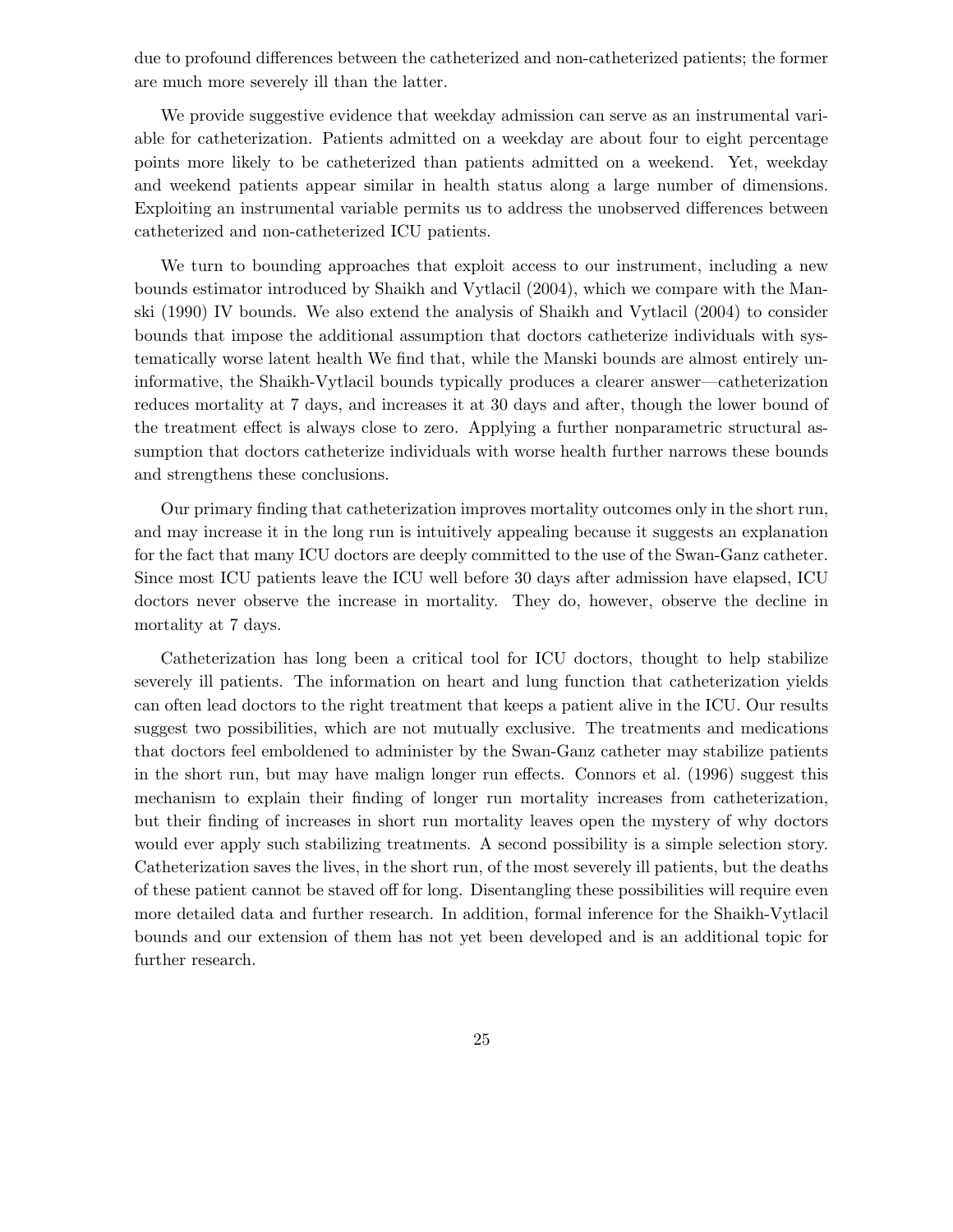# References

- Altonji, J., Elder, T., and Taber, C. (2005). Selection on observed and unobserved variables: Assessing the effectiveness of catholic schools. Journal of Political Economy. forthcoming.
- Angrist, J. D., Imbens, G. W., and Rubin, D. B. (1996). Identification of causal effects using instrumental variables. Journal of the American Statistical Association, 91:444–455.
- Balke, A. and Pearl, J. (1997). Bounds on treatment effects from studies with imperfect compliance. Journal of the American Statistical Association, 92:1171–1176.
- Bell, C. and Redelmeier, D. (2001). Mortality among patients admitted to hospitals on weekends as compared with weekdays. New England Journal of Medicine, 345(9):663–668.
- Connors, A., Speroff, T., Dawson, N., Thomas, C., Harrell, F., Wagner, D., Desbiens, N., Goldman, L., Wu, A., Califf, R., Fulkerson, W. J., Vidaillet, H., Broste, S. Bellamy, P., Lynn, J., and Knaus, W. (1996). The effectiveness of right heart catheterization in the initial care of critically ill patients. support investigators. Journal of the American Medical Association, 276(11):889–897.
- Dalen, J. (2001). The pulmonary arter catheter-friend, foe, or accomplice? Journal of the American Medical Association, 286(3):348–350.
- Dickert-Conlin, S. and Chandra, A. (1999). Taxes and the timing of births. *Journal of Political*  $Economy, 107(1):161-177.$
- Dobkin, C. (2003). Hospital staffing and inpatient mortality. mimeo, UC Santa Cruz.
- Ensminger, S., Morales, I., Peters, S., Keegan, M., Finkielman, J., Lymp, J., and Afessa, B. (2004). The hospital mortality of patients admitted to the icu on weekends. Chest, 126(4):1292–1298.
- Fowler, R. and Cook, D. (2003). The arc of the pulmonary artery catheter. Journal of the American Medical Association, 290(20):2732–2734.
- Gore, J., Goldberg, R., Spodick, D., Aplert, J., and Dalen, J. (1985). A community-wide assessment of the use of pulmonary artery catheters in patients with acute myocardial infarction: A prospective autopsy study. Chest, 88:567–572.
- Guyatt, G. (1991). A randomized trial of right heart catheterization in critically ill patients. Journal of Intensive Care Medicine, 6:91–95. for the Ontario Intensive Care Study Group.
- Hamilton, B., Ho, V., and Goldman, D. (2000). Queing for surgery: Is the u.s. or canada worse off? Review of Economics and Statistics, 82(2):297–308.
- Heckman, J. (1978). Dummy endogenous variables in a simultaneous equation system. Econometrica, 46:931–959.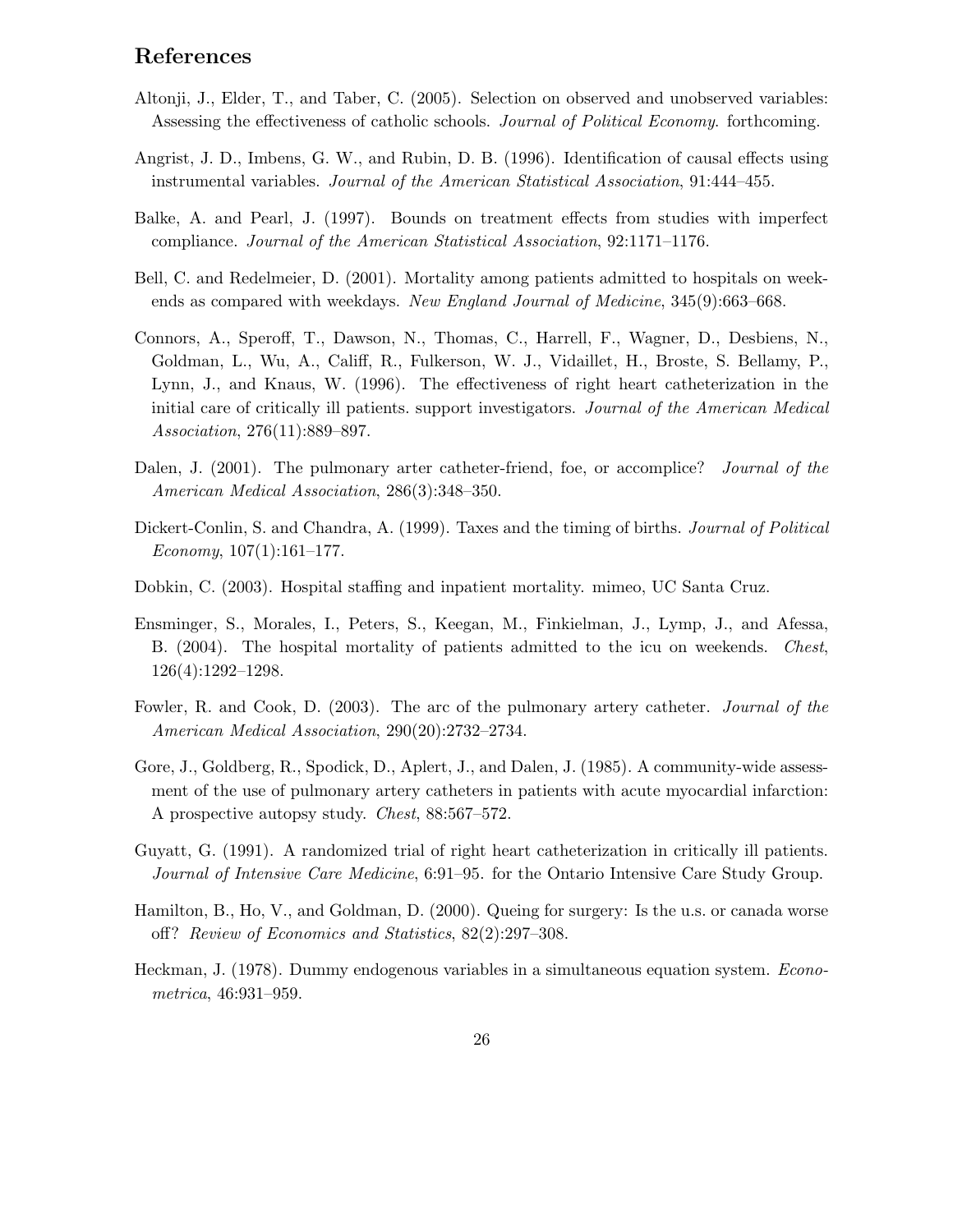- Heckman, J. and Vytlacil, E. (1999). Local instrumental variables and latent variable models for identifying and bounding treatment effects. Proceedings of the National Academy of Sciences, 96:4730–4734.
- Heckman, J. and Vytlacil, E. (2000). The relationship between treatment parameters within a latent variable framework. Economics Letters, 66(1):33–39.
- Heckman, J. and Vytlacil, E. (2001). Instrumental variables, selection models, and tight bounds on the average treatment effect. In Lechner, M. and Pfeiffer, F., editors, Econometric Evaluations of Active Labor Market Policies in Europe. Physica-Verlag, Heidelberg; New York:.
- Hirano, K. and Imbens, G. (2001). Estimation of causal effects using propensity score weighting: An application to data on right heart catheterization. Health Services and Outcomes Research Methodology, 2:259–278.
- Holm, S. (1979). A simple sequentially rejective multiple test procedure. Scandinavian Journal of Statistics, 6(65-70).
- Hotz, J., Mullins, C., and Sanders, S. (1997). Bounding causal effects using data from a contaminated natural experiment: Analyzing the effects of teenage childbearing. Review of Economic Studies, 64:575–603.
- Joe, H. (1997). *Multivariate Models and Dependence Concepts*. Chapman and Hall, New York.
- Manski, C. (1989). Anatomy of the selection problem. Journal of Human Resources, 24:343– 360.
- Manski, C. (1990). Nonparametric bounds on treatment effects. American Economic Review, Papers and Proceedings, 80:319–323.
- Manski, C. and Pepper, J. (2000). Monotone instrumental variables: With an application to the returns to schooling. Econometrica, 68:997–1010.
- McClellan, M., McNeil, B., and Newhouse, J. (1994). Does more intensive treatment of acute myocardial infarction in the elderly reduce mortality? analysis using instrumental variables. Journal of the American Medical Association, 272(11):859–866.
- Murphy, D. and Cluff, L. (1990). Support: Study to understand prognoses and preferences for outcomes and risks of treatments-study design. Journal of Clinical Epidemiology, 43(suppl):1S–123S.
- Polanczyk, C., Rohde, L., Goldman, L., Cook, E., Thomas, E., Marcantonio, E., Mangione, C., and Lee, T. (2001). Right heart catheterization and cardiac complications in patients undergoing noncardiac surgery: an observational study. Journal of the American Medical Association, 286(3):309–314.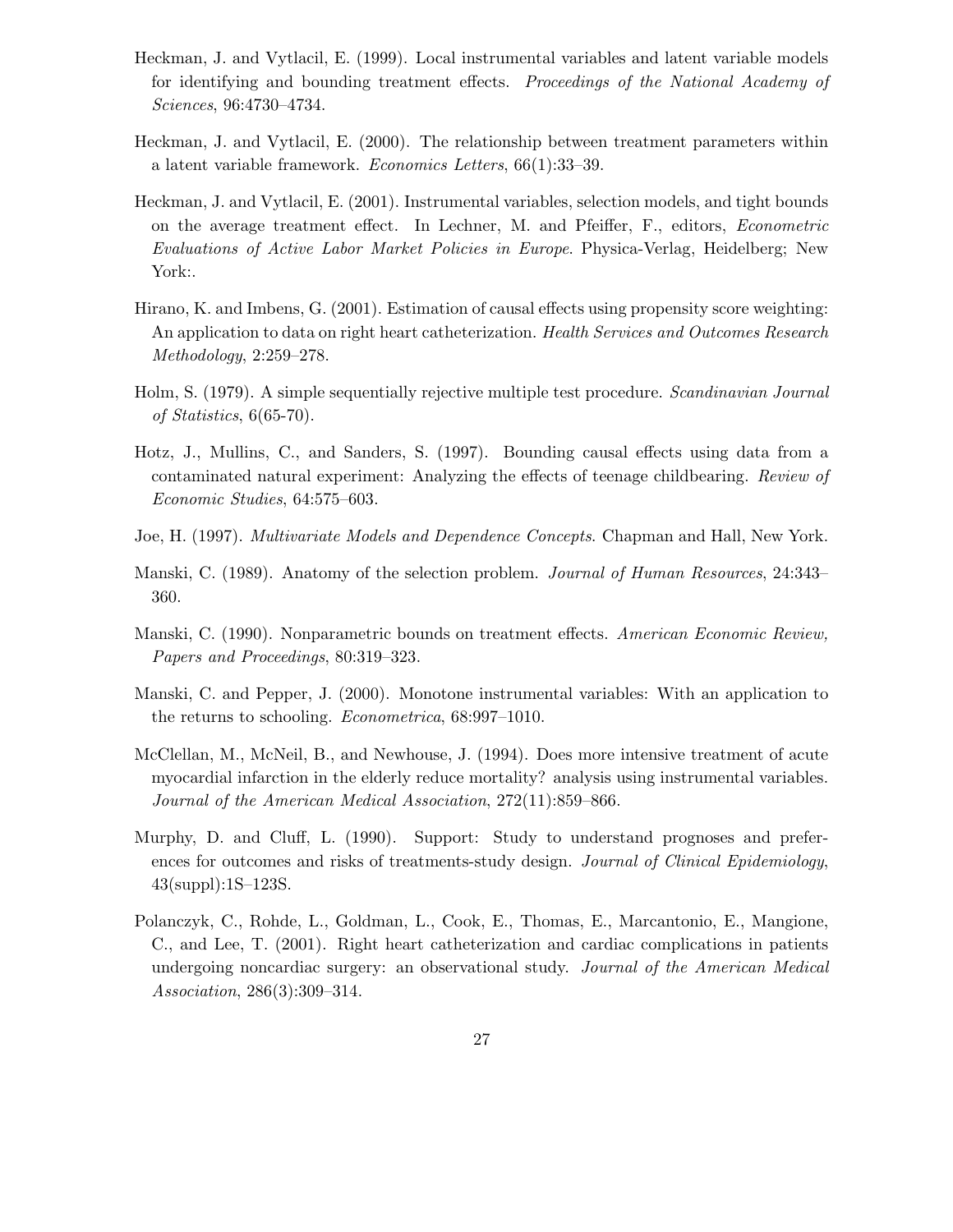- Rapoport, J., Teres, D., Steingrub, J., Higgins, T., McGee, W., and Lemeshow, S. (2000). Patient characteristics and ICU organizational factors that influence frequency of pulmonary artery catheterization. Journal of the American Medical Association.
- Richard, C., Warszawski, J., Anguel, N., Deye, N., Combes, A., Barnoud, D., Boulain, T., Lefort, Y., Fartoukh, M., Baud, F., Boyer, A., Brochard, L., and Teboul, J. (2003). Early use of the pulmonary artery catheter and outcomes in patients with shock and acute respiratory distress syndrome: A randomized controlled trial. Journal of the American Medical Association. for the French Pulmonary Artery Catheter Study Group.
- Sandham, J., Hull, R., Brant, R., Knox, L., Pineo, G., Doig, C., Laporta, D., Viner, S., Passerini, L., Devitt, H., Kirby, A., and Jacka, M. (2003). A randomized, controlled trial of the use of pulmonary-artery catheters in high-risk surgical patients. New England Journal of Medicine. for the Canadian Critical Care Clinical Trials Group.
- Shaikh, A. and Vytlacil, E. (2004). Limited dependent variable models and bounds on treatment effects: A nonparametric analysis. mimeo, Stanford University.
- Vytlacil, E. and Yildiz, N. (2004). Dummy endogenous variables in weakly separable models. mimeo, Stanford University.
- Weil, M. (1998). The assault on the swan-ganz catheter: A case history of constrained technology, constrained bedside clinicians, and constrained monetary expenditures. Chest, 113(5):1379–1386.
- Wunsch, H., Mapstone, J., Brady, T., Hanks, R., and Rowan, K. (2004). Hospital mortality associated with day and time of admission to intensive care units. Intensive Care Medicine, 30(5):895–901.
- Zion, M., Balkin, J., Rosenmann, D., Goldbourt, U., Reicher-Reiss, H., Kaplinsky, E., and Behar, S. (1990). Use of pulmonary artery catheters in patients with acute myocardial infarction. analysis of experience in 5,841 patients in the sprint registry. Chest, 98:1331– 1335.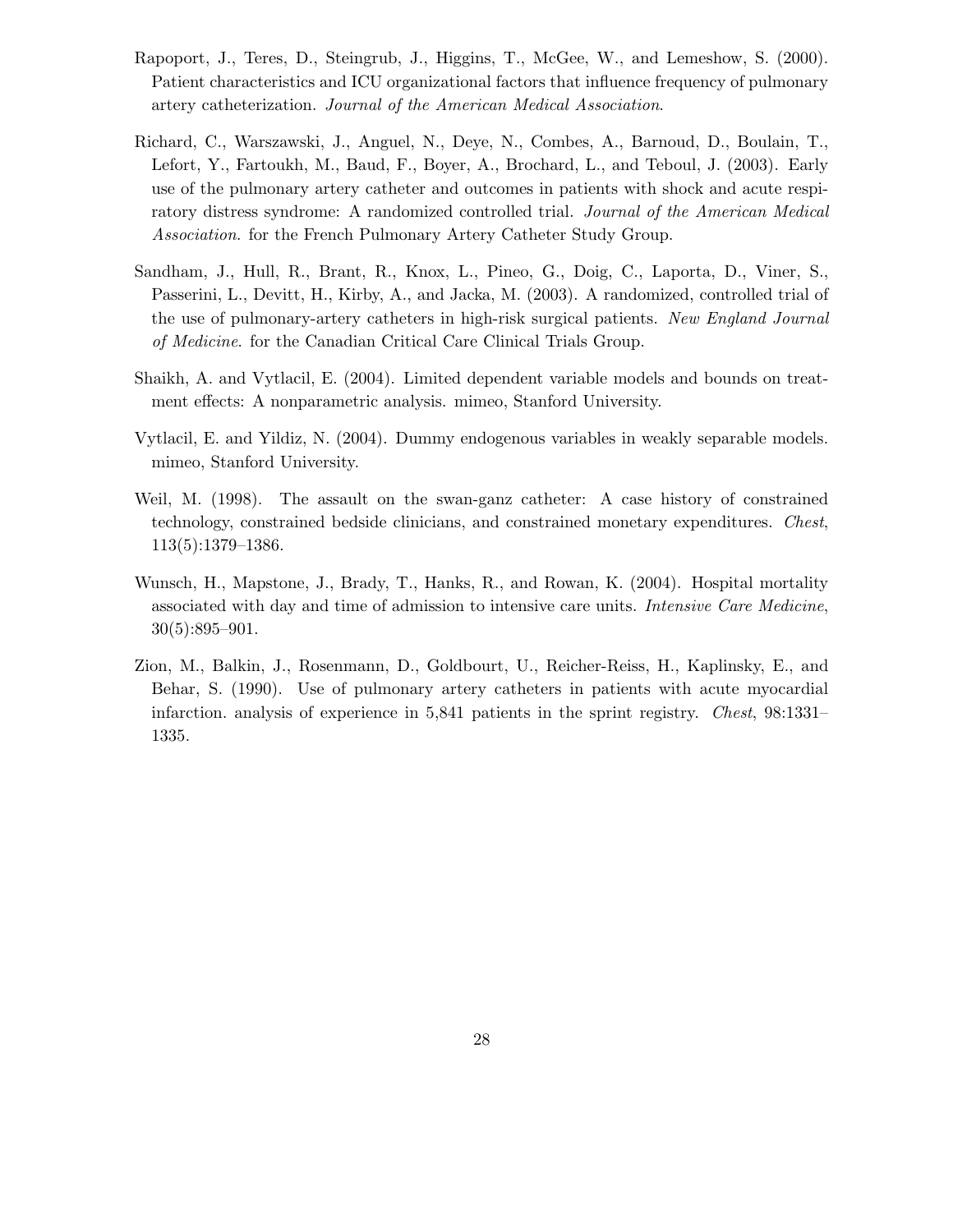

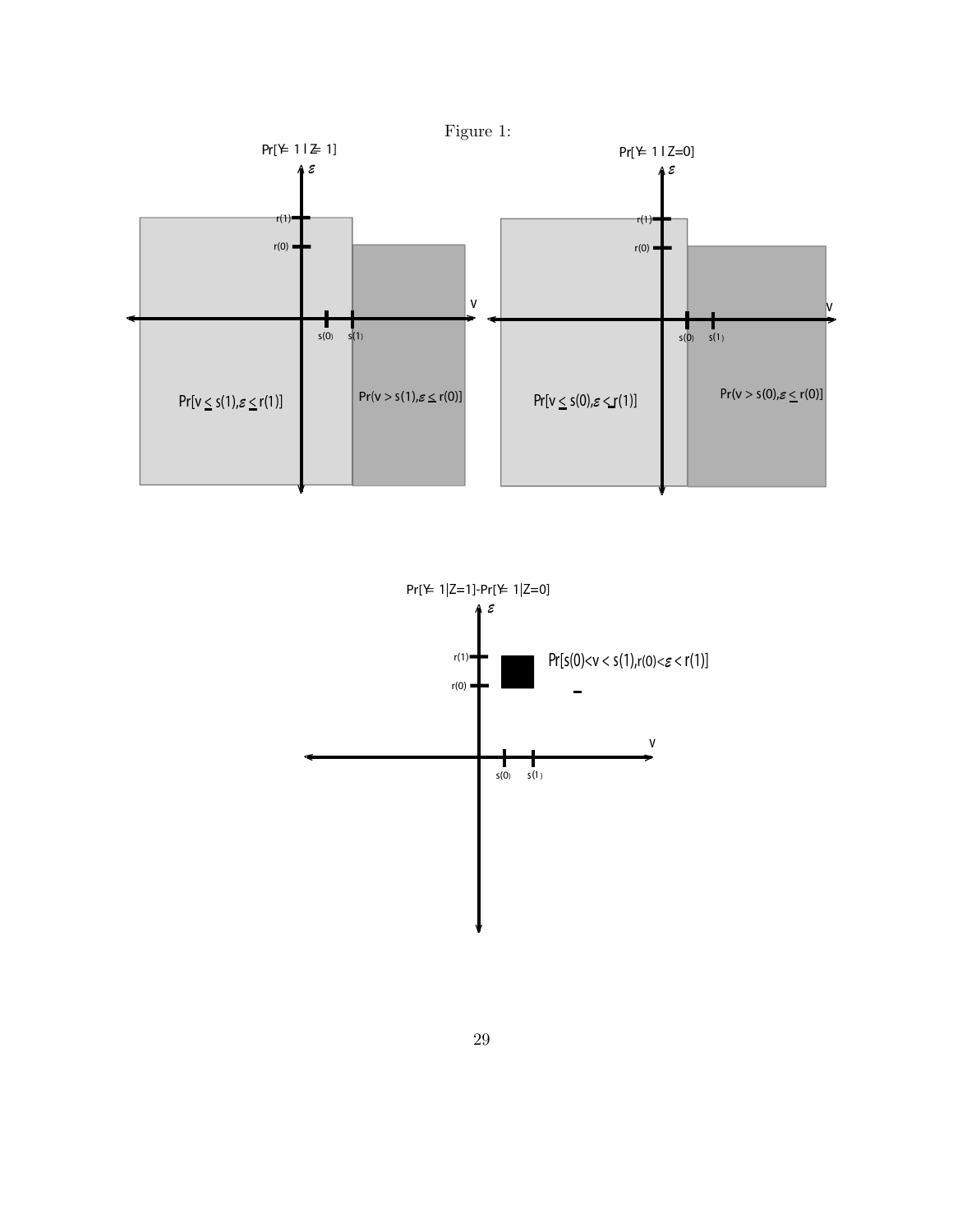

Figure 2: % Catheterized by Day-of-Week of Admission to ICU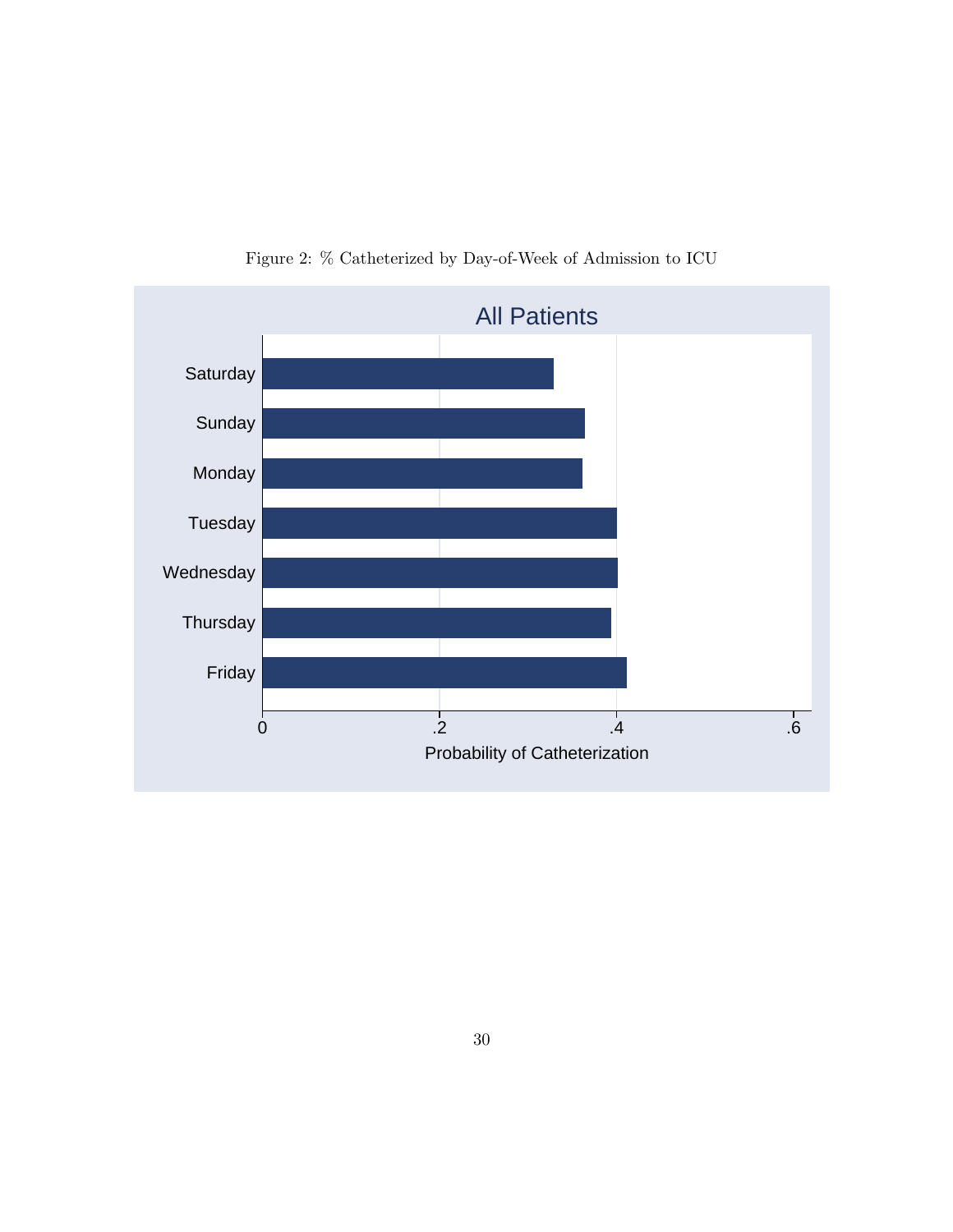| Variable                         | Not Catheterized    | Catheterized       | $\overline{p}\text{-value}$ |
|----------------------------------|---------------------|--------------------|-----------------------------|
| $\overline{\text{N}}$            | 3,551(62%)          | 2,184(38%)         |                             |
| Age                              | 61.8                | 60.8               |                             |
|                                  | [17.3]              | $[15.6]$           | 0.0258                      |
| Male                             | 53.9%               | 58.5%              |                             |
|                                  | $[0.499]$           | $[0.493]$          | 0.0006                      |
| <b>Black</b>                     | 16.5%               | 15.3%              |                             |
|                                  | [0.371]             | [0.360]            | 0.2553                      |
| Other Race                       | $6.0\%$             | 6.5%               |                             |
|                                  | [0.237]             | [0.247]            | 0.4423                      |
| Years of Education               | 11.569              | 11.856             |                             |
|                                  | [3.134]             | [3.157]            | 0.0008                      |
| No Insurance                     | $5.2\%$             | $6.2\%$            |                             |
|                                  | [0.223]             | [0.242]            | 0.1141                      |
| Private Insurance                | 27.2%               | 33.5%              |                             |
|                                  | [0.445]             | [0.472]            | < 0.0001                    |
| Medicare                         | 26.7%               | 23.4%              |                             |
|                                  | [0.442]             | [0.423]            | 0.0057                      |
| Medicaid                         | 12.8%               | $8.8\%$            |                             |
|                                  | [0.334]             | [0.284]            | < 0.0001                    |
| Private Insurance & Medicare     | $\overline{21.0\%}$ | 22.4%              |                             |
|                                  | [0.407]             | [0.417]            | 0.2017                      |
| Family Income $<$ \$11K per year | 58.6%               | 52.4%              |                             |
|                                  | [0.493]             | [0.500]            | < 0.0001                    |
| Family Income \$11K-\$25K        | 20.1%               | 20.7%              |                             |
|                                  | [0.401]             | [0.405]            | 0.5728                      |
| Family Income \$25K-\$50K        | 14.1%               | 18.0%              |                             |
|                                  | [0.348]             | [0.384]            | 0.0001                      |
| Dx: Acute Respiratory Failure    | 44.5%               | 41.6%              |                             |
|                                  | [0.497]             | [0.493]            | 0.0313                      |
| Dx: COPD                         | $11.2\%$            | 2.7%               |                             |
|                                  | [0.316]             | [0.161]            | $<0.0001\,$                 |
| Dx: Congestive Heart Failure     | $7.0\%$             | $9.6\%$            |                             |
|                                  | [0.254]             | [0.294]            | 0.0004                      |
| Dx: Cirrhosis                    | $4.9\%$             | $\overline{2.2\%}$ |                             |
|                                  | [0.216]             | [0.148]            | < 0.0001                    |
| Dx: Coma                         | $9.6\%$             | $\overline{4.3\%}$ |                             |
|                                  | [0.295]             | [0.204]            | < 0.0001                    |
| Dx: Lung Cancer                  | $1.0\%$             | $0.2\%$            |                             |
|                                  | [0.097]             | [0.048]            | $0.0011\,$                  |
| Dx: MOSF with malignancy         | $6.8\%$             | 7.2%               |                             |
|                                  | [0.252]             | [0.259]            | 0.5177                      |
| Dx: MOSF with sepsis             | 14.8%               | 32.1%              |                             |
|                                  | [0.006]             | [0.010]            | < 0.0001                    |

Table 1: Catheterized vs. Not Catheterized; Demographic and Diagnostic Comparisons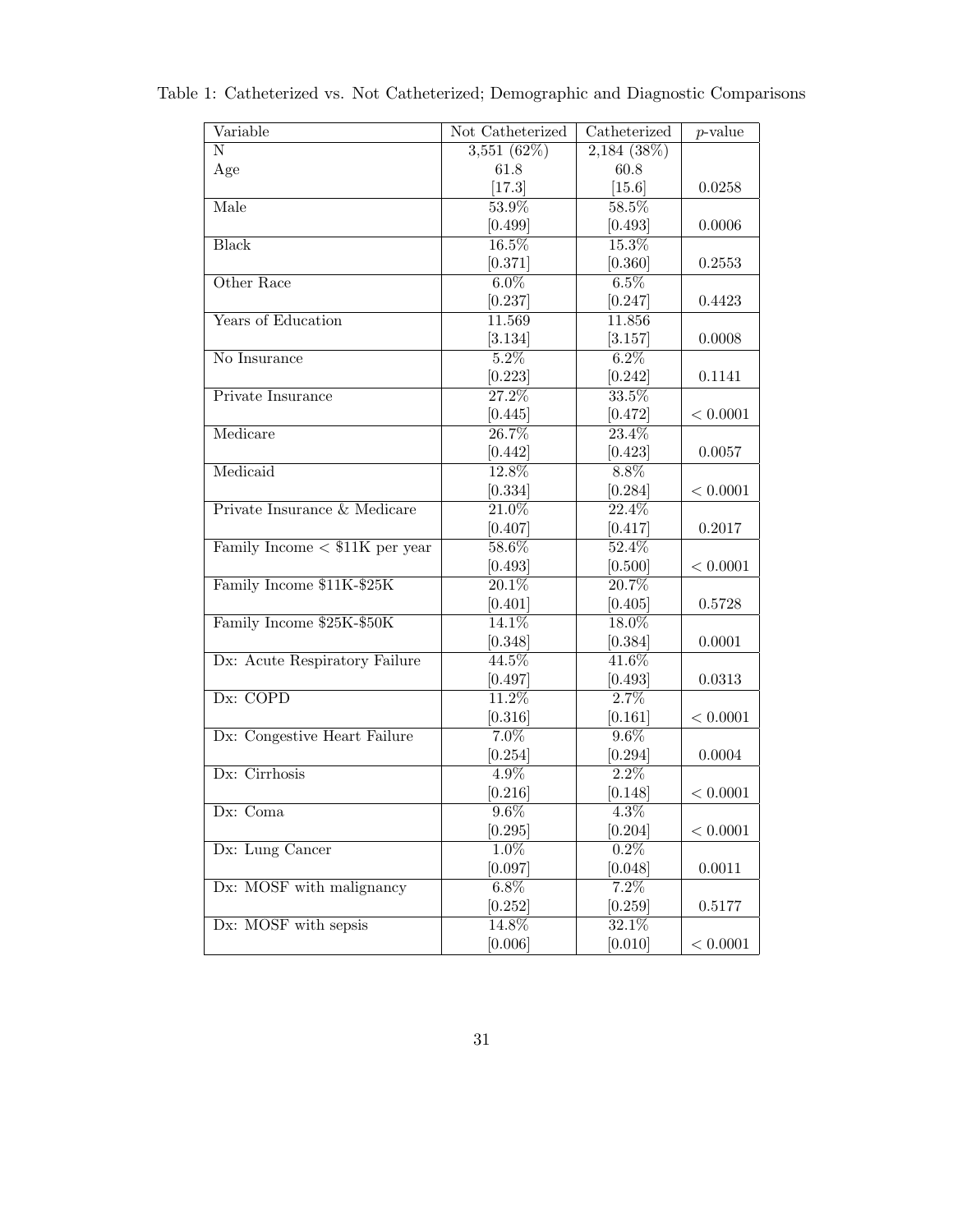| Variable                          | Not Catheterized    | Catheterized        | $p$ -value  |
|-----------------------------------|---------------------|---------------------|-------------|
| Hx: Cardiac Disease               | 16.0%               | $20.4\%$            |             |
|                                   | [0.366]             | [0.403]             | < 0.0001    |
| Hx: Congestive Heart Failure      | 16.8%               | 19.5%               |             |
|                                   | [0.374]             | [0.396]             | 0.0101      |
| Hx: Dementia                      | $11.6\%$            | $6.9\%$             |             |
|                                   | [0.321]             | [0.254]             | < 0.0001    |
| Hx: Psychiatric Condition         | $8.1\%$             | $4.6\%$             |             |
|                                   | [0.272]             | [0.209]             | < 0.0001    |
| Hx: Chronic Pulmonary Disease     | $\overline{21.8\%}$ | $14.4\%$            |             |
|                                   | [0.413]             | [0.351]             | < 0.0001    |
| Hx: Renal Disease                 | $4.2\%$             | $4.9\%$             |             |
|                                   | [0.201]             | [0.215]             | 0.2409      |
| Hx: Liver Disease                 | $7.5\%$             | $6.2\%$             |             |
|                                   | [0.263]             | [0.242]             | 0.0748      |
| Hx: GI Bleed                      | 3.7%                | $2.5\%$             |             |
|                                   | [0.189]             | [0.155]             | 0.0113      |
| Hx: Immunological Disease         | $\overline{25.5\%}$ | $\overline{29.1\%}$ |             |
|                                   | [0.436]             | [0.454]             | 0.003       |
| Transferred from another hospital | $9.4\%$             | 15.0%               |             |
|                                   | [0.292]             | [0.357]             | < 0.0001    |
| Hx: Acute Myocardial Infarction   | $3.0\%$             | $4.3\%$             |             |
|                                   | [0.169]             | [0.204]             | 0.0052      |
| Hx: Non-metatstatic Cancer        | 18.0%               | $15.3\%$            |             |
|                                   | [0.384]             | [0.360]             | 0.0088      |
| Hx: Malignant Cancer              | 24.6%               | 20.3%               |             |
|                                   | [0.430]             | [0.403]             | 0.0002      |
| 2 Month Predicted Survival        | 60.7%               | 56.8%               |             |
|                                   | [0.192]             | [0.198]             | < 0.0001    |
| Duke Activity Scale Index         | 20.371              | 20.701              |             |
|                                   | [5.482]             | [5.033]             | 0.0227      |
| <b>Acute Physiology Score</b>     | 50.934              | 60.739              |             |
|                                   | [18.814]            | [20.271]            | < 0.0001    |
| Glasgow Coma Score                | 22.253              | 18.973              |             |
|                                   | [31.374]            | [28.265]            | 0.0001      |
| Diastolic Blood Pressure          | 84.9                | 68.2                |             |
|                                   | [38.9]              | [34.2]              | $<0.0001\,$ |
| Do Not Resuscitate Order          | 14.1%               | 7.1%                |             |
|                                   | [0.348]             | [0.257]             | < 0.0001    |

Table 2: Catheterized vs. Not Catheterized; Disease History and Functional Status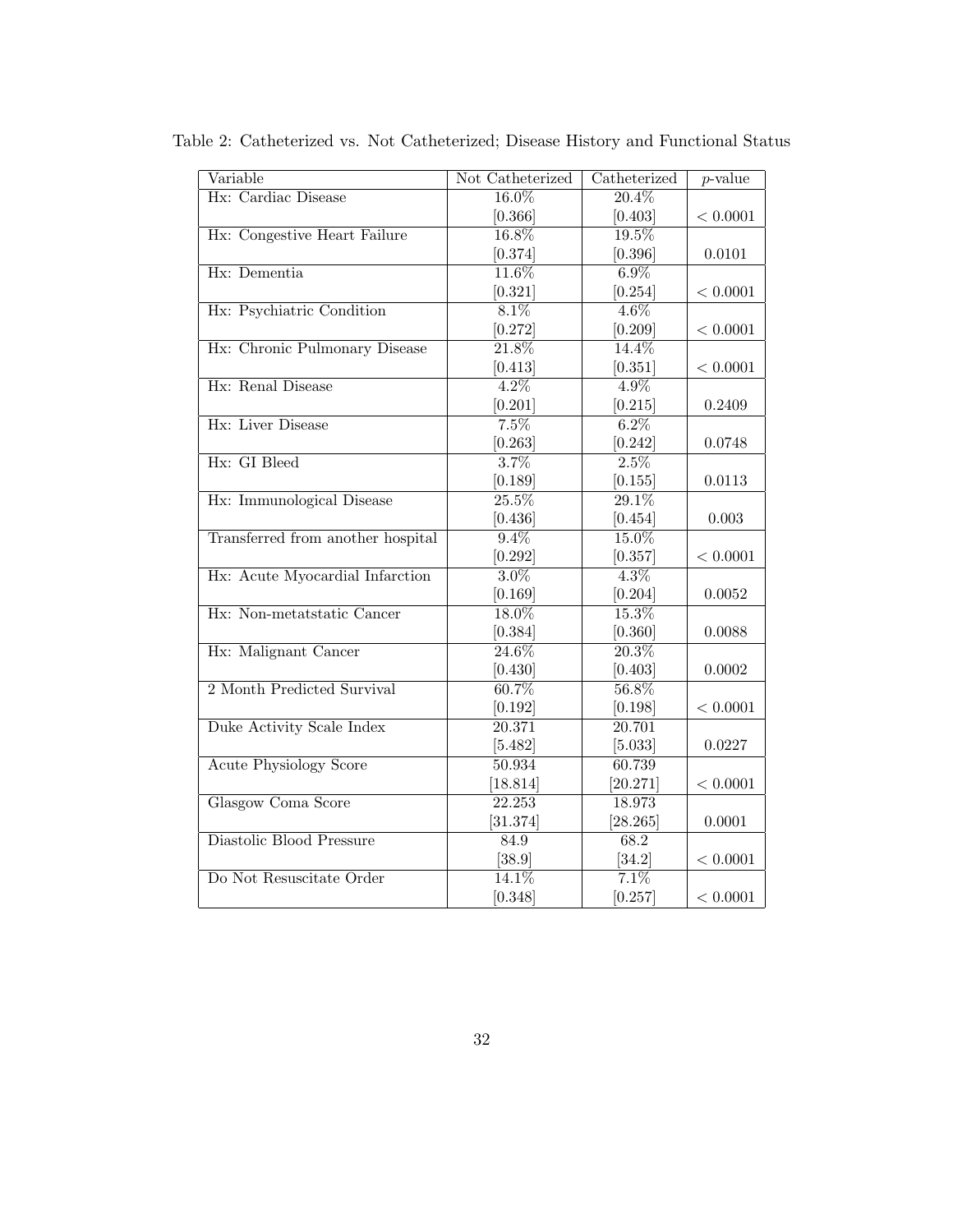| Variable                        | Not Catheterized   | Catheterized     | $p$ -value   |
|---------------------------------|--------------------|------------------|--------------|
| <b>WBC</b> Count                | 15.263             | 16.266           |              |
|                                 | [11.414]           | [12.549]         | 0.0019       |
| Heart Rate                      | 112.873            | 118.928          |              |
|                                 | [40.941]           | [41.471]         | < 0.0001     |
| Respiratory Rate                | 28.978             | 26.652           |              |
|                                 | [13.946]           | [14.175]         | $<0.0001\,$  |
| Temperature $(^oC)$             | 37.633             | 37.595           |              |
|                                 | [1.741]            | [1.828]          | 0.4293       |
| $\overline{PAO_2/(0.01*FiO_2)}$ | 240.627            | 192.433          |              |
|                                 | [116.661]          | [105.538]        | $< 0.0001\,$ |
| Albumin                         | $3.\overline{164}$ | 2.978            |              |
|                                 | [0.672]            | [0.925]          | $< 0.0001\,$ |
| Hematocrit                      | 32.7               | 30.509           |              |
|                                 | [8.795]            | $[7.415]$        | $< 0.0001$   |
| <b>Bilirubin</b>                | 1.997              | 2.706            |              |
|                                 | [4.425]            | [5.329]          | < 0.0001     |
| Creatinine                      | 1.924              | 2.473            |              |
|                                 | [2.025]            | [2.053]          | < 0.0001     |
| Sodium                          | 137.037            | 136.333          |              |
|                                 | [7.678]            | $[7.600]$        | 0.0007       |
| Potassium                       | 4.077              | 4.05             |              |
|                                 | [1.038]            | [1.012]          | 0.3213       |
| PACO <sub>2</sub>               | 39.953             | 36.792           |              |
| Serum Ph                        | [14.244]           | [10.973]         | $<0.0001\,$  |
|                                 | 7.393              | 7.38             | $<0.0001\,$  |
| Weight (kg)                     | [0.107]<br>65.04   | [0.114]<br>72.36 |              |
|                                 | [29.502]           | [27.730]         | $<0.0001\,$  |
| 2nd Dx: Respiratory Diagnosis   | 41.7%              | 28.9%            |              |
|                                 | [0.493]            | [0.454]          | $<0.0001\,$  |
| 2nd Dx: Orthopedic Dx           | $0.1\%$            | $0.2\%$          |              |
|                                 | [0.029]            | [0.043]          | 0.2988       |
| 2nd Dx: Neurological Dx         | $16.2\%$           | $5.4\%$          |              |
|                                 | [0.368]            | [0.226]          | < 0.0001     |
| $2nd$ Dx: GI Dx                 | 14.7%              | 19.2%            |              |
|                                 | [0.354]            | [0.394]          | $< 0.0001\,$ |
| 2nd Dx: Renal Dx                | 4.1%               | $6.8\%$          |              |
|                                 | [0.199]            | [0.251]          | < 0.0001     |
| 2nd Dx: Metabolic Dx            | 4.8%               | $4.3\%$          |              |
|                                 | [0.215]            | [0.202]          | 0.3052       |
| 2nd Dx: Hematological Dx        | $6.7\%$            | 5.3%             |              |
|                                 | [0.251]            | [0.223]          | 0.0252       |
| 2nd Dx: Sepsis                  | 14.5%              | 23.6%            |              |
|                                 | [0.352]            | [0.425]          | < 0.0001     |
| 2nd Dx: Trauma                  | $0.5\%$            | $1.6\%$          |              |
|                                 | [0.071]            | [0.124]          | < 0.0001     |

Table 3: Catheterized vs. Not Catheterized; Laboratory Values and Secondary Diagnoses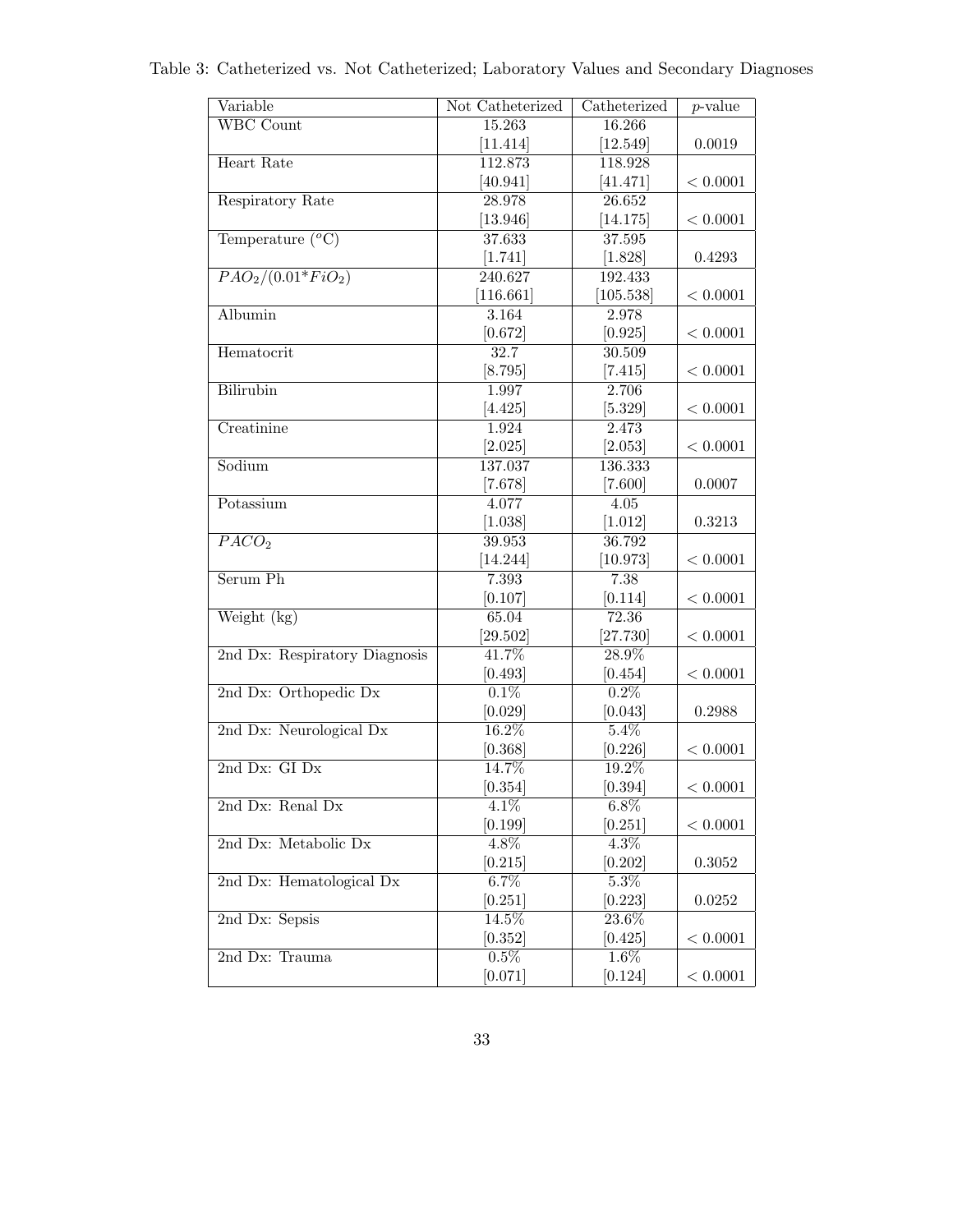Table 4: Number of Hypotheses Rejected by Holm Procedure

| Variable                   | Swan-Ganz | Weekend | Hypotheses |
|----------------------------|-----------|---------|------------|
| All                        |           |         |            |
| Congestive Heart Failure   |           |         |            |
| Multi-Organ System Failure |           |         |            |
| Colon Cancer               |           |         |            |

Figure 3: % Catheterized by Day-of-Week of Admission by Diagnosis

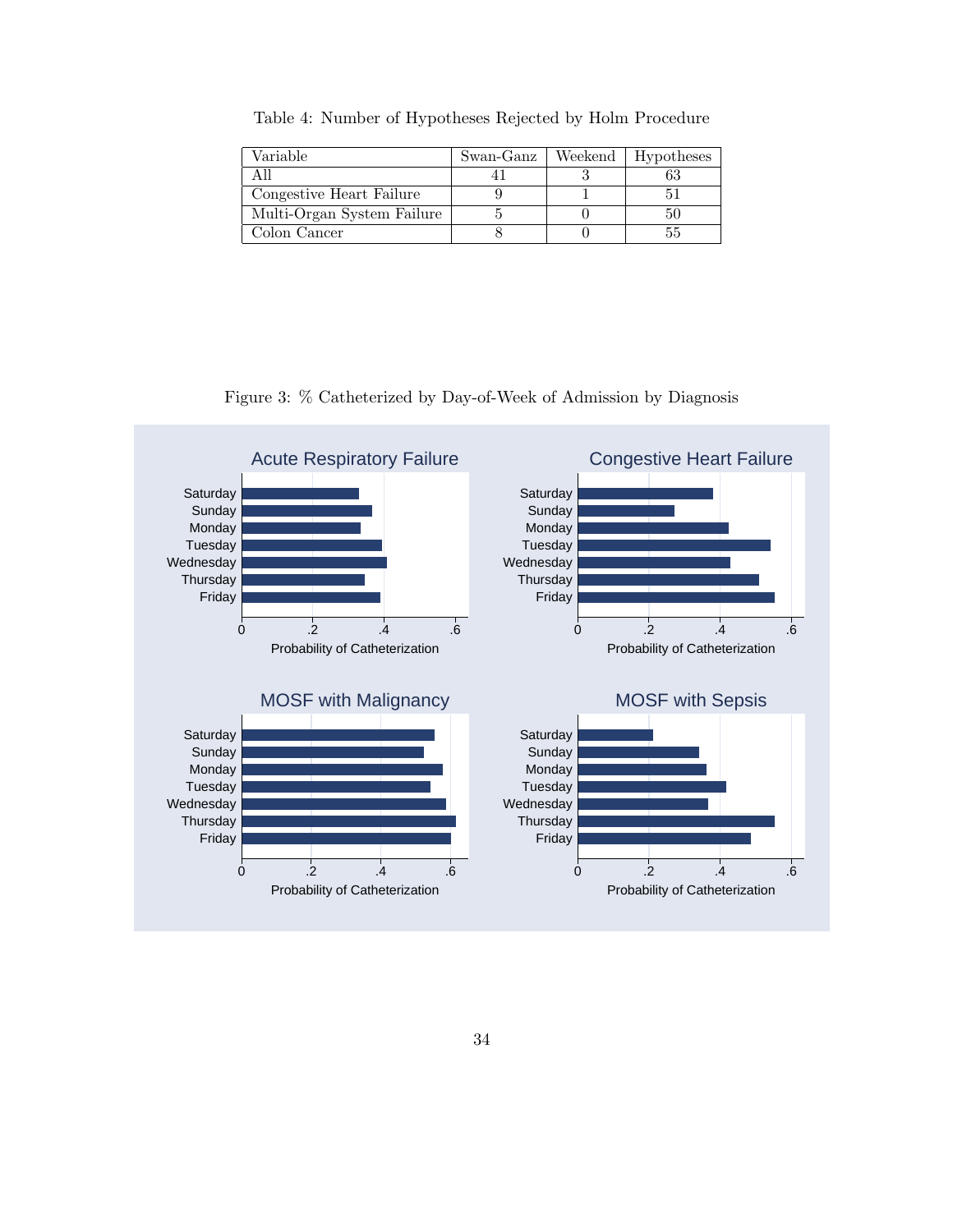

Figure 4: % Catheterized by Day-of-Week of Admission by Diagnoses (cont.)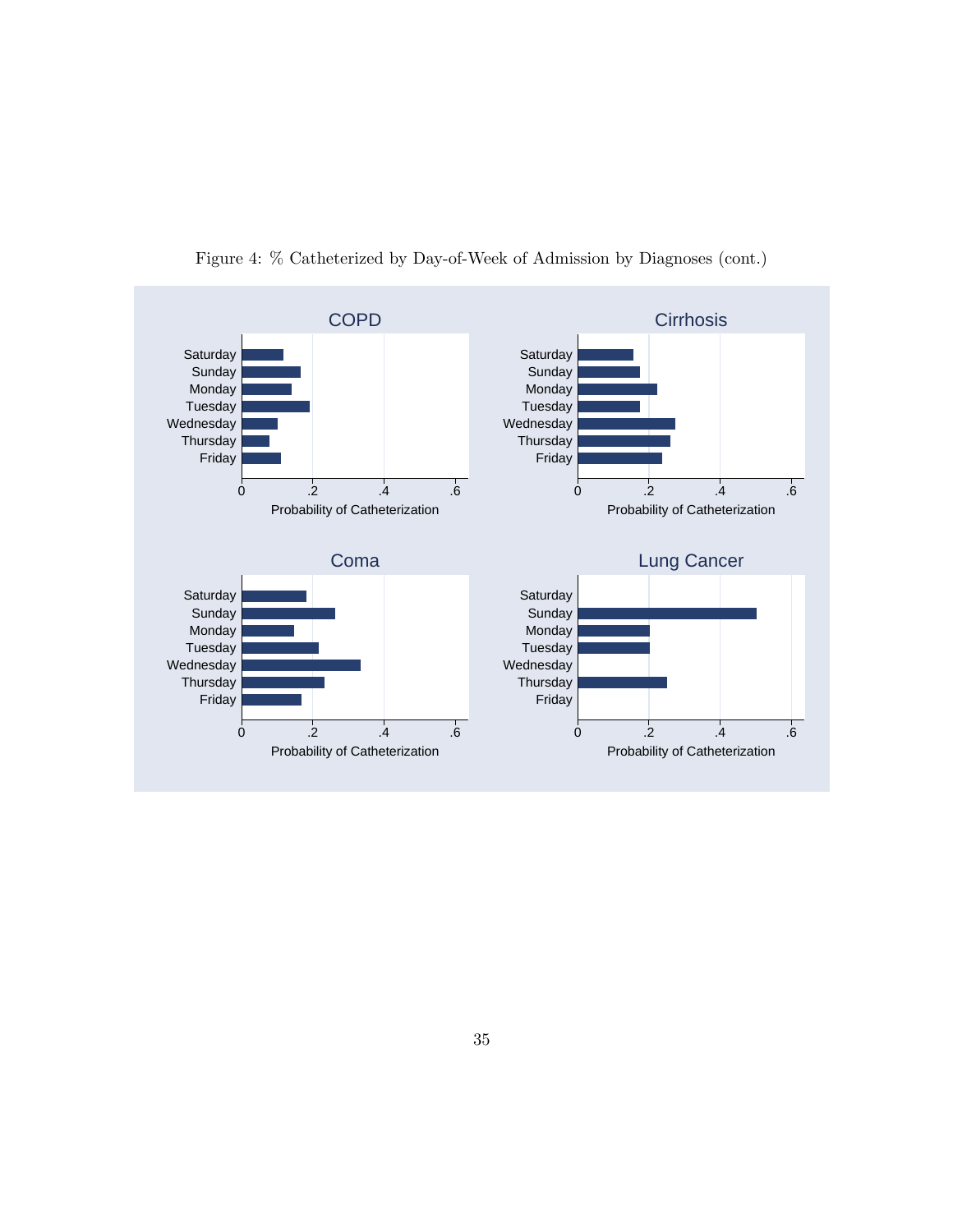| Variable                               | Weekday             | Weekend             | $\overline{p}$ -value |
|----------------------------------------|---------------------|---------------------|-----------------------|
| Age                                    | 61.12               | 62.106              |                       |
|                                        | [16.709]            | [16.588]            | 0.0501                |
| Male                                   | 55.6%               | 55.9%               |                       |
|                                        | [0.497]             | [0.497]             | 0.8385                |
| <b>Black</b>                           | 16.1%               | 16.0%               |                       |
|                                        | [0.367]             | [0.367]             | 0.9645                |
| Other Race                             | $6.5\%$             | 5.3%                |                       |
|                                        | [0.247]             | [0.224]             | 0.1029                |
| Years of Education                     | 11.663              | 11.722              |                       |
|                                        | [3.137]             | [3.172]             | 0.5311                |
| No Insurance                           | $5.8\%$             | $5.0\%$             |                       |
|                                        | [0.234]             | [0.219]             | 0.2665                |
| Private Insurance                      | $\overline{29.9\%}$ | 28.7%               |                       |
|                                        | [0.458]             | [0.453]             | 0.3813                |
| Medicare                               | 24.8%               | 27.2%               |                       |
|                                        | [0.432]             | [0.445]             | 0.0621                |
| Medicaid                               | $11.4\%$            | $10.9\%$            |                       |
|                                        | [0.318]             | [0.312]             | 0.5835                |
| Private Insurance & Medicare           | $\overline{21.4\%}$ | 22.1%               |                       |
|                                        | [0.410]             | [0.415]             | 0.5323                |
| Family Income $\langle$ \$11K per year | 56.3%               | $56.2\%$            |                       |
|                                        | [0.496]             | [0.496]             | 0.9297                |
| Family Income \$11K-\$25K              | $\overline{20.3\%}$ | 20.4%               |                       |
|                                        | [0.402]             | [0.403]             | 0.9443                |
| Family Income \$25K-\$50K              | 15.6%               | $15.5\%$            |                       |
|                                        | [0.363]             | [0.362]             | 0.9641                |
| Dx: Acute Respiratory Failure          | $42.5\%$            | 46.1%               |                       |
|                                        | [0.494]             | [0.499]             | 0.0141                |
| Dx: COPD                               | $7.9\%$             | $8.2\%$             |                       |
|                                        | [0.270]             | [0.275]             | 0.6965                |
| Dx: Congestive Heart Failure           | $9.0\%$             | $5.0\%$             |                       |
|                                        | [0.286]             | [0.218]             | < 0.0001              |
| $Dx$ : Cirrhosis                       | $4.0\%$             | 3.7%                |                       |
|                                        | [0.195]             | [0.189]             | 0.632                 |
| Dx: Coma                               | $7.3\%$             | $8.5\%$             |                       |
|                                        | [0.260]             | [0.279]             | 0.1409                |
| Dx: Lung Cancer                        | $0.8\%$             | $0.3\%$             |                       |
|                                        | [0.089]             | [0.058]             | 0.0609                |
| Dx: MOSF with malignancy               | 7.1%                | 6.5%                |                       |
|                                        | [0.257]             | [0.246]             | 0.3774                |
| Dx: MOSF with sepsis                   | $\overline{21.3\%}$ | $\overline{21.6\%}$ |                       |
|                                        | [0.006]             | [0.011]             | 0.8338                |

Table 5: Weekend vs. Weekday Admissions; Demographics and Diagnoses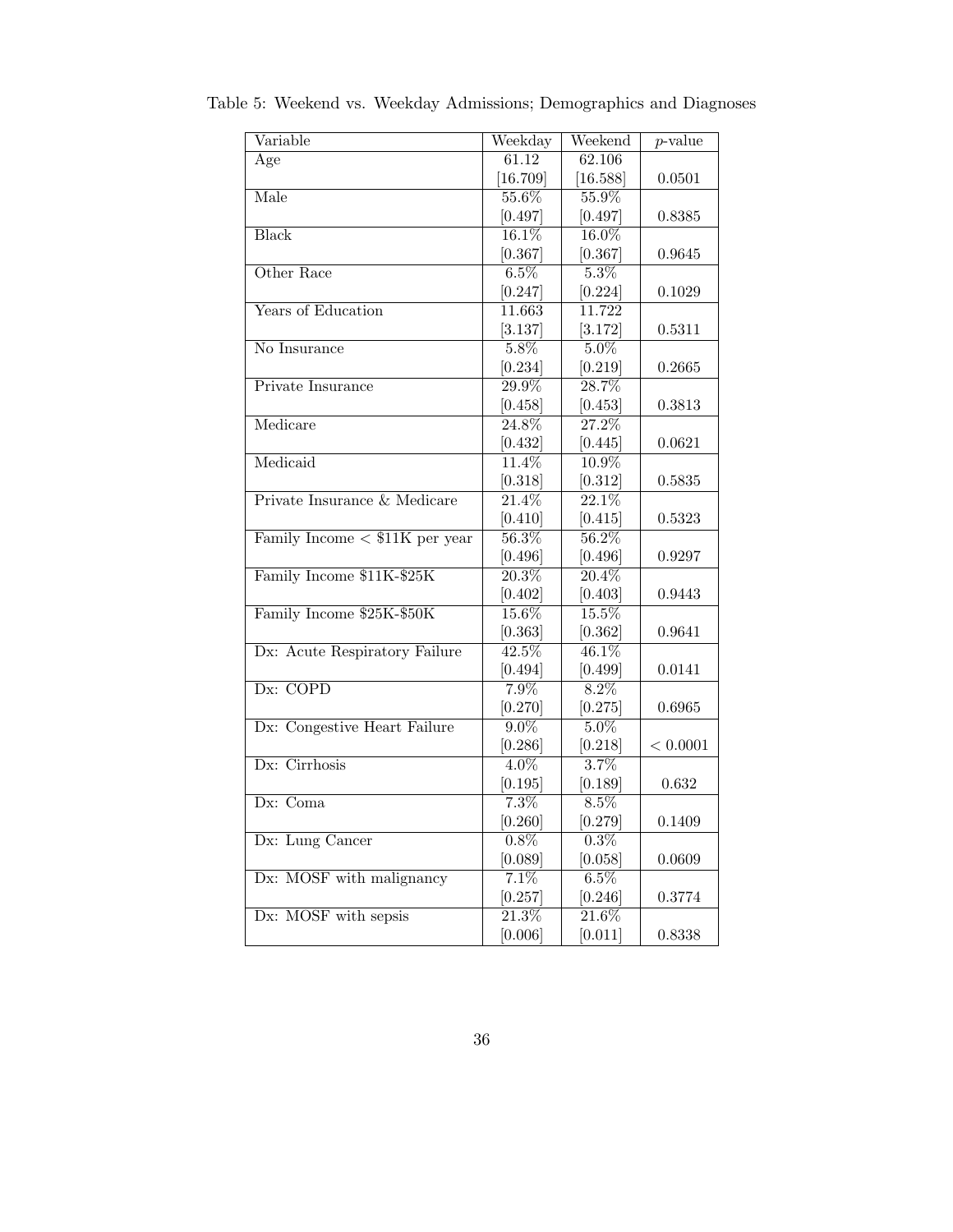| Variable                          | Weekday             | Weekend             | $p$ -value |
|-----------------------------------|---------------------|---------------------|------------|
| Hx: Cardiac Disease               | 19.0%               | 13.8%               |            |
|                                   | [0.393]             | [0.345]             | < 0.0001   |
| Hx: Congestive Heart Failure      | 18.9%               | 14.8%               |            |
|                                   | [0.391]             | [0.355]             | 0.0004     |
| Hx: Dementia                      | $10.0\%$            | $9.3\%$             |            |
|                                   | [0.300]             | [0.291]             | 0.4641     |
| Hx: Psychiatric Condition         | $7.0\%$             | $5.9\%$             |            |
|                                   | [0.256]             | [0.235]             | 0.1156     |
| Hx: Chronic Pulmonary Disease     | 19.0%               | $19.1\%$            |            |
|                                   | [0.392]             | [0.393]             | 0.8998     |
| Hx: Renal Disease                 | 4.7%                | $3.6\%$             |            |
|                                   | [0.212]             | [0.187]             | 0.0765     |
| Hx: Liver Disease                 | 7.2%                | $6.3\%$             |            |
|                                   | [0.259]             | [0.243]             | 0.2387     |
| Hx: GI Bleed                      | $3.2\%$             | $3.3\%$             |            |
|                                   | [0.176]             | [0.179]             | 0.8603     |
| Hx: Malignant Cancer              | 22.3%               | 24.7%               |            |
|                                   | [0.417]             | [0.431]             | 0.0647     |
| Hx: Immunological Disease         | 27.5%               | 25.2%               |            |
|                                   | [0.447]             | [0.434]             | 0.0884     |
| Transferred from another hospital | $11.\overline{6\%}$ | $11.\overline{5\%}$ |            |
|                                   | [0.320]             | [0.319]             | 0.9514     |
| Hx: Acute Myocardial Infarction   | $3.4\%$             | $3.6\%$             |            |
|                                   | [0.182]             | [0.187]             | 0.7249     |
| Hx: Non-metatstatic Cancer        | $16.5\%$            | 18.3%               |            |
|                                   | [0.371]             | [0.387]             | 0.1087     |
| 2 Month Predicted Survival        | 59.7%               | 58.1%               |            |
|                                   | [0.196]             | [0.192]             | 0.0074     |
| Duke Activity Scale Index         | $\overline{20.378}$ | 20.836              |            |
|                                   | [5.297]             | [5.361]             | 0.043      |
| <b>Acute Physiology Score</b>     | $54.\overline{415}$ | 55.389              |            |
|                                   | [20.027]            | [19.743]            | 0.1055     |
| <b>Glasgow Coma Score</b>         | 20.802              | 21.582              |            |
|                                   | [30.116]            | [30.696]            | 0.3921     |
| Diastolic Blood Pressure          | 78.667              | 78.1                |            |
|                                   | [37.723]            | [38.967]            | 0.621      |
| Do Not Resuscitate Order          | 0.113               | 0.116               |            |
|                                   | [0.317]             | [0.321]             | 0.7453     |

Table 6: Weekend vs. Weekday Admissions; Disease History and Functional Status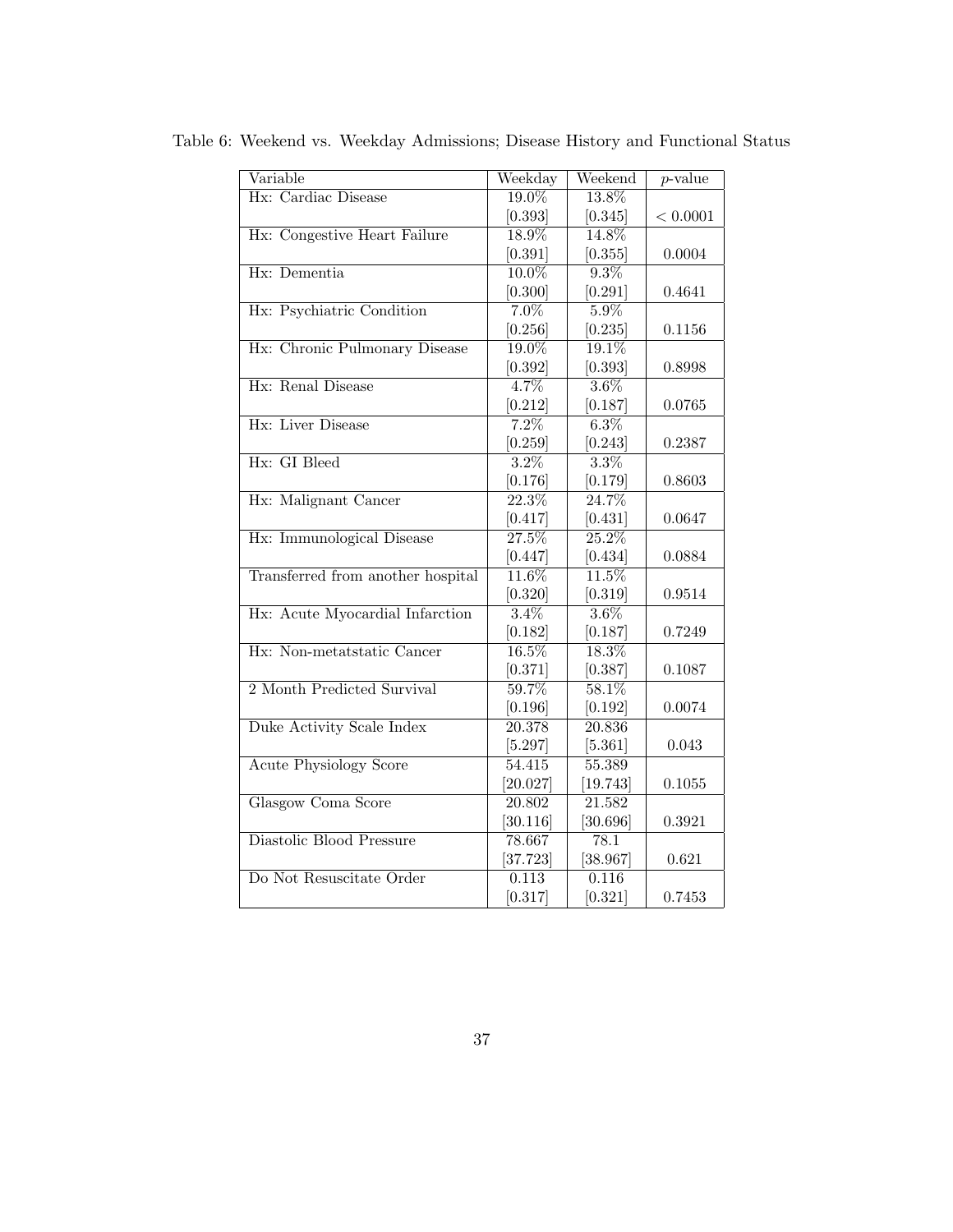| Variable                       | Weekday            | Weekend            | $\overline{p\text{-value}}$ |
|--------------------------------|--------------------|--------------------|-----------------------------|
| <b>WBC</b> Count               | 15.555             | 15.903             |                             |
|                                | [11.264]           | [13.443]           | 0.3303                      |
| Heart Rate                     | 114.894            | 115.993            |                             |
|                                | [41.115]           | [41.618]           | 0.3768                      |
| Respiratory Rate               | 28.049             | 28.215             |                             |
|                                | [14.025]           | [14.233]           | 0.6948                      |
| Temperature $(^oC)$            | 37.583             | 37.718             |                             |
|                                | [1.777]            | [1.765]            | 0.0119                      |
| $\frac{PAO_2}{(0.01 * FiO_2)}$ | 223.835            | 217.814            |                             |
|                                | [115.790]          | [112.448]          | 0.0822                      |
| Albumin                        | 3.098              | 3.077              |                             |
| Hematocrit                     | [0.810]<br>31.855  | [0.702]<br>31.896  | 0.3652                      |
|                                | [8.372]            | [8.342]            | 0.8687                      |
| <b>Bilirubin</b>               | 2.313              | 2.135              |                             |
|                                | [4.980]            | [4.248]            | 0.2174                      |
| Creatinine                     | 2.147              | 2.092              |                             |
|                                | [2.086]            | [1.955]            | 0.3724                      |
| Sodium                         | 136.691            | 136.992            |                             |
|                                | [7.669]            | [7.614]            | 0.1919                      |
| Potassium                      | 4.076              | $\overline{4.04}$  |                             |
|                                | [1.044]            | [0.983]            | 0.244                       |
| $\overline{PACO_2}$            | 38.607             | 39.155             |                             |
|                                | [13.090]           | [13.443]           | 0.1676                      |
| Serum Ph                       | 7.39               | 7.384              |                             |
|                                | [0.109]            | [0.113]            | 0.0757                      |
| Weight (kg)                    | 67.842             | 67.788             |                             |
|                                | [29.346]           | [28.220]           | 0.9505                      |
| 2nd Dx: Respiratory Dx         | $36.2\%$           | 38.6%              |                             |
|                                | [0.481]            | [0.487]            | 0.1027                      |
| 2nd Dx: Orthopedic Dx          | 0.2%               | $0.0\%$            |                             |
|                                | [0.041]            | [0.000]            | 0.1173                      |
| 2nd Dx: Neurologic Dx          | 11.7%              | 13.3%              |                             |
|                                | [0.321]            | [0.340]            | 0.0905                      |
| 2nd Dx: Gastrointestinal Dx    | 16.5%              | 16.3%              |                             |
|                                | [0.371]            | [0.369]            | 0.8551                      |
| 2nd Dx: Renal Dx               | $5.2\%$            | $5.0\%$            |                             |
| 2nd Dx: Metabolic Dx           | [0.222]<br>$4.6\%$ | [0.219]<br>$4.8\%$ | 0.8391                      |
|                                | [0.209]            | [0.213]            | 0.7425                      |
| 2nd Dx: Hematologic Dx         | $6.2\%$            | $6.0\%$            |                             |
|                                | [0.242]            | [0.237]            | 0.7272                      |
| 2nd Dx: Sepsis                 | 18.2%              | 17.2%              |                             |
|                                | [0.386]            | [0.378]            | 0.3744                      |
| 2nd Dx: Trauma                 | $0.9\%$            | $1.0\%$            |                             |
|                                | [0.093]            | [0.100]            | 0.6297                      |
|                                |                    |                    |                             |

Table 7: Weekend vs. Weekday Admissions; Laboratory Values and Secondary Diagnoses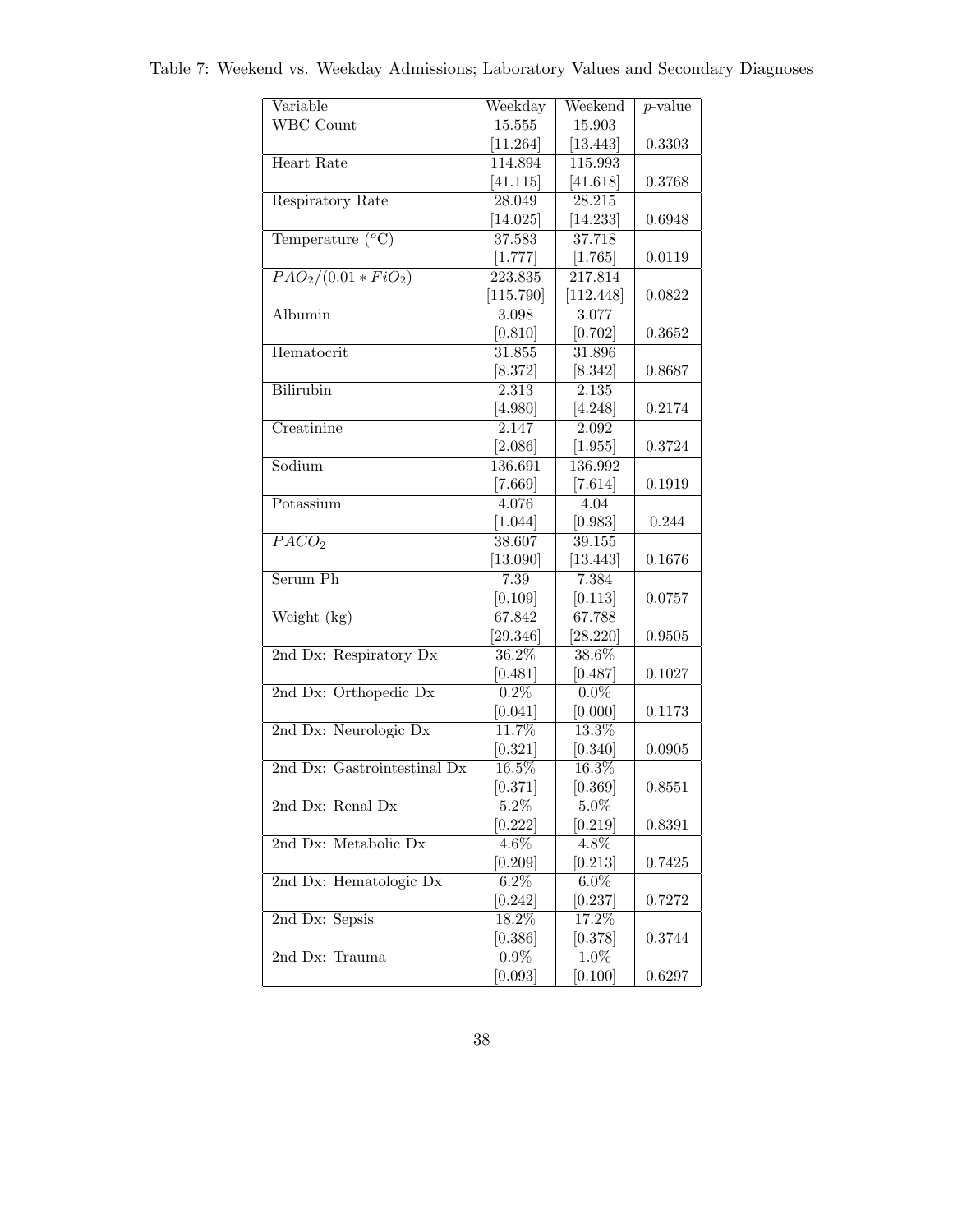

Figure 5: OLS Treatment Effect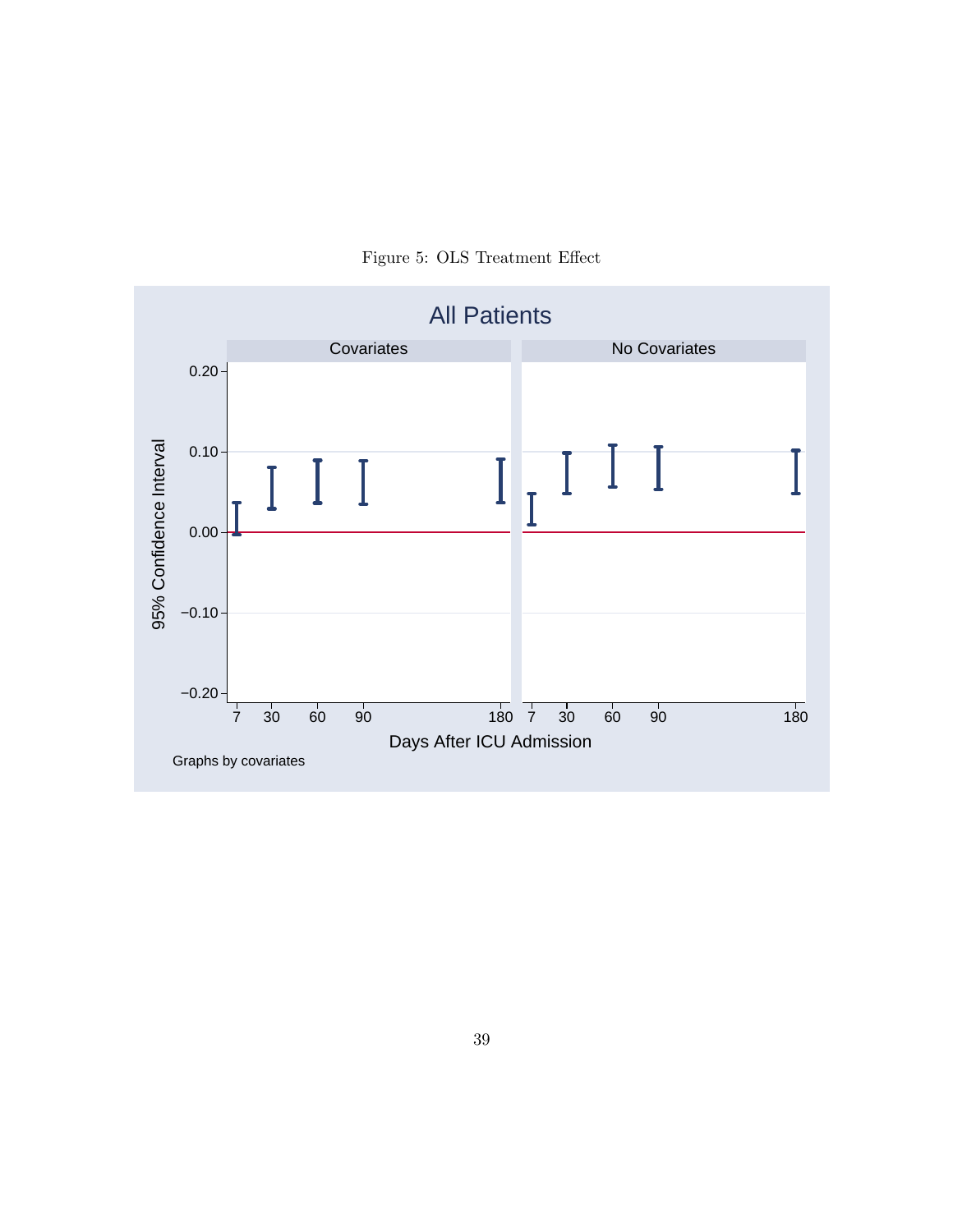

#### Figure 6: OLS Treatment Effect by Diagnosis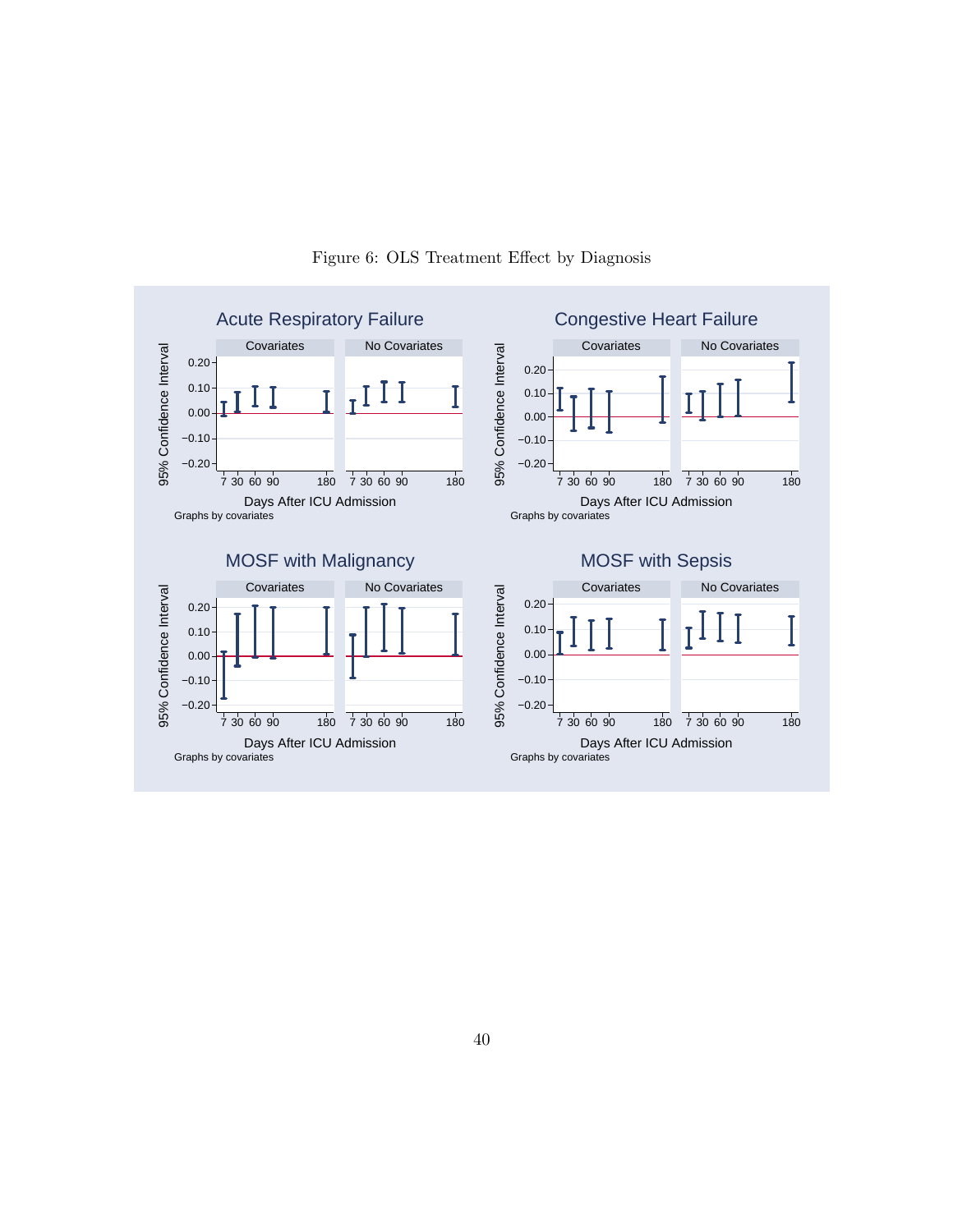

Figure 7: Manski IV and Shaikh-Vytlacil Bounds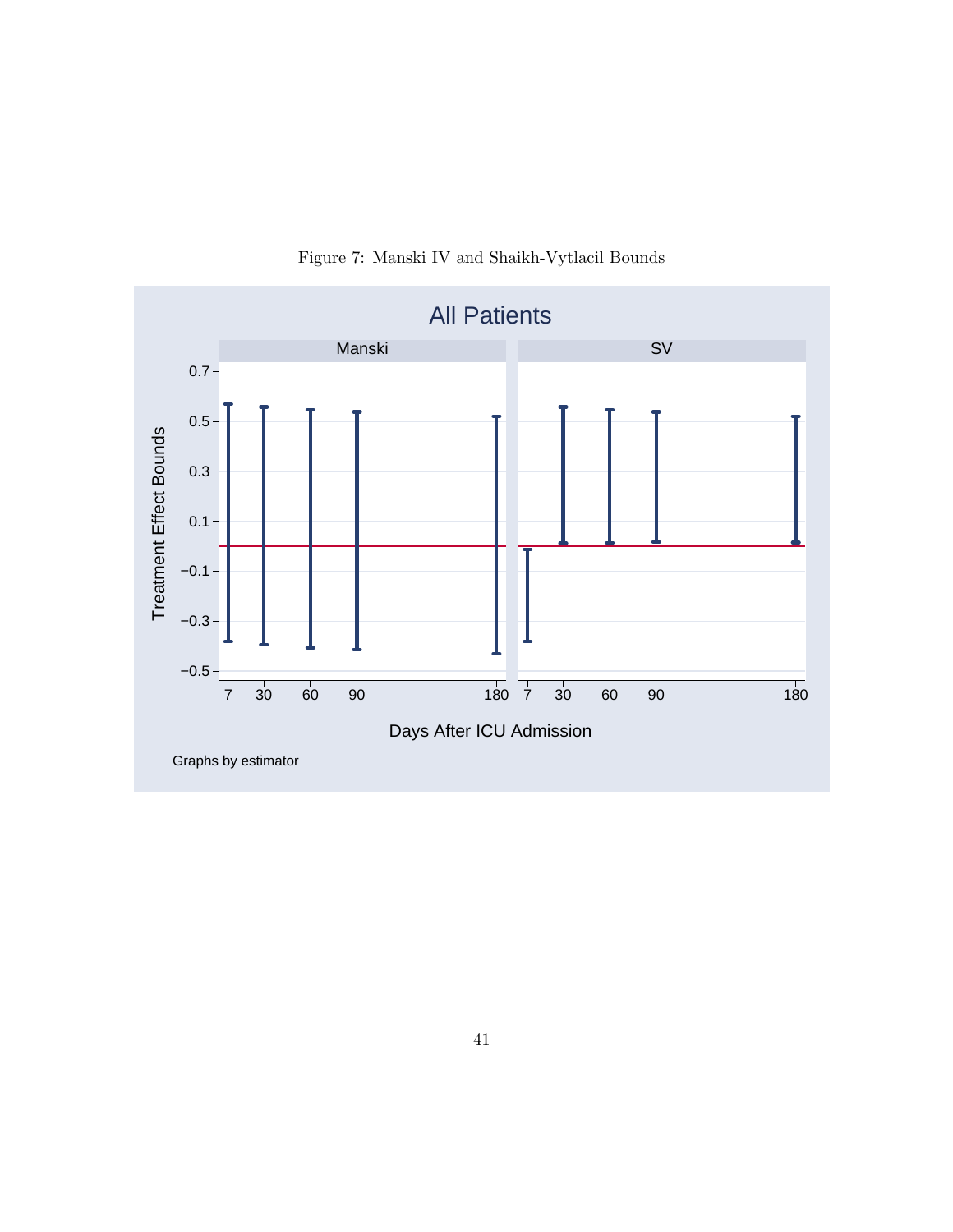

Figure 8: Manski and Shaikh-Vytlacil Bounds by Diagnosis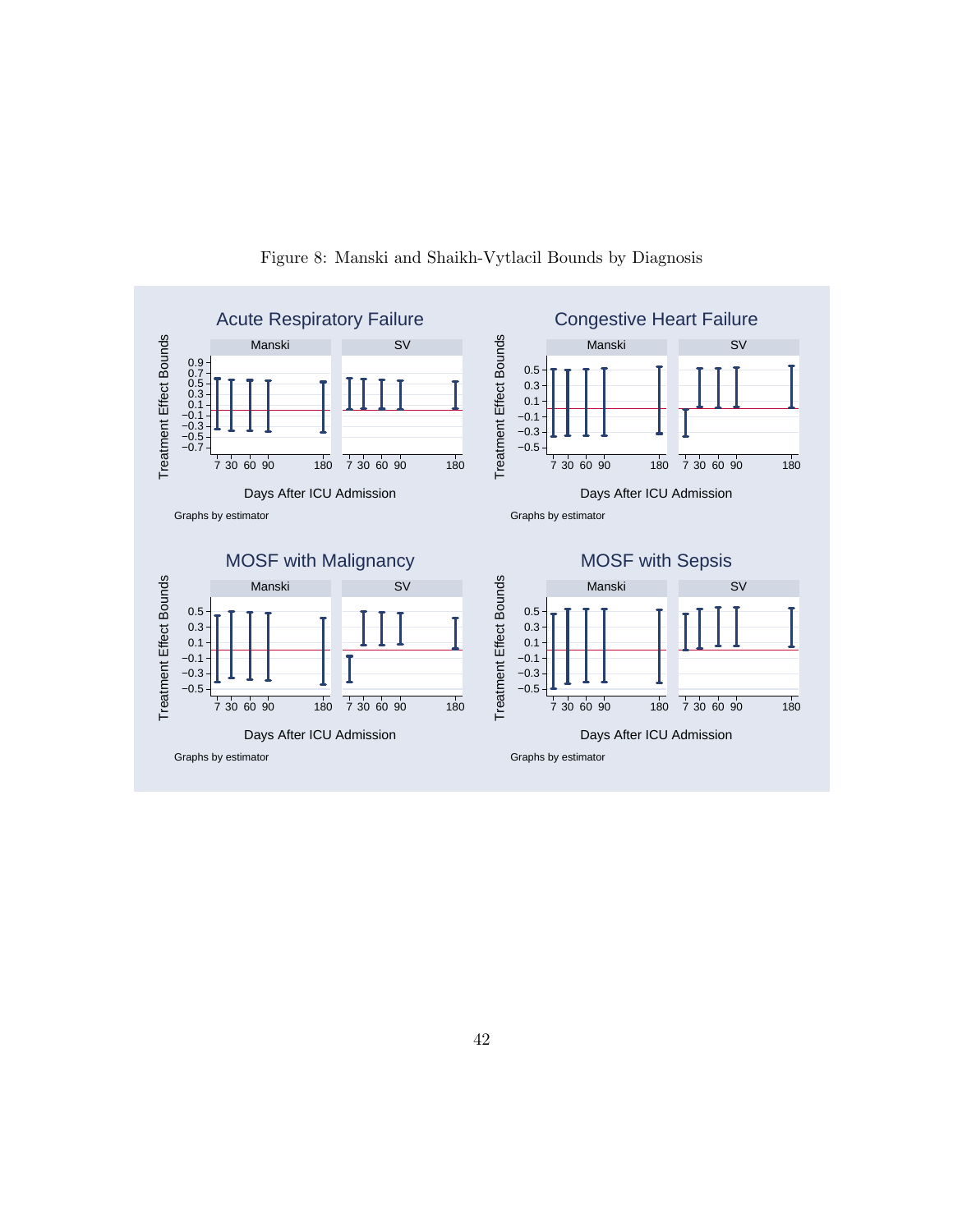

Figure 9: PQD Bounds